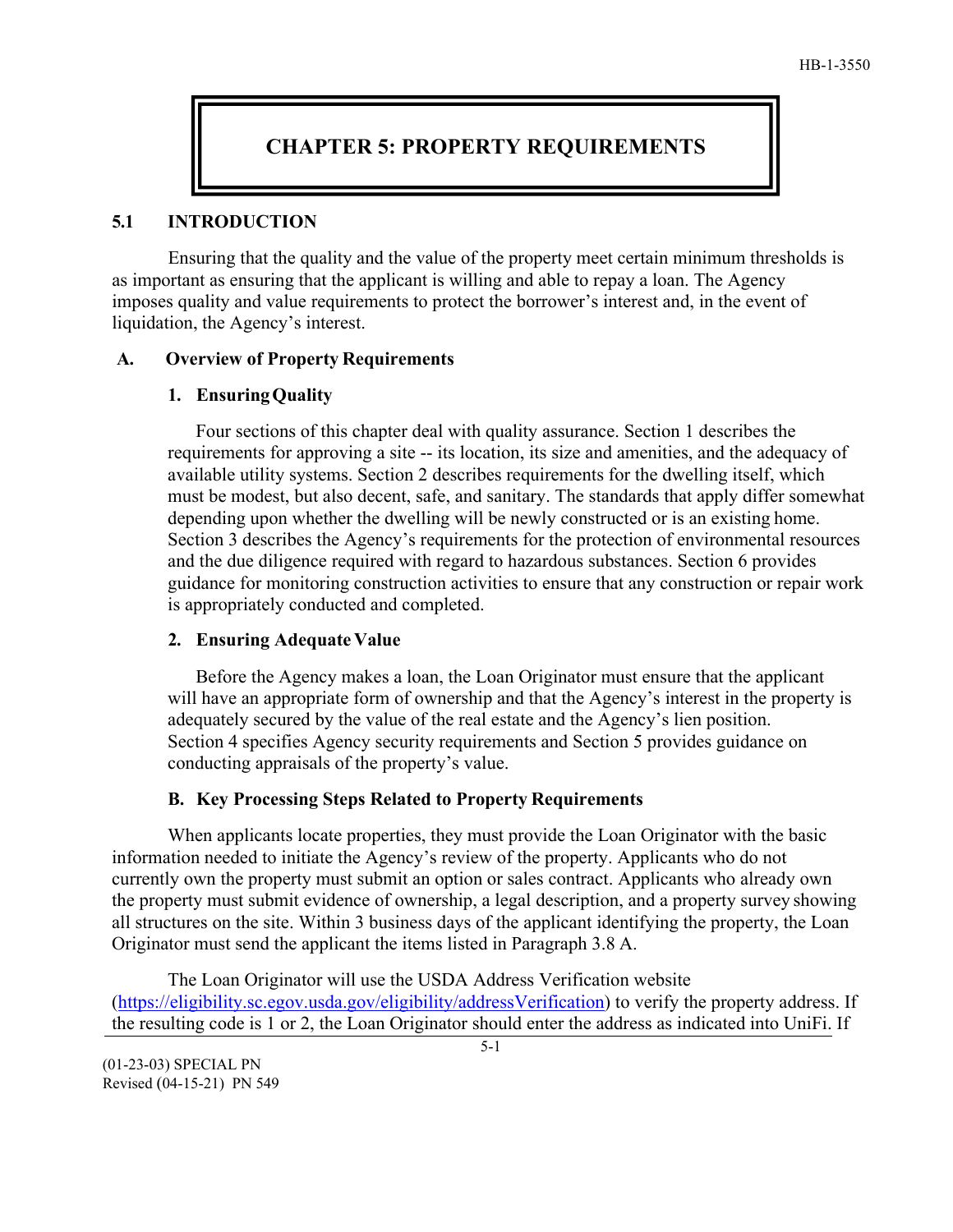HB-1-3550 Paragraph 5.1 Introduction

the resulting code is not 1 or 2, the Loan Originator must verify the address with the appropriate local entities (such as the local post office or the local tax/property recording office), document how a reliable address for the property was established in the running record, enter that address into UniFi, re-verify the address using the address website prior to closing and update the address in UniFi if appropriate.

# **1. Appraisal**

In general, appraisals are ordered under the nationwide contract with Appraisal Management Companies (AMCs). Field Staff request an appraisal through the Procurement Management Office's (PMO) [Procurement Requests SharePoint site](https://usdagcc.sharepoint.com/sites/rd_om/PMO/SitePages/Requests.aspx) using the current SFH Appraisal Request form (which can be found in the [Direct Training Hub in SharePoint a](https://usdagcc.sharepoint.com/sites/rd_hcfp/SFH1/trainhub/National%20Office%20Training/Forms/AllItems.aspx?viewid=00000000%2D0000%2D0000%2D0000%2D000000000000&id=%2Fsites%2Frd%5Fhcfp%2FSFH1%2Ftrainhub%2FNational%20Office%20Training%2FPLCE%20%7E%20Appraisal%20Training)long with other appraisal training materials) and uploads all applicable supporting documents. The AMC Administration Team (consisting of PMO and National Office staff) then orders the appraisal through the applicable AMC portal.

Under the nationwide contract, the AMCs are generally required to follow Attachment 5- A (though contract terms may differ). The AMC Administration Team monitors the AMCs' contract performance, reconciles invoices, handles payments, and handles all communications with the AMCs. Field Staff are not to communicate with the AMCs or their subcontracted appraisers; Field Staff must direct their general appraisal communications to  $rd appraisals@usda.gov$  or to the Regional Appraisal Services</u> [SharePoint site](https://usdagcc.sharepoint.com/sites/rd_rhub/pss/assign/SitePages/Home.aspx) for requesting a technical review. If the communication is time sensitive (e.g. request for a correction or revision), use "Urgent" in the subject line.

# **2. Review of Property and Site for Compliance with AgencyStandards**

Before loan approval, the Loan Originator must confirm that the property meets, or will meet with any planned constructions or repairs, all applicable Agency requirements. This is accomplished through a review of opinions or determinations made by qualified third parties (such as appraisers, local building officials, architectural and engineering professionals, and trades professionals).

# **3. Identification and Correction of Deficiencies**

If at any point during the review process, deficiencies are identified that jeopardize the Agency's ability to approve a loan, the Loan Originator must notify the applicant and give the applicant at least 15 days to resolve the deficiency. For example, if an inspection reveals a structural deficiency that can be corrected, the applicant could negotiate with the seller to reduce the sales price so that funds to correct the deficiency could be included in the loan, or to correct the deficiency before the property is transferred.

If a deficiency cannot be satisfactorily corrected, the Loan Originator notifies the applicant and provides a new Form RD 1944-59, Certificate of Eligibility, which is signed by the Loan Approval Official.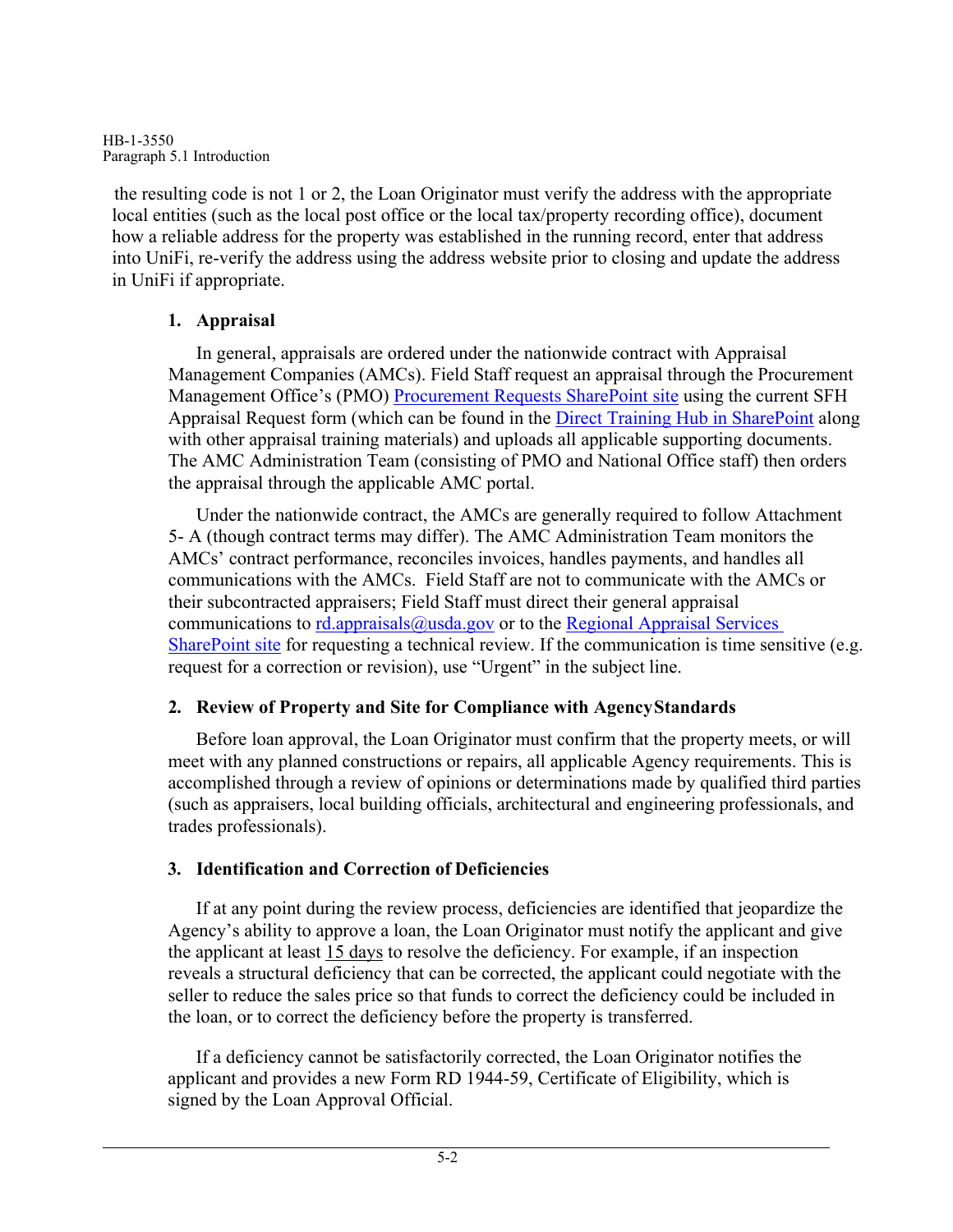#### Paragraph 5.1 Introduction

#### **4. Documenting the Acceptability of Seller Completed Repairs**

As part of the contract negotiations, a seller often agrees to complete repairs identified by the buyer at the time of signing the sales contract or later identified by the buyer's inspectors (refer to Paragraph 5.7 A.) and agreed to through an addendum to the contract. The Field Office should ensure that the repair conditions in the contract or addendum provide the specifics necessary for the seller to properly address the repair. Ideally, the contract or addendum will detail the existing problem, how the repair will be completed, who will perform the work (a licensed contractor should perform work that demands technical expertise), and how the repairs will be verified. If the repair conditions are vague or ambiguous, the Field Office should encourage the buyer to seek an addendum that better defines the repair conditions.

Before loan closing can occur, receipts for the repair work and any associated permit/contract documents must be obtained from the seller and reviewed by the Field Office. Documentation on all agreed to repairs must be provided. In addition, the buyer must be instructed to inspect the completed work and provide the Field Office with a written statement of acceptance or a written statement outlining deficiencies in the seller completed repairs. If deficiencies are noted, the buyer and seller must work to address the deficiencies before loan closing can occur.

Special care should be given if completion of repair work cannot take place until after the loan closing to ensure there are adequate funds. Closing agents should be instructed to release the funds to the contractor only after receiving written instructions from the Loan Approval Official. The Loan Approval Official may authorize the release of funds once the work, as indicated in the contract, is completed. The case file should be documented with invoices and the borrower's acceptance that the work has been completed to their satisfaction.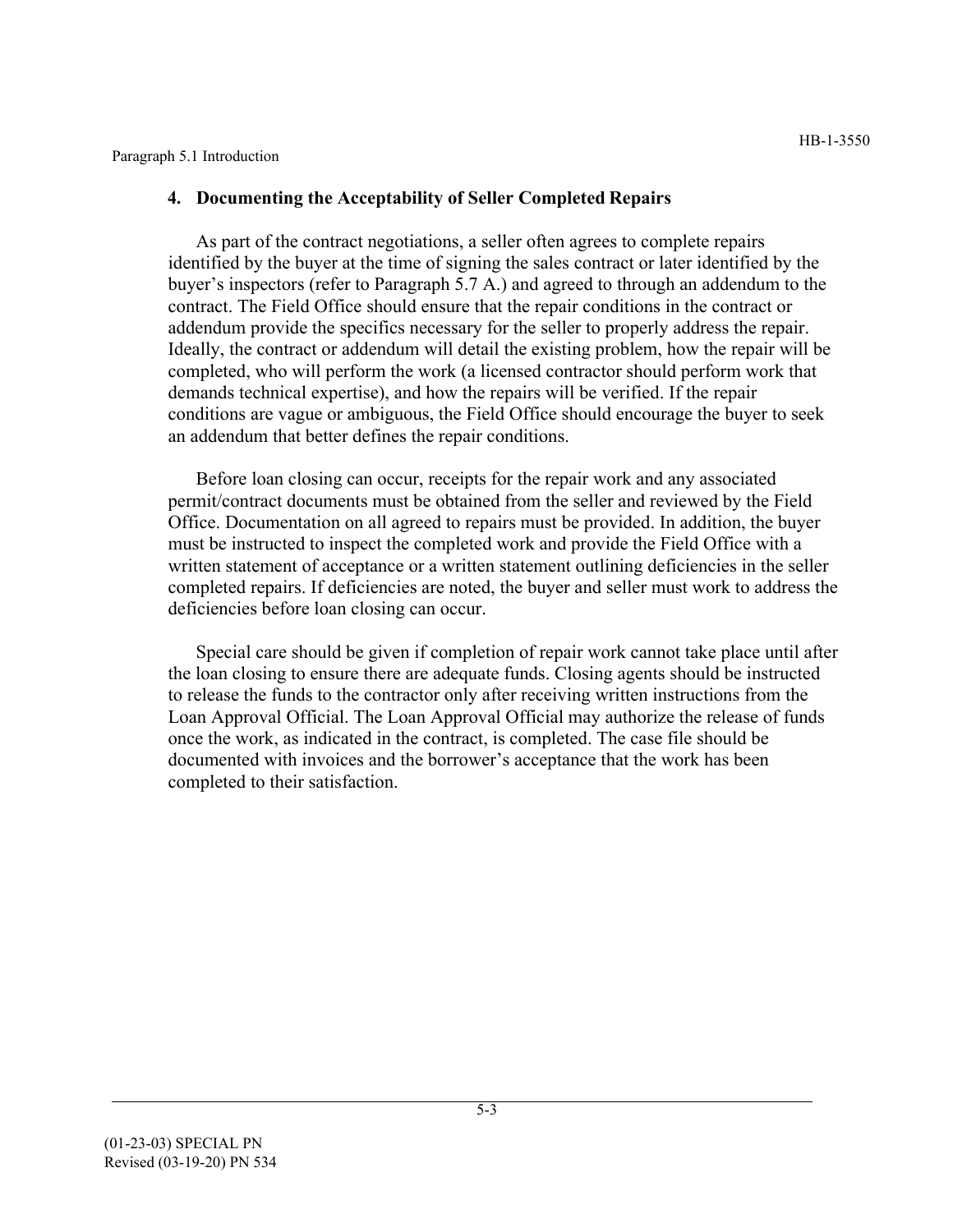#### HB-1-3550 **SECTION 1: SITE REQUIREMENTS [7 CFR 3550.56]**

# **5.2 OVERVIEW**

Once the applicant has found a property, the Agency needs to ensure that it fits program guidelines regarding sites. The site must be developed according to the development standards imposed by State or local government. These standards are often contained in zoning ordinances, building codes, subdivision regulations, and/or construction standards. In addition, the site must be located in a rural area; be modest; meet minimum standards regarding water and wastewater systems; and meet the Agency's street and access requirements of being on an all-weather road that is maintained by a public body or homeowner's association. This section addresses these site requirements.

# **5.3 RURAL AREADESIGNATION**

## **A. Rural Area Definition**

Rural areas are defined as:

- Open country or any town, village, city, or place, including the immediate adjacent densely settled area, which is not part of or associated with an urban area and which:
	- o Has a population not in excess of 2,500 inhabitants; or
	- o Has a population in excess of 2,500 but not in excess of 10,000 if it is rural in character; or
	- o Has a population in excess of 10,000 but not in excess of 20,000, and-
		- Is not contained within a Metropolitan Statistical Area (MSA); and
		- Has a serious lack of mortgage credit for lower and moderate-income families as determined by the Secretary of Agriculture and the Secretary of Housing and Urban Development.
- Any area classified as ''rural'' or a ''rural area'' prior to October 1, 1990, and determined not to be ''rural'' or a ''rural area'' as a result of data received from or after the 1990, 2000, 2010, or 2020 decennial census, and any area deemed to be a ''rural area'' at any time during the period beginning January 1, 2000, and ending December 31, 2020, shall continue to be so classified until the receipt of data from the decennial census in the year 2030, if such area has a population in excess of 10,000 but not in excess of 35,000, is rural in character, and has a serious lack of mortgage credit for lower and moderate- income families.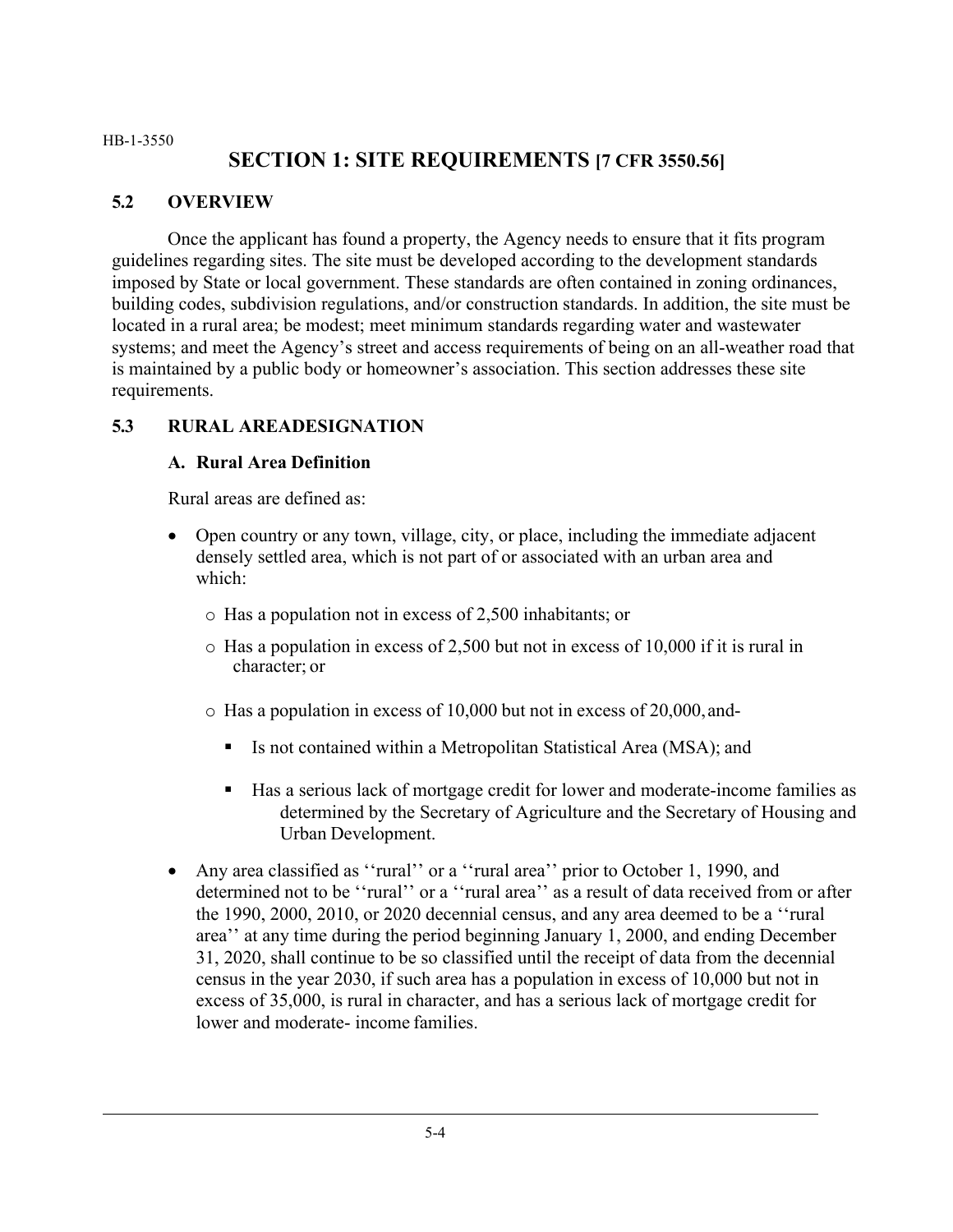Paragraph 5.3 Rural Area Designation

#### **1. Assessing "Open Country"**

A site that is in "open country not part of or associated with an urban area" is one that is separated by open space from any adjacent densely populated urban area. Open space includes undeveloped land, agricultural land, or sparsely settled areas. Open space does not include physical barriers (such as rivers or canals), public parks, commercial and industrial developments, small areas reserved for recreational purposes, and open space set aside for future development.

In order to determine if a property is in open country, the Loan Originator should review recent maps, aerial photographs, and/or conduct a site visit. In particular, the Loan Originator should look for significant new development in parts of rural areas that adjoin non-rural areas, and investigate the likelihood that local authorities may re- designate the area's corporate limits.

### **2. Assessing "Population"**

In order to find the population figures for a locality, the Loan Originator should use the decennial U.S. Census of Population, or population updates published by the U.S. Bureau of the Census. In calculating population figures for a locality, any incarcerated prison population must be excluded from the total area population.

### **3. Assessing "Serious Lack of Mortgage Credit"**

This determination is made jointly by the Secretary of Agriculture and the Secretary of Housing and Urban Development (HUD).

### **4. Assessing "Rural in Character"**

A rural in character (RIC) analysis must be completed for areas meeting "Special Considerations" as outlined in Paragraph 5.3 B. 1. and 2.

However, an area is automatically considered to be RIC when the population density is less than or equal to 1,000 persons per square mile. When the population density is greater than 1,000 persons per square mile, a RIC analysis must be completed. When conducting a RIC analysis, the State Director should also account for other factors affecting population density that include, but are not limited to the following:

• Economic Vitality: The local economy may be adversely affected by industry or market conditions such as high unemployment, recent loss of a large employer, or similar factors. If so, the area may be currently or imminently subject to out-migration that affects the RIC analysis.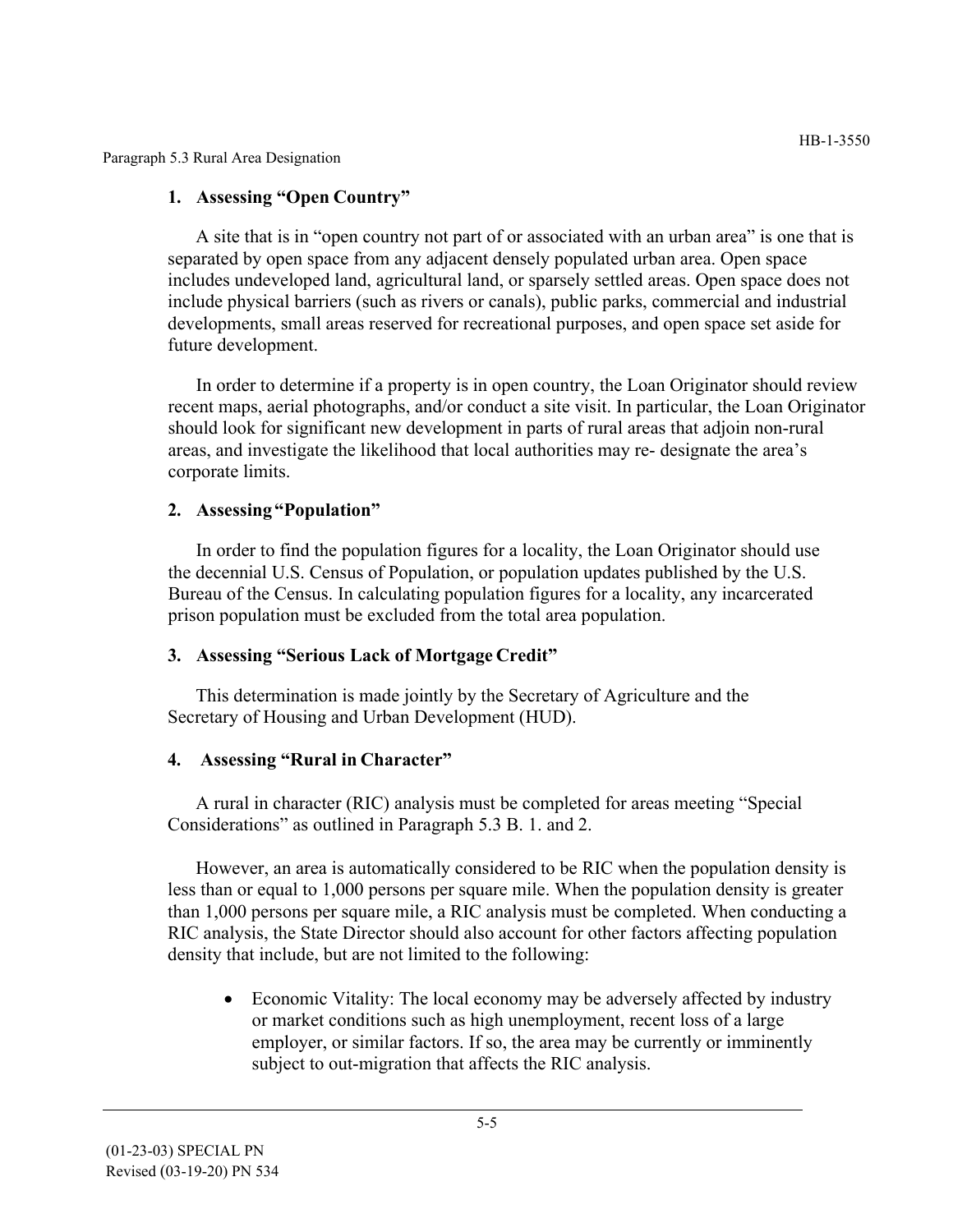HB-1-3550 Paragraph 5.3 Rural Area Designation

> • Colleges and Universities: In contrast to prison populations, college populations cannot be excluded from the total area population. However, the college population may be considered when determining the population density as part of the RIC determination. However, only the portion of the college population living on campus may be excluded from population density calculations.

# **B. Special Considerations**

# **1. Exception for Rural Areas Designated Prior to October 1990**

If an area was classified as rural prior to October 1, 1990, even if it is within an MSA, it may be still considered rural as long as it: (1) has a population between 10,000 and 35,000, (2) is rural in character, and (3) has a serious lack of mortgage credit. This designation can remain effective through receipt of census data for the year 2030. Or;

## **2. Exception for Rural Areas Designated Between January 1, 2000 and December 31, 2020.**

If an area was classified as rural or deemed eligible any time between January 1, 2000 and December 31, 2020, even if it is within an MSA, it may be still considered rural as long as it: (1) has a population between 10,000 and 35,000, (2) is rural in character and (3) has a serious lack of mortgage credit. This designation can remain effective through receipt of census data for the year 2030.

# **3. Contiguous Areas**

Two or more towns, villages, cities, or places that are contiguous may be considered separately for a rural designation if they are not otherwise associated with each other, and their densely settled areas are not contiguous.

When determining the population count for an area, the Loan Originator also should consider developed areas in contiguous counties or states. In cases involving contiguous counties, the appropriate population figure to be used for the area in question should be determined after consultation with the State Director. In an area involving contiguous states, the applicable population figure should be determined through an agreement between the two State Directors. The Loan Approval Official should contact both State Directors to help make this determination.

# **C. Reviewing Rural Area Designations**

An area's rural designation may be changed as a result of a periodic review or after the decennial census of population. Both types of review are discussed below. In all cases, the local office should maintain a perpetual master file to document all rural area decisions and include documentation of all public notification actions taken.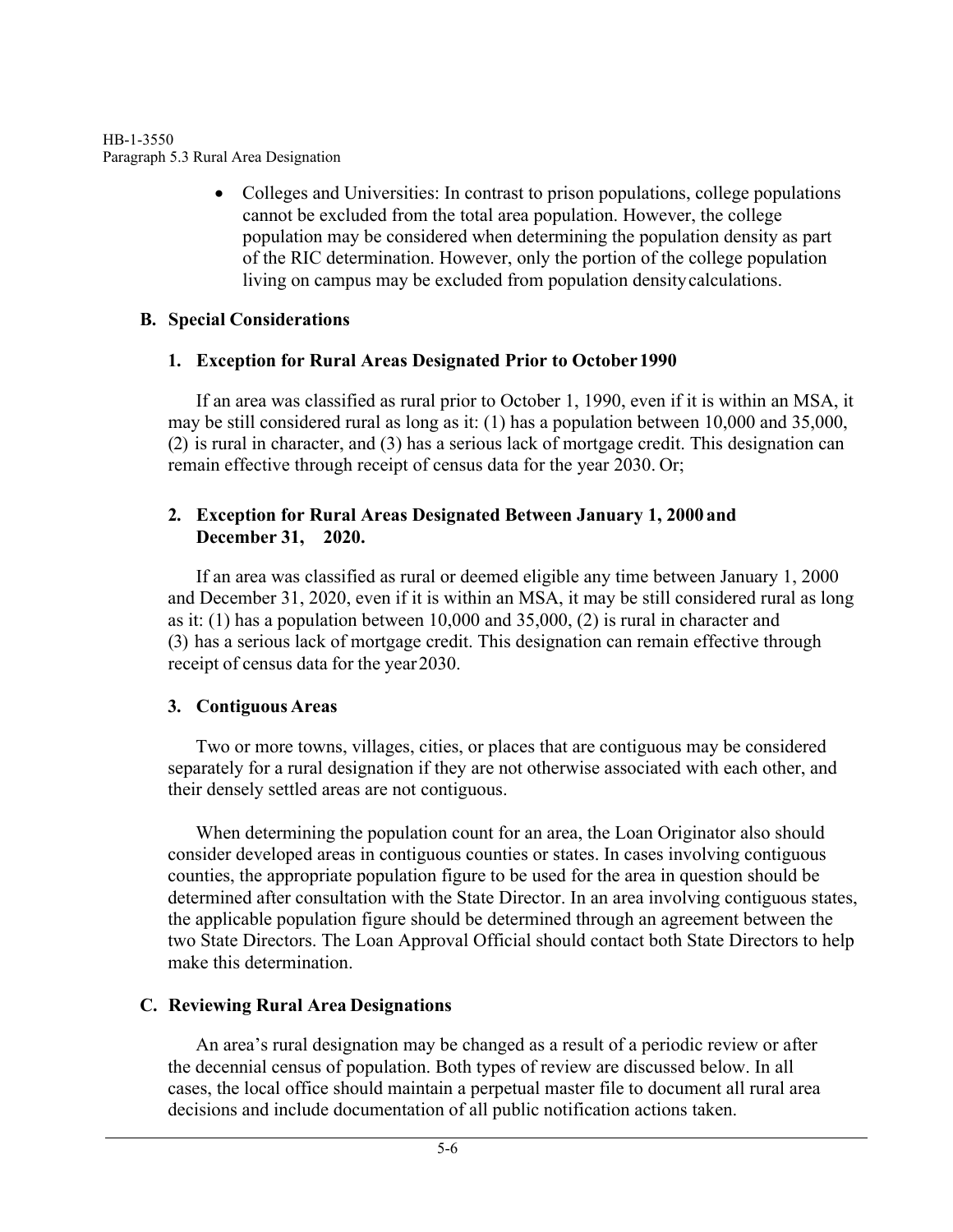Paragraph 5.3 Rural Area Designation

### **1. Periodic Reviews**

Each Field Office must review all areas under its jurisdiction every 5 years to identify areas that no longer qualify as rural. In areas experiencing rapid growth and in eligible communities within MSAs, the review should take place every 3 years. Field Office files must contain documentation that local planning boards, where available, were contacted at the time of each review to verify that areas considered open spaces are not scheduled for development in the next 5 years.

Field Staff must prepare a rural area review report that includes a recommendation on those areas that should be re-designated. An acceptable form for this report is a map showing an outline of the area recommended to be re-designated, and a cover letter explaining the reasons for the recommendation. The review report must be signed by the Loan Approval Official, and submitted to the State Director on or before February 28 of the review year.

# **2. Census Reviews**

In addition to periodic reviews, the State Director is responsible for implementing redesignations based on the decennial U.S. Census of Population and any biannual updates. Immediately after receiving the population information from the Census Bureau, the State Director must make appropriate changes in designation for areas with populations under 10,000.

# **3. Public Notice**

**90-Day Public Notice:** State or Field Office must publish a 90-day notice informing the public that analysis is being conducted to determine the area's eligibility designation. The 90-day public notice must specify the area that is being studied and invite comments from the public. The notice should be publicized and targeted to partners, groups, and organizations that are engaged in community and/or housing activities.

The notice may be published via the State Office ListServ notice or GovDelivery email service (if available), RD State Office Home page, or in a newspaper of general circulation within the area to be studied. When publishing via newspaper, the notice must be in easily readable type in the non-legal section of the newspaper(s) and must be bilingual if the affected area is largely non-English speaking or bilingual. The notice should appear for at least three consecutive days if published in a daily newspaper, or in two consecutive publications if published in a weekly newspaper.

**30-Day Public Inspection Period:** Prior to making the final rural area decision, the State Director must provide the public an opportunity to review any comments that were received in response to the 90-day public notice. The notice must describe the proposed revisions to the boundary lines, and provide a link to the map eligibility site that will reflect the proposed revisions.

HB-1-3550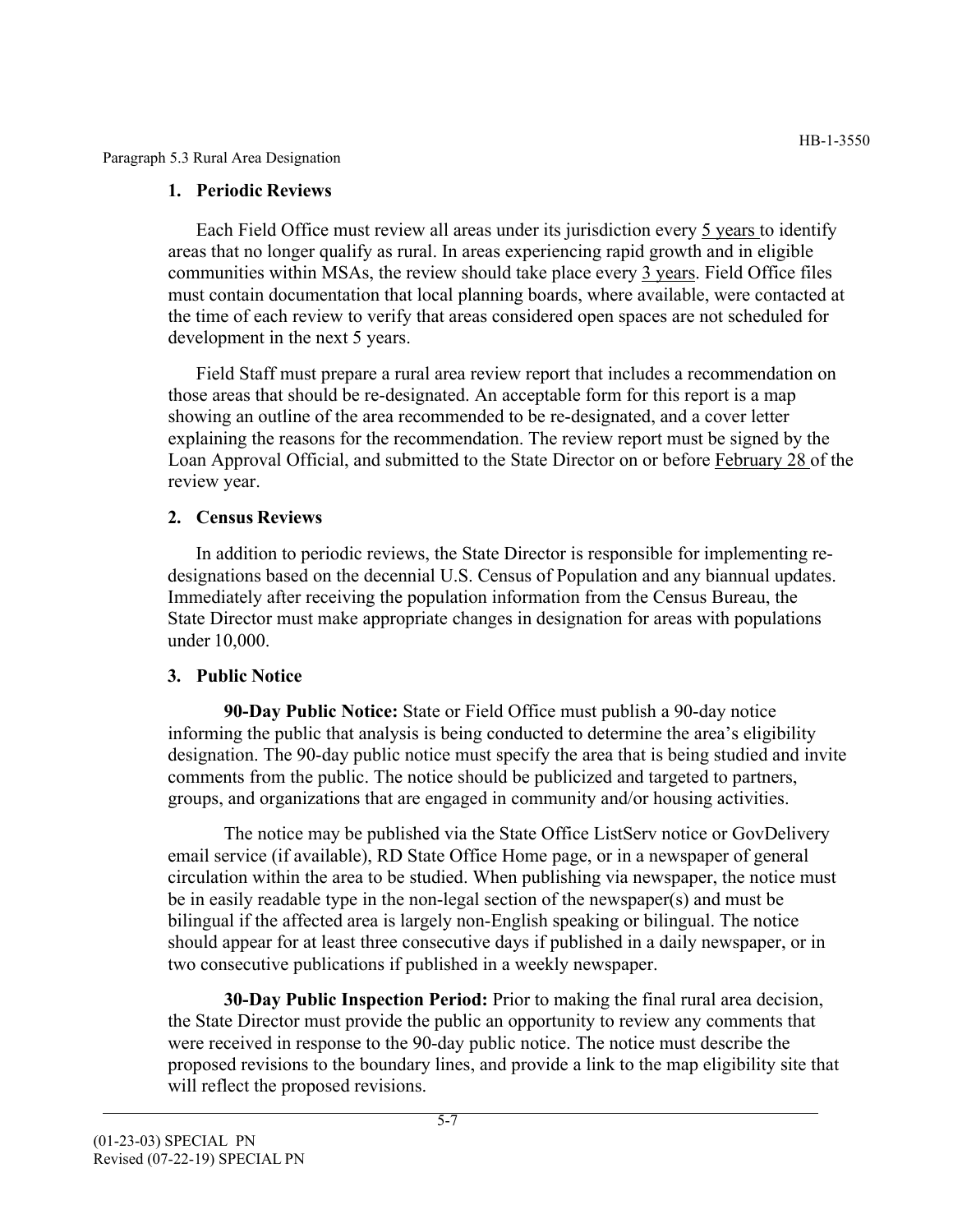#### HB-1-3550 Paragraph 5.3 Rural Area Designation

**30-Day Final Notice:** If the State Director determines that the rural area designation will change from rural to non-rural, a one-time 30-day notice must be published. The notice must describe the revised boundary lines, the effective date of the redesignation, and provide a link to the map eligibility site that will reflect the change. The notice must be disseminated using the methods described above.

# **4. Final Determination**

The State Director will make a final determination on designations based on the review report and public comments and notify the Field Office of the final decision.

# **5. Designation of Eligible and Ineligible Area BoundaryLines**

By September 30th of each review year, or after the census review is complete, the State Director will develop, clear and distribute a State Supplement that updates, establishes, lists, and maps all ineligible areas in accordance with RD Instruction 2006-B. The State Supplement will include county maps showing all ineligible areas in each county.

Designation of eligible and ineligible areas will be updated to the public website: [http://eligibility.sc.egov.usda.gov/eligibility/welcomeAction.do.](http://eligibility.sc.egov.usda.gov/eligibility/welcomeAction.do)

Once the State has completed the review, a visual presentation of those areas designated as ineligible will be documented through the RD GIS Portal.

# Boundary lines must meet the following criteria:

- If the boundary line is a road, the boundary between eligible area and ineligible area will be represented as the middle of the road. With this type of boundary line, one side of a road may be eligible, while the remaining side isineligible.
- Artificial buffer zones, such as an imaginary line 100 feet from a road will not be used.
- Boundary lines that are defined as city or town limits must be defined and labeled as of a specific date. Example – Ineligible area is the Claremore, Oklahoma limits as of January 1, 2009. Changes to the city limits such as annexation subsequent to the defined date will require review, public notification, preparation of a revised State Supplement, and update to the public eligibility website prior to implementation of the revised city limit boundary.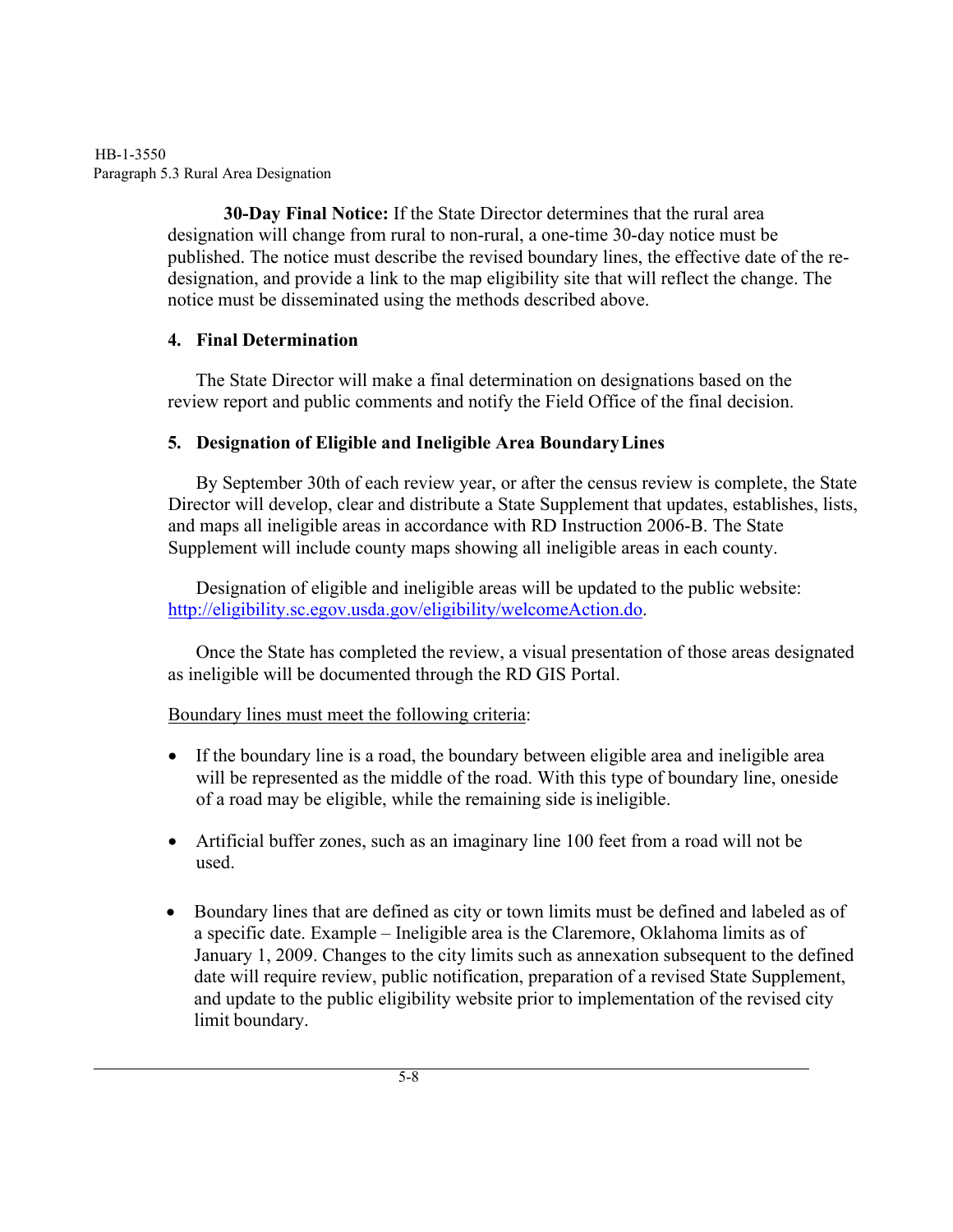Paragraph 5.3 Rural Area Designation

In this example, the re-designated area becomes ineligible when the process for the change is complete. The update of the State Supplement and the website should be implemented at the same time to the extent feasible.

#### Submitting Ineligible Area changes:

Requests for re-designation of ineligible area on the public website will be forwarded by the State Director together with the required State Supplement, in accordance with the instructions in Attachment 5-D. Please see Attachment 5-E, Eligibility System Modification Request Process, for detailed instructions and Attachment 5-F, Eligibility System Modification Workflow, is provided for visual purposes.

#### **6. Making Loans in Areas Changed to Non-Rural**

If an area's designation changes from rural to non-rural, the Loan Approval Official may approve loans in that area only under the circumstances listed below.

- If an application is received before an area's designation changed and the applicant selects a property in the newly designated non-rural area, a loan may be made for that property if it meets all other eligibility requirements.
- New conditional commitments may be issued in non-rural areas if a purchaser is found whose loan application was complete before the area's designation changed.
- Existing conditional commitments will be honored.
- Real Estate Owned (REO) property sales and transfers with assumption may be processed in areas that have changed to non-rural.
- Section 504 Loan and Grant assistance may be provided on a property that already has an Agency loan.
- Subsequent loans may be made on a property that already has an Agency loan to: (1) make necessary repairs; (2) pay equity in connection with an assumption of the Agency loan; or (3) to pay equity to a departing co-borrower or (4) refinance a direct or guaranteed borrower's loan with a new direct or guaranteed loan if it meets all other eligibility requirements.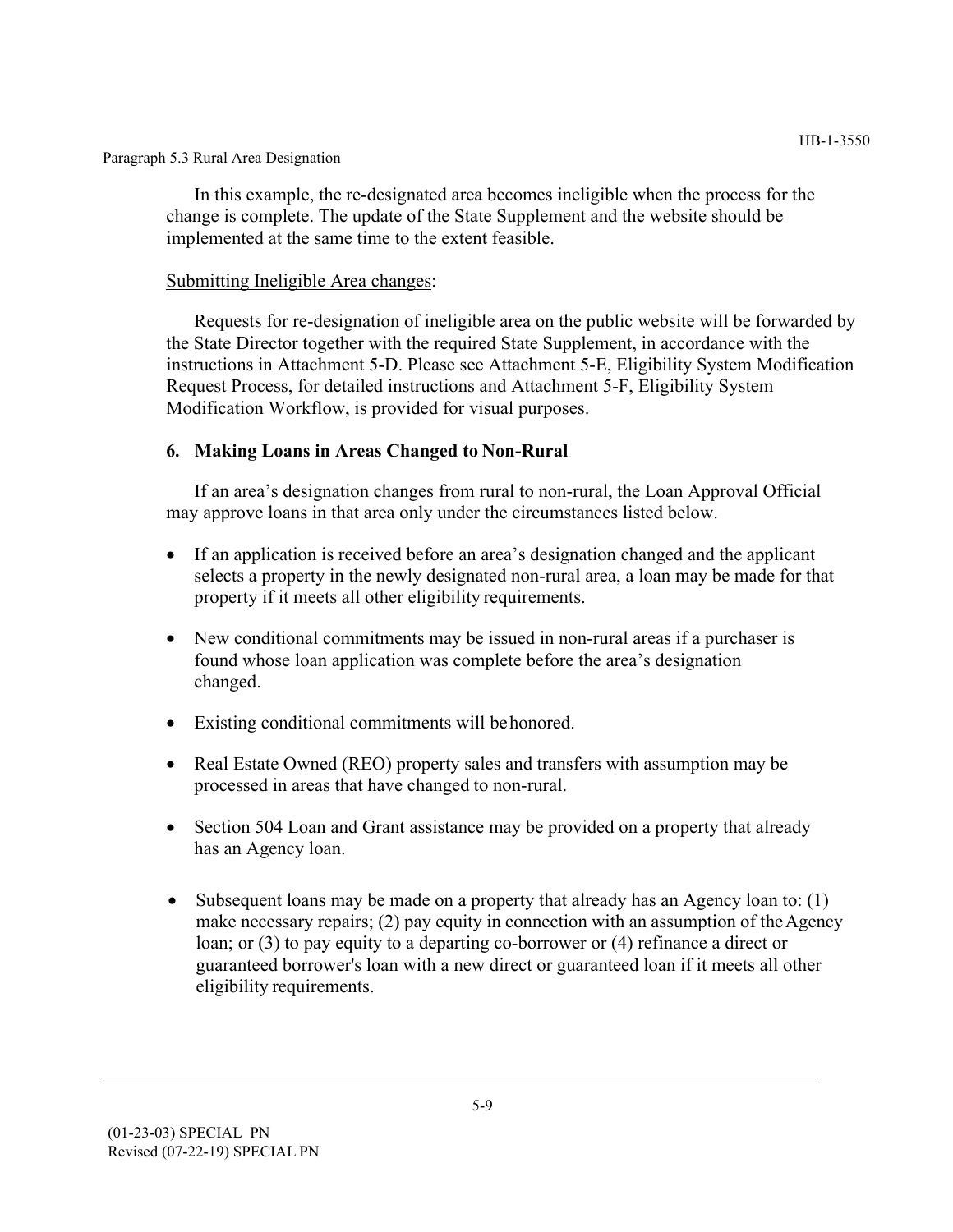#### HB-1-3550

## **5.4 MODESTSITES**

A qualified property must be predominately residential in use, character, and design (as opposed to commercial, industrial, or agricultural). Modest sites are defined by their size, value, income production use, and the presence of prohibited outbuildings outlined in Paragraph 5.6. The Loan Originator must verify that the requirements listed below are met.

- Size. There is no specific limitation to the size/acreage of the site, provided it is not large enough to be subdivided under local subdivision regulations.
- **Value.** The value of the site should not exceed 30 percent of the as-improved market value of the property. The 30 percent limitation may be exceeded if the site cannot be subdivided into two or more sites and the value of the site is typical for the area, as evidenced by the appraisal and the practices of other lenders.
- **Income-Producing Land.** The site must not have income-producing land that will be used principally for income producing purposes. Vacant land or properties used primarily for agricultural, farming or commercial enterprise are ineligible.
- **Zoning.** The property must comply with applicable zoning and restrictions. If an existing property does not comply with all current zoning ordinances, but it is accepted by the local zoning authority, the appraiser must report the property as legal non-conforming. The appraisal must reflect any adverse effect of the legal non-conforming use on the value and marketability of the property.

### **5.5 ADEQUATE SITE ACCESS, WATER, AND WASTEWATER SYSTEMS**

The site must be accessible from an all-weather road maintained by either a public body or a homeowner's association. When the road is privately maintained by an association, there must be a legally enforceable arrangement for the ongoing maintenance needs of the roads.

The site must also have water and wastewater disposal systems, whether individual, central, or privately-owned and operated, that meet the applicable water and wastewater disposal system requirements of RD Instruction 1924-C. There must be assurance of continuous service at reasonable rates for central water and wastewater disposal systems. A system owned or operated by a private party must have a legally irrevocable agreement which allows interested third parties to enforce the obligation.

Private companies usually inspect individual wells and septic system and provide written results of the inspection. In addition, the responsible local or State regulatory agency must verify, in writing, that the privately-owned water and wastewater disposal systems, that serve multiple households, comply with the Safe Drinking Water Act (42 U.S.C. 300h) and the Clean Water Act (33 U.S.C. 1341), respectively. Inspections are not required on public water and wastewater disposal systems.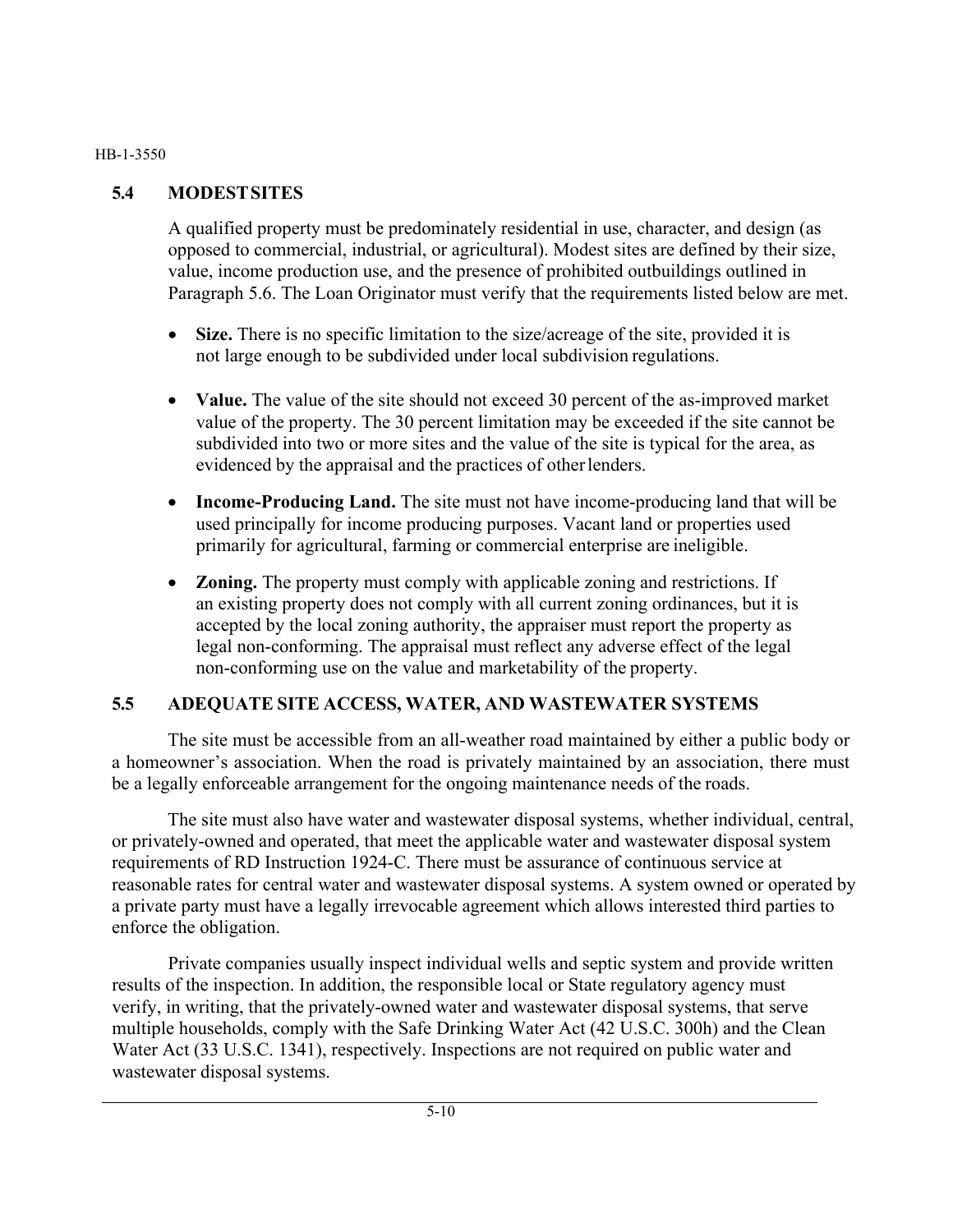# **SECTION 2: DWELLING REQUIREMENTS [7 CFR 3550.63(a)]**

### **5.6 MODESTHOUSING**

To be considered "modest", the property must be one that is considered modest for the area, must not have a market value in excess of the applicable area loan limit, meet the standard square footage consideration, and must not have certain prohibited features.

## **A. Establishing Area Loan Limits Within a State**

The standard area loan limit is 80% of the local HUD 203(b) limit in effect unless otherwise approved by the Deputy Administrator, Single Family Housing. The Agency website will be updated shortly after the annual updates to HUD's 203(b) limits are published.

## **Loan Limit Requests to Exceed the Standard**

- **1. Exceptions for Counties** States are not authorized to alter their limits throughout the year without prior approval from the Deputy Administrator, Single Family Housing. State Directors who have counties they believe merit loan limits exceeding the standard, may submit a request to the National Office by completing Form RD 2006-3, "Instruction and Form Justification." The request should be accompanied by a narrative and supporting data. The analysis should include local values for both existing homes in program-acceptable condition and the total costs to acquire or construct new dwellings.
- **2. Exceptions for Individuals** An exception to an established area loan limit may be granted to accommodate the specific needs of an applicant, for example, to serve an exceptionally large household or to provide reasonable accommodation for a household member with a disability. Requests for exceptions may be approved by the State Director if the costof the property will exceed the limit by \$5,000 or less. To request an exception, the Loan Originator must fully document the need for the exception.
	- For accommodations for household members with disabilities, the Loan Originator must provide the cost of accommodations that demonstrates that these costs cannot be accommodated within the area's modest housing limit;and
	- If exceptions are granted, the Loan Originator will follow UniFi procedures for overriding the maximum loan limits.

# **B. Notification**

States should encourage stakeholders; such as certified loan packagers, intermediaries, real estate agents, brokers, building contractors, lenders, partners, etc. to sign up for GovDelivery to ensure they are informed of updates to the area loan limits as they occur.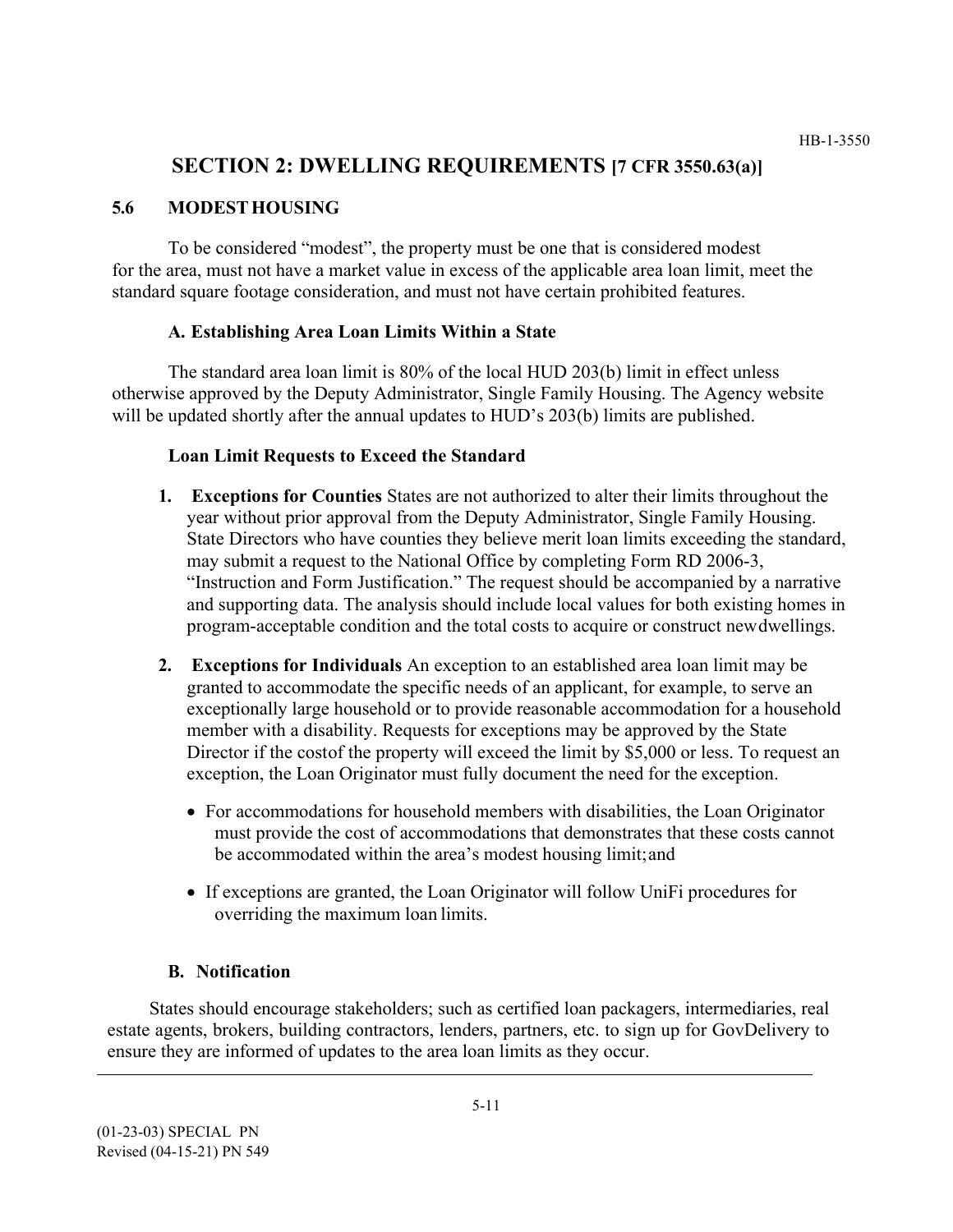HB-1-3550 Paragraph 5.6 Modest Housing

# **C. Square Footage Consideration Standards**

## **1. Maximum**

Agency financed properties should generally not exceed 2,000 square feet living area, above grade as a general guideline, but not a firm limitation. The square footage consideration may be waived by the Loan Approval Official's next-level supervisor when the Field Office determines:

- The subject property is modest;
- The property is typical for the area and/or the applicant has special needs due to an exceptionally large household or a household member with a disability; and
- The property's anticipated utilities and maintenance costs are reasonable for the area and will not place a strain on the applicant's budget.

The maximum standard square footage consideration is based on gross living area that is above grade. An attached garage and a basement (including a basement that is partially above grade or is a walk- out) should not be included in the square footage calculation. This approximate calculation must be made at the time the Agency receives a purchase agreement or construction contract. Concerns regarding the size of the house must be immediately communicated in writing to the applicant.

# **2. Minimum**

Agency financed dwellings are generally not less than 400 square feet to ensure they are designed and constructed for permanent occupancy and contain permanent areas for cooking, eating, sleeping and sanitary needs. Water and wastewater systems must be permanently connected. This square footage consideration may be waived by the Loan Approval Official's next-level supervisor when the Field Office determines a smaller dwelling or "tiny home" otherwise meets the same property standards as other Agency financed dwellings.

# **D. Prohibited Features**

# **1. Swimming Pools**

Properties that include in-ground pools will not be financed. It is not acceptable to remove a pool after closing to meet this requirement.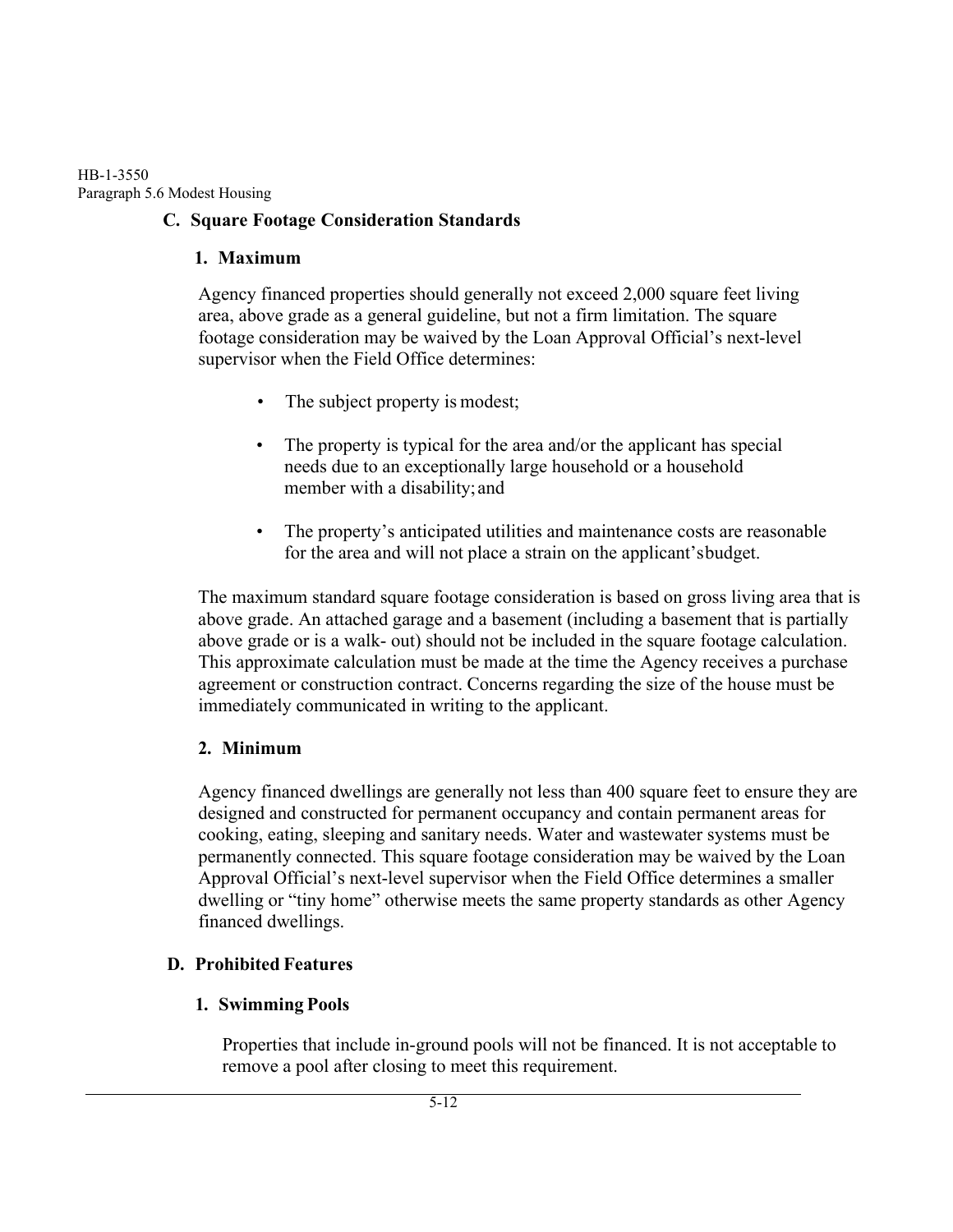Paragraph 5.6 Modest Housing

### **2. Farm Service Buildings and Income-Producing Structures**

The property must not include buildings principally used for incomeproducing purposes.

- •Farm service buildings such as barns, silos, commercial greenhouses, or livestock facilities used primarily for the production of agricultural, farming or commercial enterprises are ineligible. However, barns, silos, livestock facilities or greenhouses no longer in use for a commercial operation, which will be used for storage, do not render the property ineligible.
- •Outbuildings such as storage sheds and non-commercial workshops are permitted if they are not used primarily for an income producing agricultural, farming or commercial enterprise.
- •A minimal income-producing activity, such as maintaining a garden that generates a small amount of additional income does not violate this requirement. Home-based operations such as childcare, product sales, or craft production that do not require specific commercial real estate features are not restricted.

## **5.7 DECENT, SAFE AND SANITARY DWELLINGS**

To help ensure that dwellings are decent, safe, and sanitary (DSS) the Agency has established minimum standards for existing and new dwellings.

### **A. Existing Dwellings**

Existing dwellings must be structurally sound and functionally adequate, and be in good repair or be placed in good repair with loan funds.

For an initial Section 502 direct loan to purchase or refinance a non-Agency loan on an existing dwelling, the applicant must engage the services of a State-licensed inspector to perform a whole house inspection and provide a statement that the dwelling appears to meet the Agency's DSS standards with respect to: (1) termites and other pests (this may be separate from the whole house inspection); (2) plumbing, water and sewage; (3) heating and cooling; (4) electrical systems; and (5) structural soundness. The inspection report must be a comprehensive document that meets the minimum standards of the professional home inspector associations. When a State does not license inspectors, a qualified, independent, third party inspector may perform the inspection and provide the necessary certifications.

The Loan Originator should inform the applicant that if their loan application request falls through for whatever reason, they will remain responsible for paying their inspectors (unless the seller agreed to cover the inspection fees).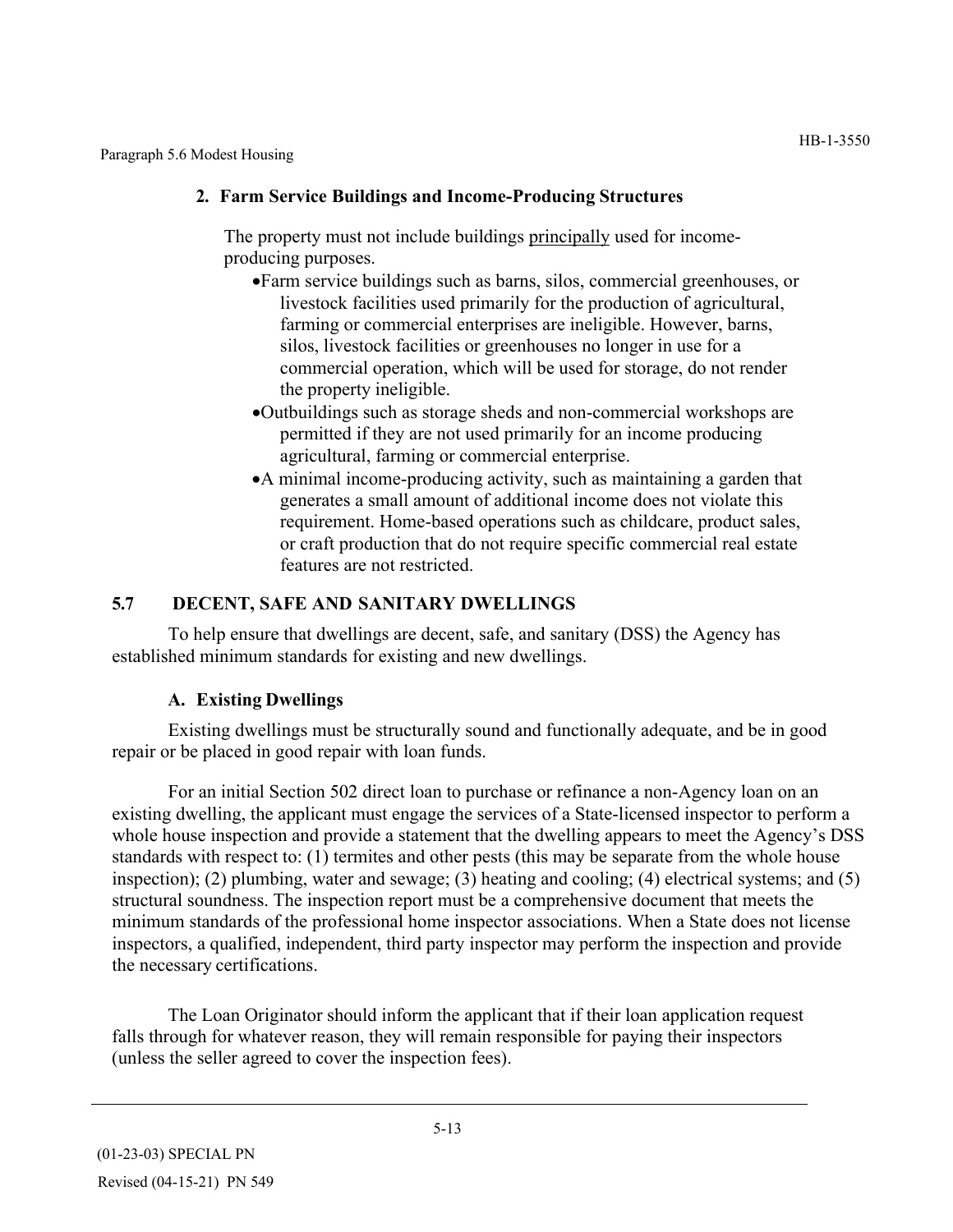# HB-1-3550 Paragraph 5.7 Decent, Safe and Sanitary Dwellings

Once a report(s) covering all five items noted above is received by the Agency, the Loan Originator must identify any noted deficiencies that may make the home not decent, safe, and sanitary. If these deficiencies are not already addressed in the option or sales contract, the Loan Originator must inform the applicant that they must be addressed either through the seller assuming responsibility for the repair prior to closing or the repairs being required post-closing.

# **Special Considerations:**

**Low risk of termite infestation:** A State Director may issue a state supplement waiving the termite inspection requirement provided the state's probability of termite infestation is slight to none and state law does not require one. The supplement, which must receive prior approval through the National Office, can remove the need for a termite inspection provided a dwelling shows no signs of active infestation.

**Section 502 loan balance less than \$7,500 and the repayment schedule does not exceed 10 years:** If the Section 502 loan balance is less than \$7,500 and the repayment schedule does not exceed 10 years, a whole house inspection is not needed and the dwelling may lack some equipment or features after repairs such as a complete bath, kitchen cabinets, closets, or completed finished interior in some rooms. These dwellings must otherwise meet the housing needs of the applicant and provide decent, safe, and sanitary living conditions when the improvements financed with the loan are completed.

**Initial Section 502 loans for necessary repairs-only:** An initial Section 502 loan can be made to an existing homeowner for necessary repairs provided any existing loan against the property is an affordable non-RHS loan. While a whole house inspection is not needed, the dwelling must otherwise meet the housing needs of the applicant and provide decent, safe, and sanitary living conditions when the improvements financed with the loan are completed.

# **B. NewDwellings**

All construction must meet the standards contained in RD Instruction 1924-A. New dwellings include homes to be built, currently under construction, or those that are less than 12 months old and never occupied. When applicants enter into a contract to purchase a new dwelling, the Loan Approval Official must consider how the construction quality will be documented. The process for ensuring that the Agency's construction standards are met is described in Section 6 of this chapter and in Paragraph 6.7.

# **C. Survey Requirements**

A survey is not required for any financed property unless the title insurance commitment specifically excludes coverage for the property and improvements in the loan policy. The currently adopted 2006 American Land Title Association (ALTA) lender's policy provides explicit "survey" (or boundary and encroachment) coverage without issuance of a special endorsement. A survey is usually required by the title insurance company to remove the exclusions from coverage related to boundaries, encroachments, easements and other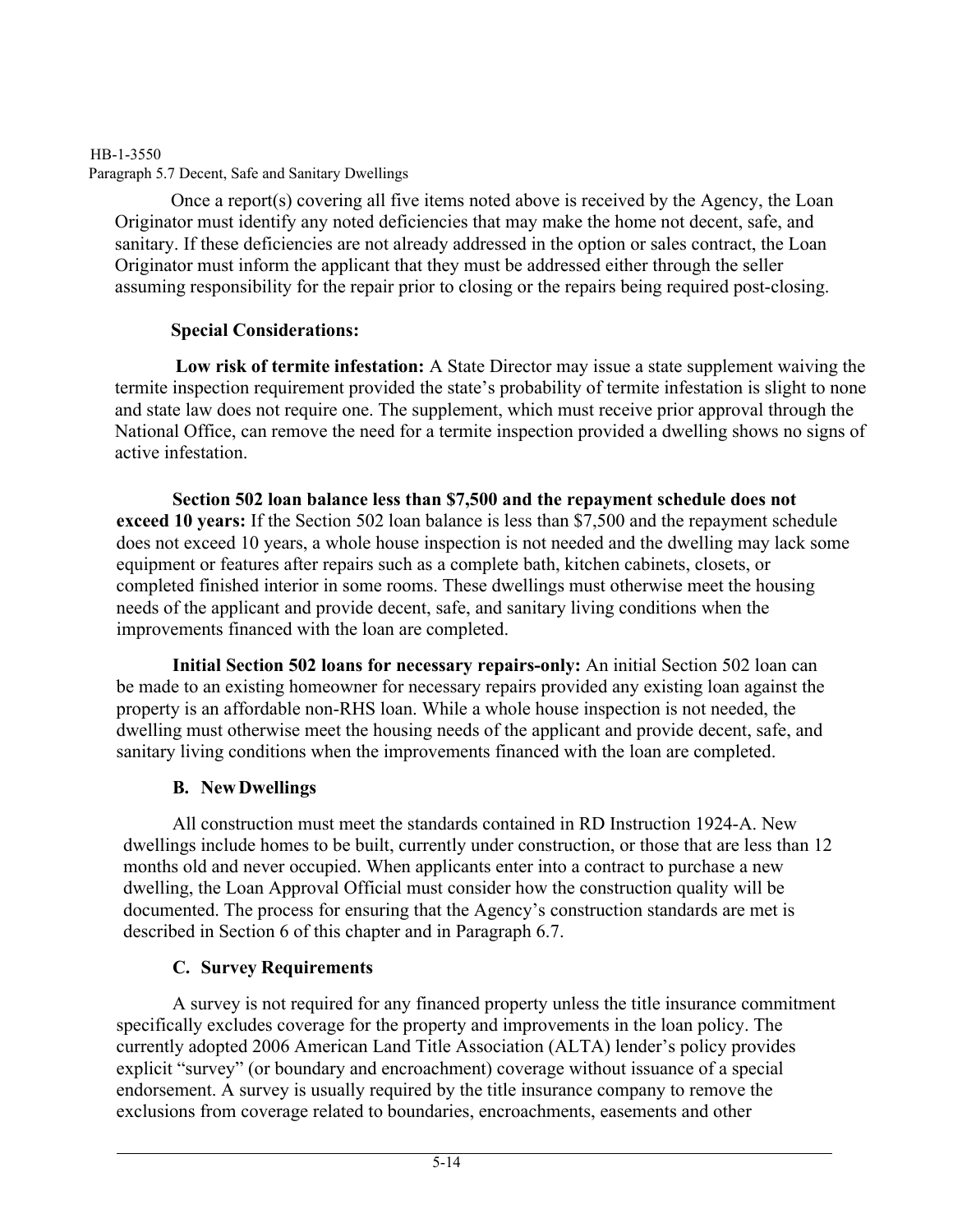Paragraph 5.7 Decent, Safe and Sanitary Dwellings

matters when issuing an owner's title policy. Although an owner's policy is not required by the Agency, the borrower may choose to have this coverage and use loan funds to pay for it provided the loan does not exceed the appraised value.

When a new survey is needed, it must contain boundary lines, any improvements, encroachments on the subject or adjacent property, above-ground easements, set-backs imposed by either restrictive covenant or zoning, and any additional requirements needed to obtain title insurance. For new construction, the boundary corners must also be clearly marked. An existing survey may be used if it meets the requirements of the title insurance.

## **D. Flood-Related Requirements**

Flood insurance is required for all dwellings located within the 100-year flood plain, unless FEMA has granted an exception, and flood insurance is available as part of the community's flood plain management regulations.

For all new construction, substantial improvements, and existing dwellings the lowest floor (including basement) must be elevated to or above the 100-year flood level.

In addition, for newly constructed and substantially rehabilitated dwellings, the construction materials and methods used must be for the purpose of making the structure resistant to flood damage, and minimizing any damage that may occur. RD Instruction 426.2 contains further guidance on the National Flood Insurance Program and flood-related requirements.

All dwellings within the 100-year floodplain must be served by public utilities that are located and constructed to minimize or eliminate flood damage, or have an on-site water supply and waste disposal system located and constructed to avoid contamination of the water supply by the septic system due to flooding.

For all new construction, substantial improvements, and existing dwellings in a floodplain, the Agency must perform the eight step decision making process for alternative consideration in order to determine if a reasonable alternative to committing federal funding to a property in a floodplain exists. This process is outlined in detail in RD Instruction 1970-F, section 1970.256.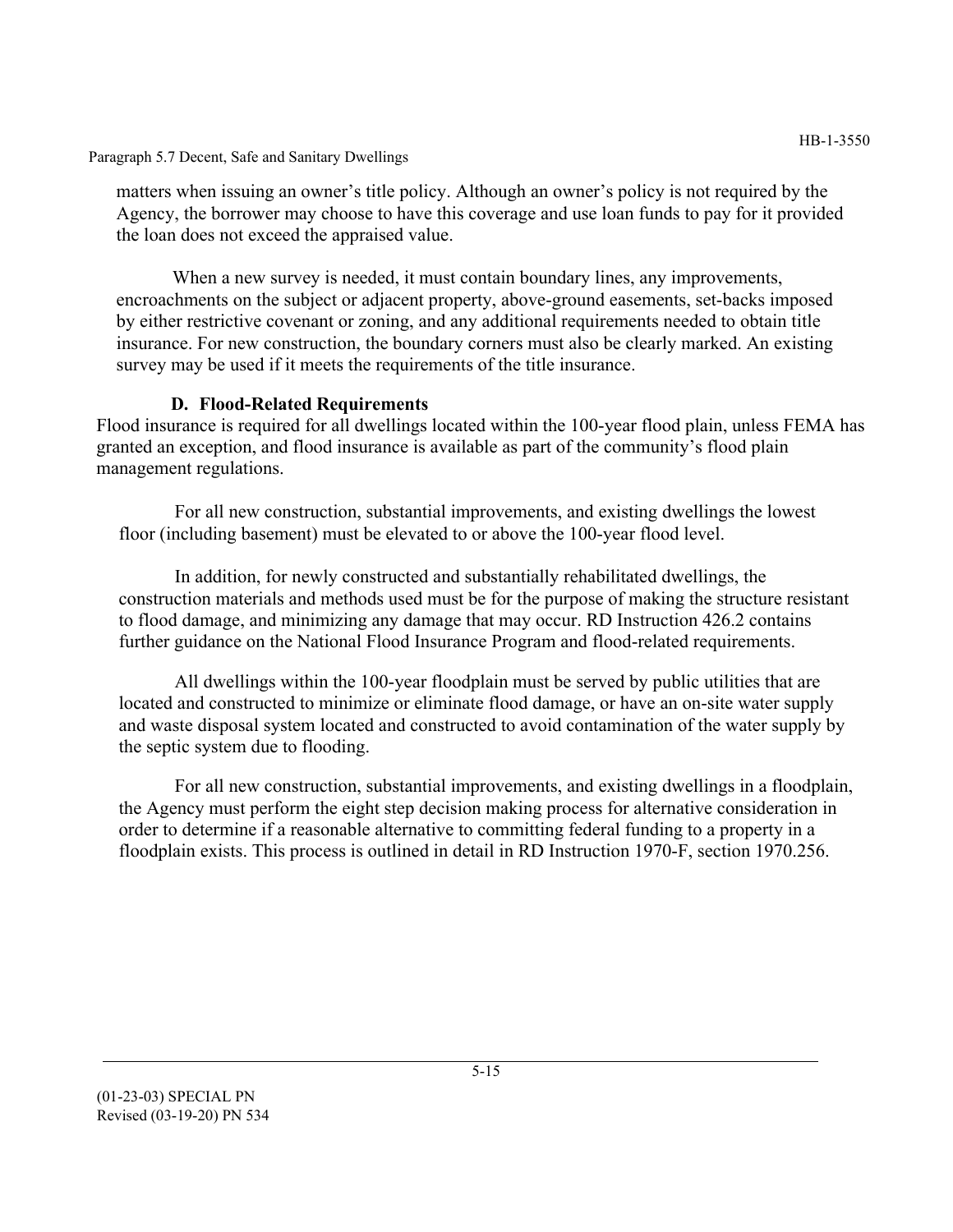HB-1-3550

# **SECTION 3: ENVIRONMENTAL REQUIREMENTS [7 CFR 3550.5]**

### **5.8 PROTECTION OFENVIRONMENTAL RESOURCES**

The Agency considers environmental quality equally with economic, social, and other factors in its program development and decisionmaking processes. The environmental review process is intended to help Agency officials make decisions that are based on an understanding of the environmental consequences of a proposed action, and to take those actions that protect, restore, and enhance the environment.

This paragraph contains a general discussion of basic environmental requirements. Detailed environmental policies and procedures can be found in 7 CFR Part 1970 and the corresponding staff instructions in RD Instruction 1970 series, which contains compliance

#### **Environmental Library**

At a minimum, each Field Office should maintain the following information in order to facilitate completion of environmental reviews. The State Environmental Coordinator can provide assistance in obtaining or understanding this information.

- The Environmental Resource Directory;
- Federal Emergency Management Agency (FEMA) floodplain maps;
- Natural Resources Conservation Service (NRCS) Soil Surveys and Important Farmland Soils; and
- U.S. Fish and Wildlife Service (USFWS) Coastal Barrier Resource System maps (as applicable).

requirements for the National Environmental Policy Act

(NEPA), as well as numerous other laws, Executive Orders, and Departmental Regulations on a variety of other environmental issues.

In accordance with 7 CFR 1970.11, the environmental review must be concluded before the obligation of funds, therefore in no case will loan or grant funds be obligated without the completion of the environmental review. In addition, in accordance with 7 CFR 1970.5 (a) (5), mitigation measures described in the environmental review and decision documents must be included as conditions in Agency financial commitment documents, such as a conditional commitment letter or funding commitment.

While funds may be obligated subject to an appraisal, if the appraiser determines that there are environmental hazards on site, further environmental due diligence investigations may be required to determine the nature and extent of the contamination, and to determine the estimated cost of remediation. This information should be used by the Agency to make a decision related to property eligibility.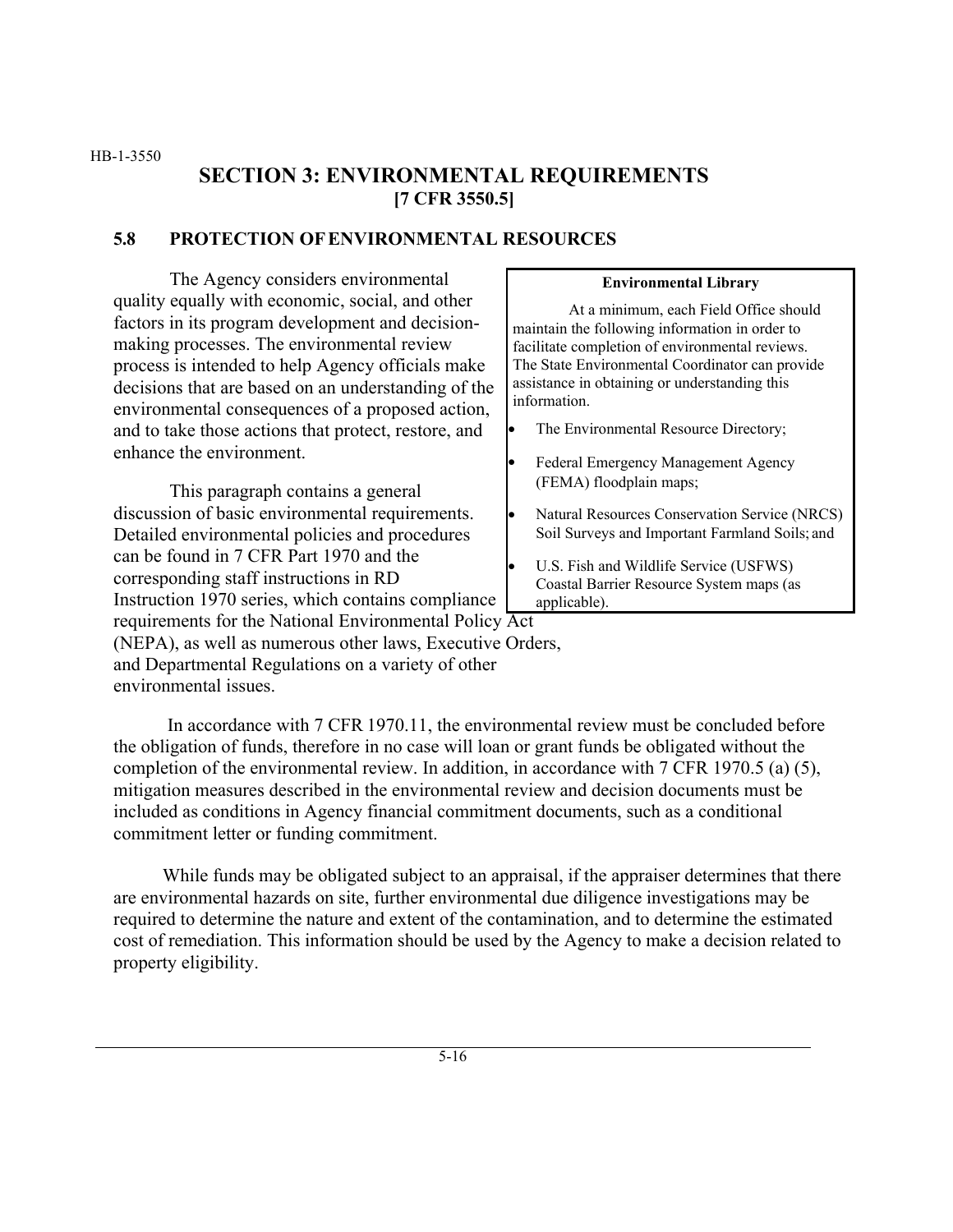Paragraph 5.8 Protection of Environmental Resources

### **A. Types of Environmental Reviews**

NEPA requires that Agency actions be classified into 3 basic categories of actions: those that are categorically excluded from NEPA review; those for which more information is needed to determine if the project will significantly impact the environment, and therefore preparation of an Environmental Assessment (EA) will be required; and those that have been determined to significantly impact the environment, and therefore require preparation of an Environmental Impact Statement (EIS). The Agency has been allowed to establish 2 categories of Categorical Exclusions: those that involve no or minimal alterations in the physical environment and typically occur on previously disturbed land, and therefore require no or limited environmental documentation to be submitted by the applicant (RD Instruction 1970-B, section 1970.53), and those that will cause more alteration of the environment and therefore require the submission of an Environmental Report (a brief report on the current environment of the project area and the expected environmental impacts of the proposed project) (RD Instruction 1970-B, section 1970.54). This classification of actions provides the Agency with a starting point for beginning its environmental review process. Most single family housing activities do not adversely affect environmental resources and have no cumulative effect, and therefore will qualify as a Categorical Exclusion without an Environmental Report; those which affect resources or have a cumulative effect may require an Environmental Review or an Environmental Assessment. For a complete list of housing actions and their classifications, refer to RD Instruction 1970-B, sections 1970.53 and 1970.54.

### **1. Categorical Exclusions**

In accordance with RD Instruction 1970-A, a Categorical Exclusion is an action that does not individually or cumulatively have a significant impact on the quality of the human environment.

The following are routine financial actions related to single family housing transactions that are classified as Categorical Exclusions without an Environmental Report:

- Financial assistance for the purchase, transfer, lease, or other acquisition of real property when no or minimal change in use is reasonably foreseeable.
- Financial assistance for the purchase, transfer, or lease of personal property or fixtures where no or minimal change in operations is reasonably foreseeable.
- Sale or lease of Agency-owned real property, if the sale or lease will have no or minimal construction or change in current operations in the foreseeable future.
- The provision of additional financial assistance for cost overruns where the purpose, operation, location and design of the proposal as originally approved has not been substantially changed.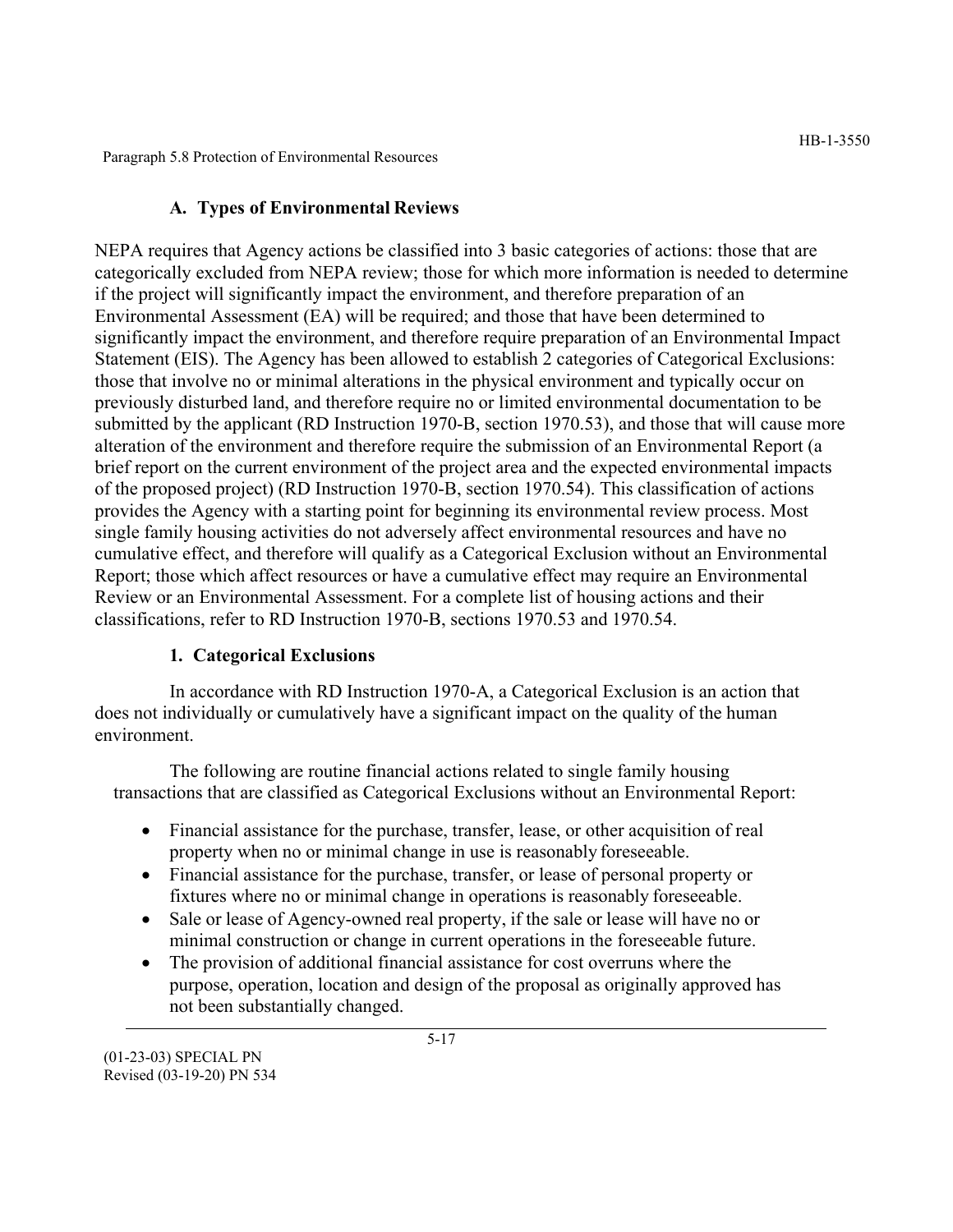#### HB-1-3550

Paragraph 5.8 Protection of Environmental Resource

- Minor construction proposals such as:
	- o Minor amendments or revisions to previously approved projects provided such activities do not alter the purpose, operation, geographic scope, or design of the project as originally approved;
	- o Repair, upgrade, or replacement of equipment in existing structures for such purposes as improving habitability, energy efficiency (including heat rate efficiency), replacement or conversion to enable use of renewable fuels, pollution prevention, or pollution control;
	- o Any internal modification or minimal external modification, restoration, renovation, maintenance, and replacement in-kind to an existing facility or structure;
	- o Construction of or substantial improvement to a single-family dwelling, or a Rural Housing Site Loan project serving up to four families and affecting less than 10 acres of land;
	- o Siting, construction, and operation of new or additional water supply wells for residential, farm, or livestock use;
	- o Replacement of existing water and sewer lines within the existing right-of-way and as long as the size of pipe is either no larger than the inner diameter of the existing pipe or is an increased diameter as required by Federal or state requirements. If a larger pipe size is required, applicants must provide a copy of written administrative requirements mandating a minimum pipe diameter from the regulatory agency with jurisdiction; and
	- o New utility service connections to individual users or construction of utility lines or associated components where the applicant has no control over the placement of the utility facilities.

For each proposed action, RD Instruction 1970-B, Exhibit D, "Environmental Checklist for Categorical Exclusions," is prepared by the Agency to ensure that the specific proposal under consideration qualifies as a Categorical Exclusion, and that there are no extraordinary circumstances (RD Instruction1970-B, section 1970.52) or cumulative impacts related to the proposal, that the proposal is not connected to other actions with potentially significant impacts (see 40 CFR 1508.25(a)(1)), and that it is not considered a cumulative action (see 40 CFR  $1508.25(a)(2)$ ).

In general, extraordinary circumstances (RD Instruction 1970-B, section 1970.52) are unique situations presented by specific proposals, such as characteristics of the geographic area affected by the proposal, scientific controversy about the environmental effects of the proposal, uncertain effects or effects involving unique or unknown risks, and unresolved conflicts concerning alternate uses of available resources within the meaning of section 102(2) (E) of NEPA. Exhibit 5-2 provides a listing of the most common extraordinary circumstances.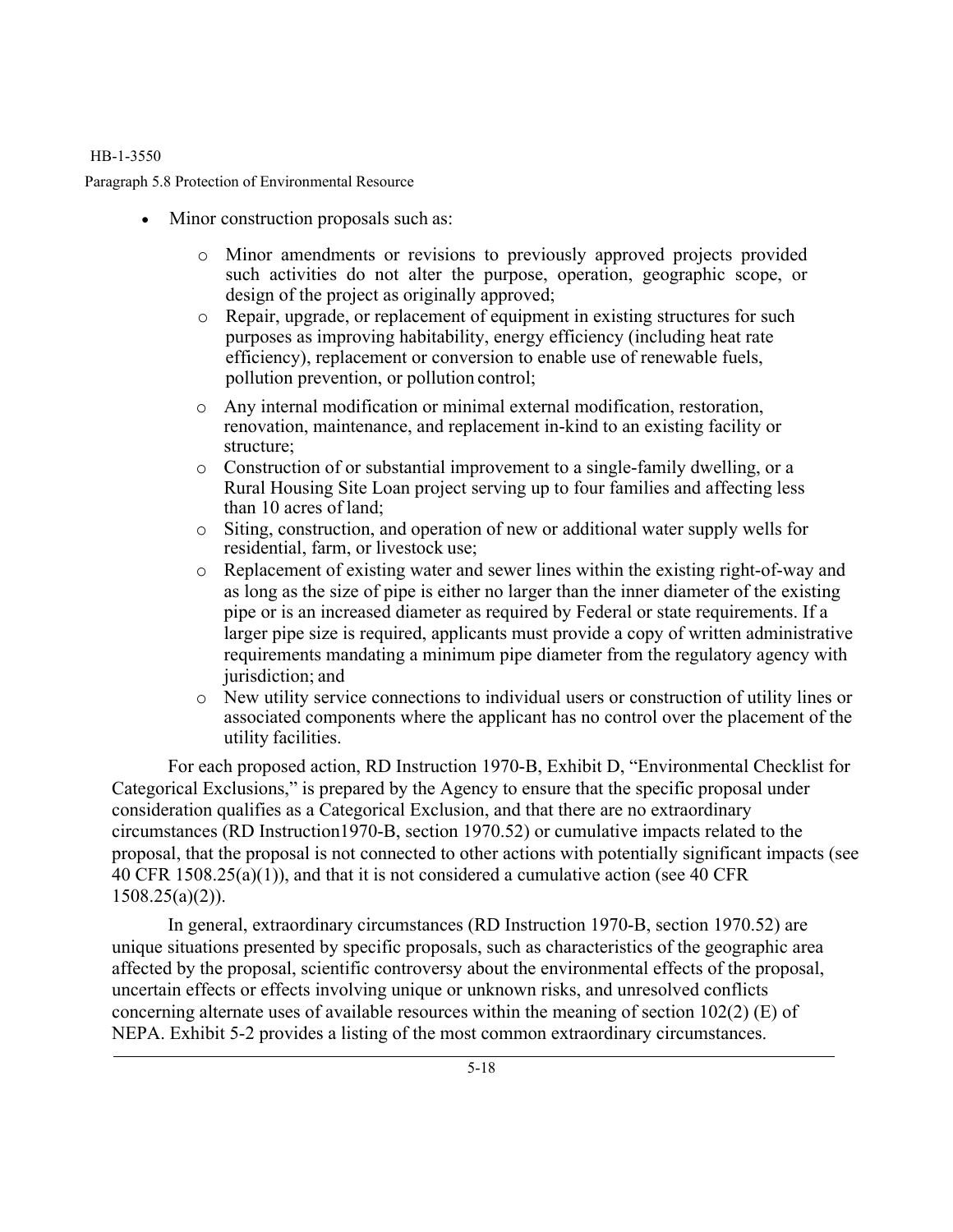Paragraph 5.8 Protection of Environmental Resource

|           | <b>Exhibit 5-2</b>                                                                                                                                                   |  |  |  |  |  |
|-----------|----------------------------------------------------------------------------------------------------------------------------------------------------------------------|--|--|--|--|--|
|           | <b>Extraordinary Circumstances</b>                                                                                                                                   |  |  |  |  |  |
|           | Any violation of applicable Federal, state, or local statutory, regulatory, or permit requirements for                                                               |  |  |  |  |  |
|           | environment, safety, and health.                                                                                                                                     |  |  |  |  |  |
| $\bullet$ | Any proposal that is likely to cause uncontrolled or unpermitted releases of hazardous substances, pollutants,                                                       |  |  |  |  |  |
|           | contaminants, or petroleum and natural gas products.                                                                                                                 |  |  |  |  |  |
| $\bullet$ | An adverse effect on the following environmental resources:                                                                                                          |  |  |  |  |  |
|           | Historic properties;<br>$\circ$                                                                                                                                      |  |  |  |  |  |
|           | Federally listed threatened or endangered species, critical habitat, Federally proposed or candidate species;<br>$\circ$                                             |  |  |  |  |  |
|           | Wetlands;<br>$\Omega$                                                                                                                                                |  |  |  |  |  |
|           | Floodplains;<br>$\circ$                                                                                                                                              |  |  |  |  |  |
|           | Areas having formal Federal or state designations such as wilderness areas, parks, or wildlife refuges;<br>$\circ$<br>wild and scenic rivers; or marine sanctuaries; |  |  |  |  |  |
|           | Special sources of water (such as sole source aquifers, wellhead protection areas, and other water sources<br>$\circ$<br>that are vital in a region);                |  |  |  |  |  |
|           | Coastal barrier resources or, unless exempt, coastal zone management areas; and<br>$\circ$                                                                           |  |  |  |  |  |
|           | Coral reefs.<br>$\Omega$                                                                                                                                             |  |  |  |  |  |
|           | The existence of controversy based on effects to the human environment brought to the Agency's attention                                                             |  |  |  |  |  |
|           | by a Federal, tribal, state, or local government agency.                                                                                                             |  |  |  |  |  |
|           |                                                                                                                                                                      |  |  |  |  |  |
|           | RD Instruction 1970-B contains detailed information on the proper implementation of                                                                                  |  |  |  |  |  |

requirements affecting Categorical Exclusions.

It is important to note that development on tribal land or dependent Indian communities may require additional coordination with the tribe to determine if the proposal has an adverse impact on environmental or cultural resources. In accordance with RD Instruction 1970-H, Exhibit B, "When an applicant's proposal is located on tribal lands, defined in 36 CFR  $\S$  800.16(x) as all lands within the exterior boundary of any Indian reservation and all dependent Indian communities, and that tribe has designated a Tribal Historic Preservation Officer (THPO) in accordance with Section 101(d)(2) of [National Historic Preservation Act (NHPA)], the SHPO participates only under the conditions specified in 36 CFR § 800.2(c)(1)(ii). If the Indian tribe has not designated a THPO, then the SHPO participates in Section 106 review pursuant to 36 CFR  $\S$  800.2(c)(2)(i)(B)." Exhibit D of RD Instruction 1970-H provides guidance on working with Indian tribes in the NHPA Section 106 review.

### **2. Environmental Reports and Environmental Assessments**

If it appears that extraordinary circumstances and/or cumulative impacts may be involved, an Environmental Report (ER) or an Environmental Assessment (EA) may be required in accordance with RD Instruction 1970-B, section 1970.54 and RD Instruction 1970-C. Through these review processes, the Agency will acquire the necessary documentation to: (1) demonstrate compliance with requirements for protection of environmental resources, including the development of practical alternatives to either avoid or lessen any adverse environmental impacts; and (2) demonstrate why the potential impact on resources is not considered to be significant and, therefore, an EIS is not required.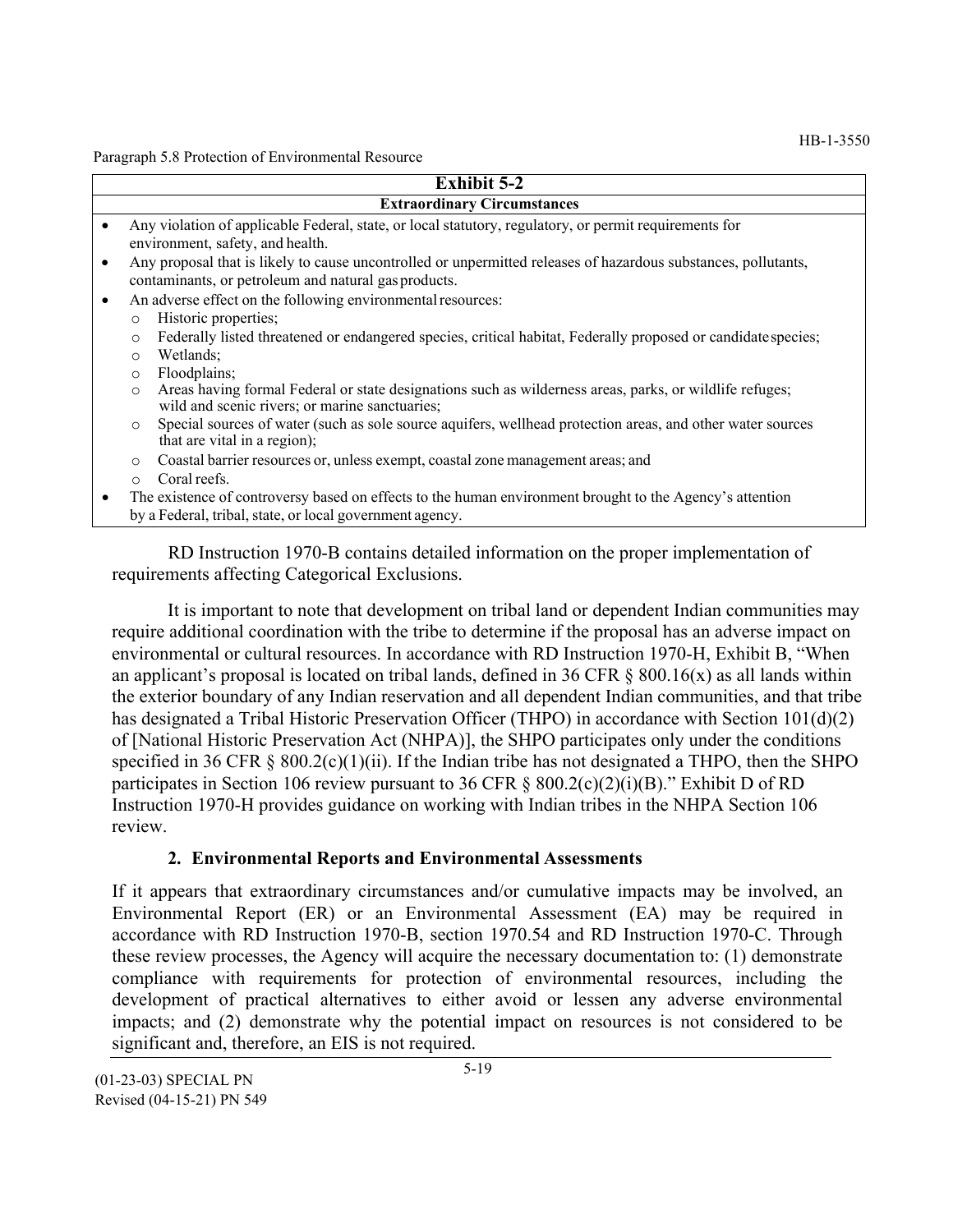### HB-1-3550 Paragraph 5.8 Protection of Environmental Resource

# **B. Flood Hazard Determination**

FEMA's Standard Flood Hazard Determination Form (SFHDF) determines if the home is located in a Special Flood Hazard Area (SFHA) and states the availability of flood insurance based on if the community participates in the National Flood Insurance Program (NFIP). Flood insurance is required when any form of federal financial assistance is intended in whole or in part for acquisition, construction, reconstruction, or substantial improvement of any building located in a SFHA. The flood insurance can be through NFIP or under NFIP's "write your own" program where the policy is through private insurance that meets the requirements of 42 USC 4012a  $(b)(1)(A)$ . Flood insurance must be obtained and maintained throughout the life of the loan when any portion of the home is located in a SFHA, including attached garages, decks and carports, etc. Flood insurance is not required for any additional structure that is located on the property but is detached from the home (such as detached shed, garage, or other ancillary structure). Flood insurance is also not required if the financial assistance is less than the substantial improvement threshold discussed in HB-1-3550, Chapter 7.

The information on the SFHDF will assist in the preparation of the environmental review documentation, which must examine whether there is a reasonable alternative to a proposed purchase or construction in a floodplain. The Loan Originator will be responsible for acquiring the SFHDF from CoreLogic Flood Services at: [https://www.floodcert.com/](http://www.floodcert.com/). CoreLogic provides "Life of Loan Determination" in which the Agency will be notified should the site's floodplain designation change. The SFHDF must be acquired prior to the completion of the environmental review.

If the dwelling is located within a SFHA, the lowest floor (including basements) must be elevated above the base flood elevation (BFE). Proof that this requirement has been met is usually in the form of a FEMA Elevation Certificate, however other forms of documentation may be accepted (see RD Instruction 1970-F).

Additionally, for applications to purchase, construct, or substantially rehabilitate a dwelling in a floodplain, utilities should be flood-proofed or located above the BFE. If the dwelling does not use public utilities, the domestic well must be a minimum of 50 feet from the septic drain field (or more, depending on local or state codes). For minor repairs, these requirements are not applicable if the dwelling existed prior to the publication of the first FEMA flood map for that location. In accordance with RD Instruction 1970-F, section 1970.256 (b) and 1970.261(b), if the property is within a floodplain, the Agency approval official is responsible for notifying the applicant about the hazards associated with occupancy of locations within a floodplain at the earliest possible point in the Agency's decision-making process. A template notice can be found in RD Instruction 1970- F, Exhibit B, Attachment 2.

# **C. Responsibility for Environmental Reviews**

The Loan Originator is responsible for ensuring that the appropriate level of environmental review has been completed prior to the commitment of federal funds. This includes the assembly and analysis of relevant material, the development and analysis of practical alternatives and mitigation measures (as appropriate), and the development of recommendations regarding environmental impacts and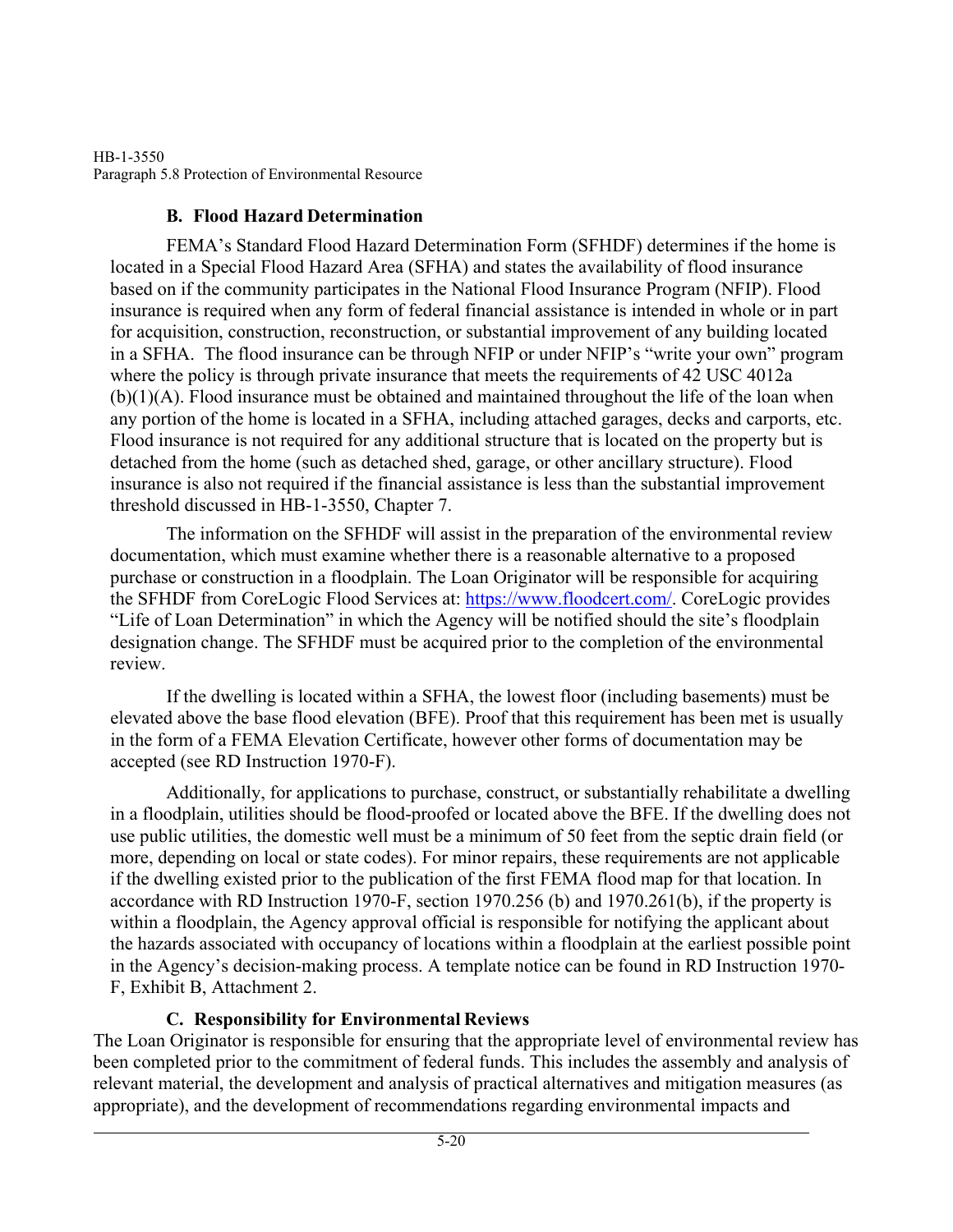#### Paragraph 5.8 Protection of Environmental Resource

environmental compliance. Applicants may be requested to provide information needed for the analysis.

If the appraiser marks "No" to the question, "Are there any adverse site conditions or external factors (easements, encroachments, environmental conditions, land uses, etc.)?" under the site portion of the Uniform Residential Appraisal Report, the Field Office is not required to conduct a site inspection in order to complete the environment review. If the appraiser answers in the affirmative, a qualified Rural Development official must conduct a site inspection as part of the environmental review process.

The Loan Approval Official will use the environmental review documents and, as appropriate, the recommendations of the State Environmental Coordinator (SEC), to make the Agency's final decision regarding an environmental impact determination and compliance with environmental requirements, as well as flood insurance requirements. For Categorical Exclusions without an ER, this decision is evidenced by the completion of RD Instruction 1970- B, Exhibit D, which will be signed by the form's preparer and the Loan Approval Official (if these are the same person, both applicable signatory lines should be signed). For Categorical Exclusions with an ER, the SEC must review the environmental documentation and sign the Exhibit D in addition to the preparer and Loan Approval Official. The Agency's decision for EAs is documented by the signing of the Finding of No Significant Impact (FONSI) by the Loan Approval Official; after reviewing the EA, the SEC will assist with the FONSI's preparation.

SECs are available to provide technical assistance and guidance. They also are available to assist in problem resolution on environmental issues. Environmental questions or problems should be referred promptly to the SEC. Furthermore, SECs will review and sign off on all Categorical Exclusions with an ER and EAs.

#### **D. NoiseAbatement**

If a site is located near a major source of noise, the appraiser should consider this in their appraisal report. The information should be made available to the applicant, who may not be aware of the problem. The applicant, once informed, may wish to look for a different site or to consider some method of noise reduction. The Loan Approval Official should consult with the State Architect and the SEC on any proposals for noise reduction.

### **5.9 MANAGEMENT OF HAZARDOUSSUBSTANCES**

The Agency must consider the management of hazardous substances, including hazardous wastes and petroleum products, from two perspectives: liability under hazardous substance and hazardous waste laws, and the economic risks posed by the presence of hazardous substances. Both of these issues are addressed through due diligence. Due diligence is the process of inquiring into the environmental condition of real estate, in the context of a,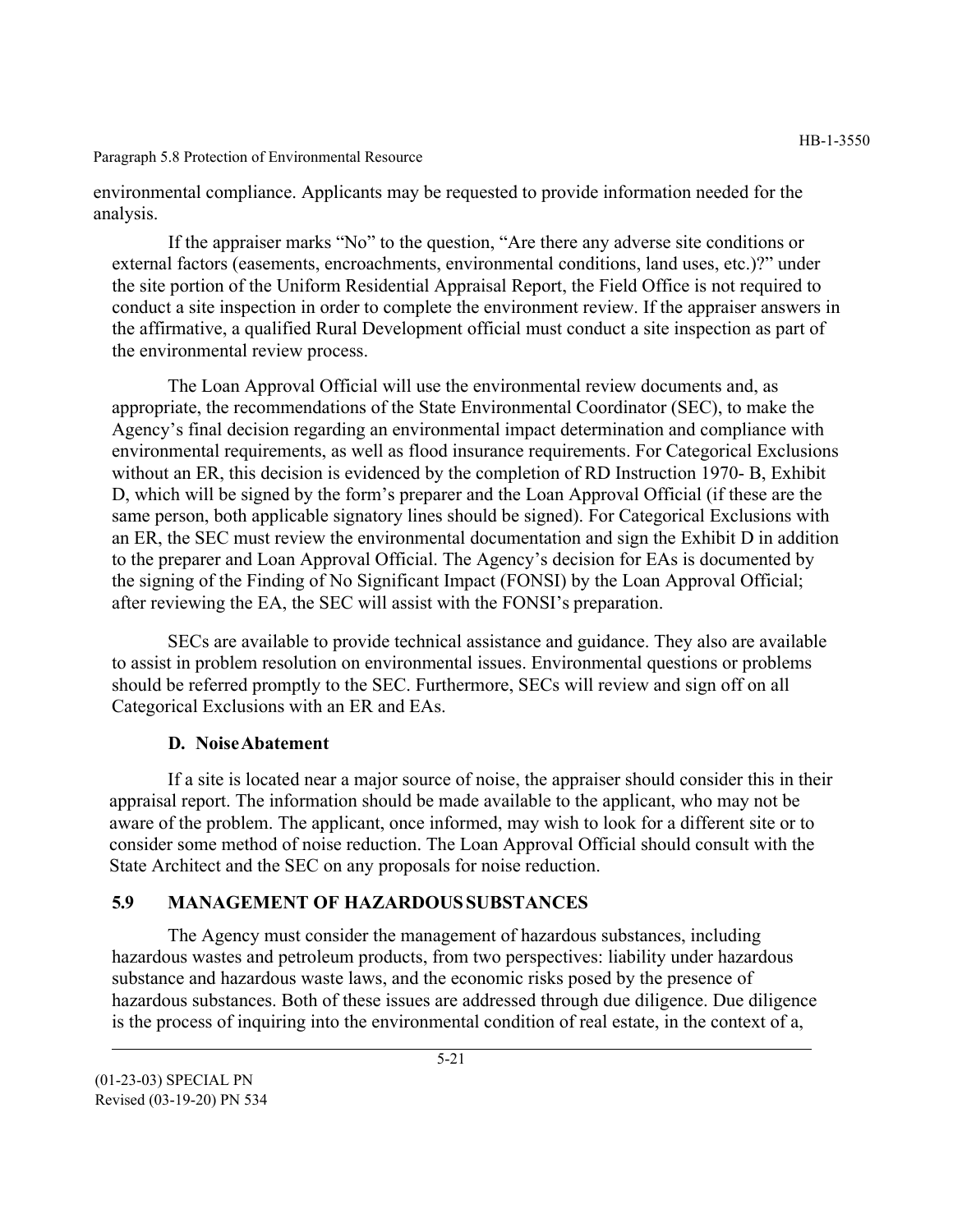Paragraph 5.9 Management of Hazardous Substance

real estate transaction, to determine the presence of contamination from hazardous substances including hazardous wastes and petroleum products, and to determine what impact such contamination may have on the market value of the property.

Appraisers are required to notify the Agency if they observe contamination from hazardous substances, or if information from research or interviews with individuals knowledgeable about the property indicates that the property might contain hazardous substances.

If an appraiser notices that a property may contain hazardous substances, or if the Agency has any other reason to suspect that a property is contaminated, the Loan Approval Official must initiate a due diligence review by completing Attachment 5-B, Single Family Housing Site Checklist. If the completed Attachment 5-B raises any concerns, it must be sent to the SEC for further evaluation and guidance. The SEC will contact a National Office Program Support Staff Environmental Protection Specialist to determine what further steps will need to be taken.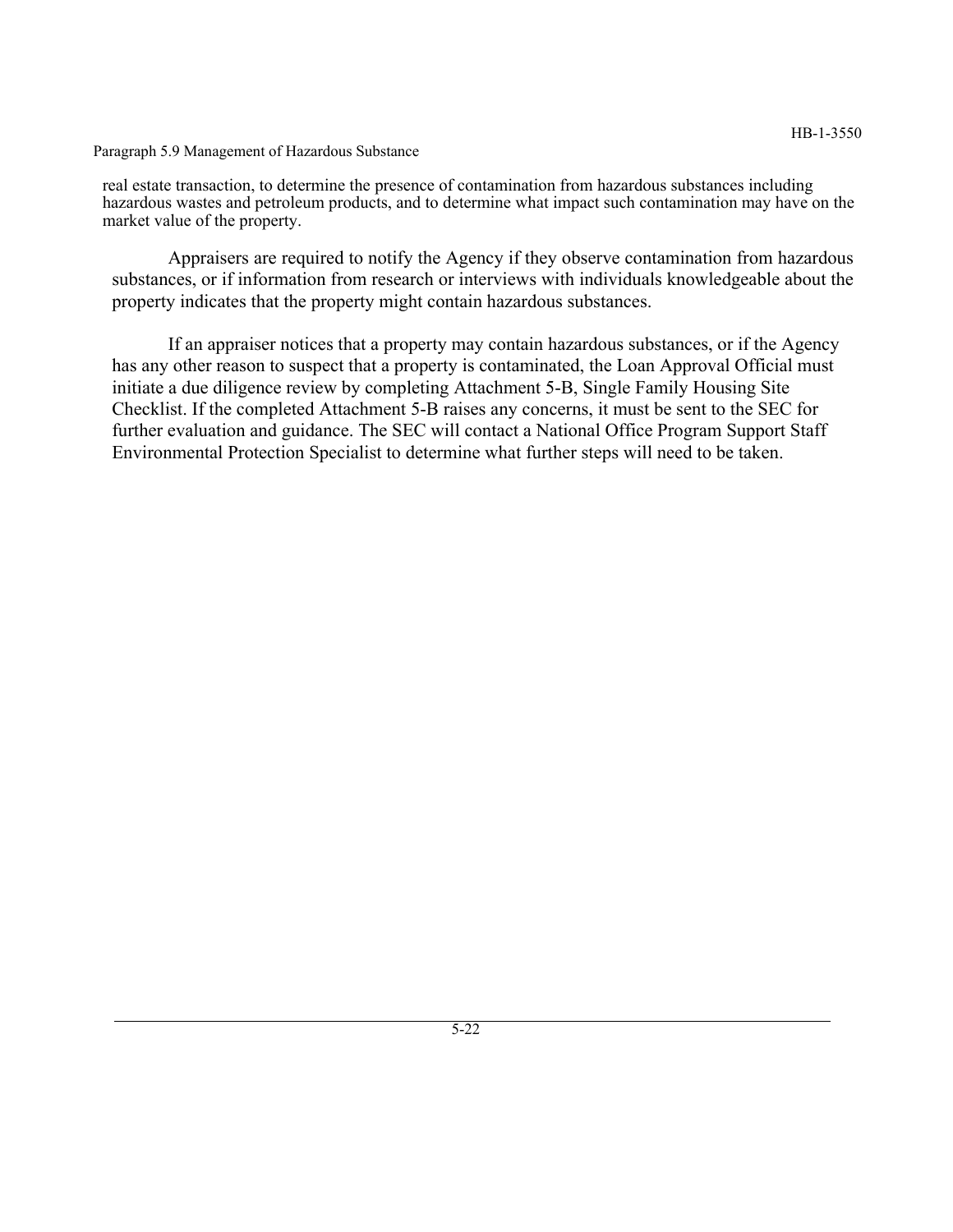# **SECTION 4: SECURITY REQUIREMENTS**

#### **5.10 ACCEPTABLE MORTGAGE**

Generally, there should be no non-Agency liens on the property at the time of or immediately after closing, unless they are part of a formal leveraging strategy, or the Agency loan is for essential repairs and a senior lien secures an affordable non-Agency loan. However, the Loan Originator may accept prior or junior liens as long as: (1) the lien will not interfere with the purpose or repayment of the Agency loan; (2) the total value of all liens on the property is less than or equal to the property's market value; and (3) the prior lien does not contain provisions that may jeopardize the Agency's security position or the applicant's ability to repay the loan.

#### **5.11 OWNERSHIP REQUIREMENTS [7 CFR 3550.58]**

If the applicant defaults on the loan, the Agency must be able to foreclose on the property to settle the debt. Therefore, after the loan is closed, the applicant must have an ownership interest in the property that is acceptable to the Agency.

#### **A. Responsibilities**

In preparation for closing, the closing agent selected by the applicant must review the ownership interest the applicant will have to ensure that it meets the requirements established by the Agency in RD Instruction 1927-B. The closing agent must also ensure that the form of ownership conforms with the requirements of relevant State laws. After closing, the Loan Originator should compare the deed of trust or mortgage with the title opinion to assess lien priority, to verify recordation of the date and time, and to ensure that the loan closing instructions have been followed.

#### **B. Acceptable Forms of Ownership**

Several forms of ownership are acceptable to the Agency, but in all cases the applicant's ownership interest must be carefully documented.

#### **1. Fee-Simple Ownership**

The most common form of ownership is fee-simple ownership, under which the borrower holds a fully marketable title to the property. This title is evidenced by a deed that vests full interest in the property to the borrower.

#### **Land Purchase Contracts**

When the ownership interest is by virtue of a land purchase contract, the ownership interest must be converted to a deed/mortgage interest prior to closing the loan.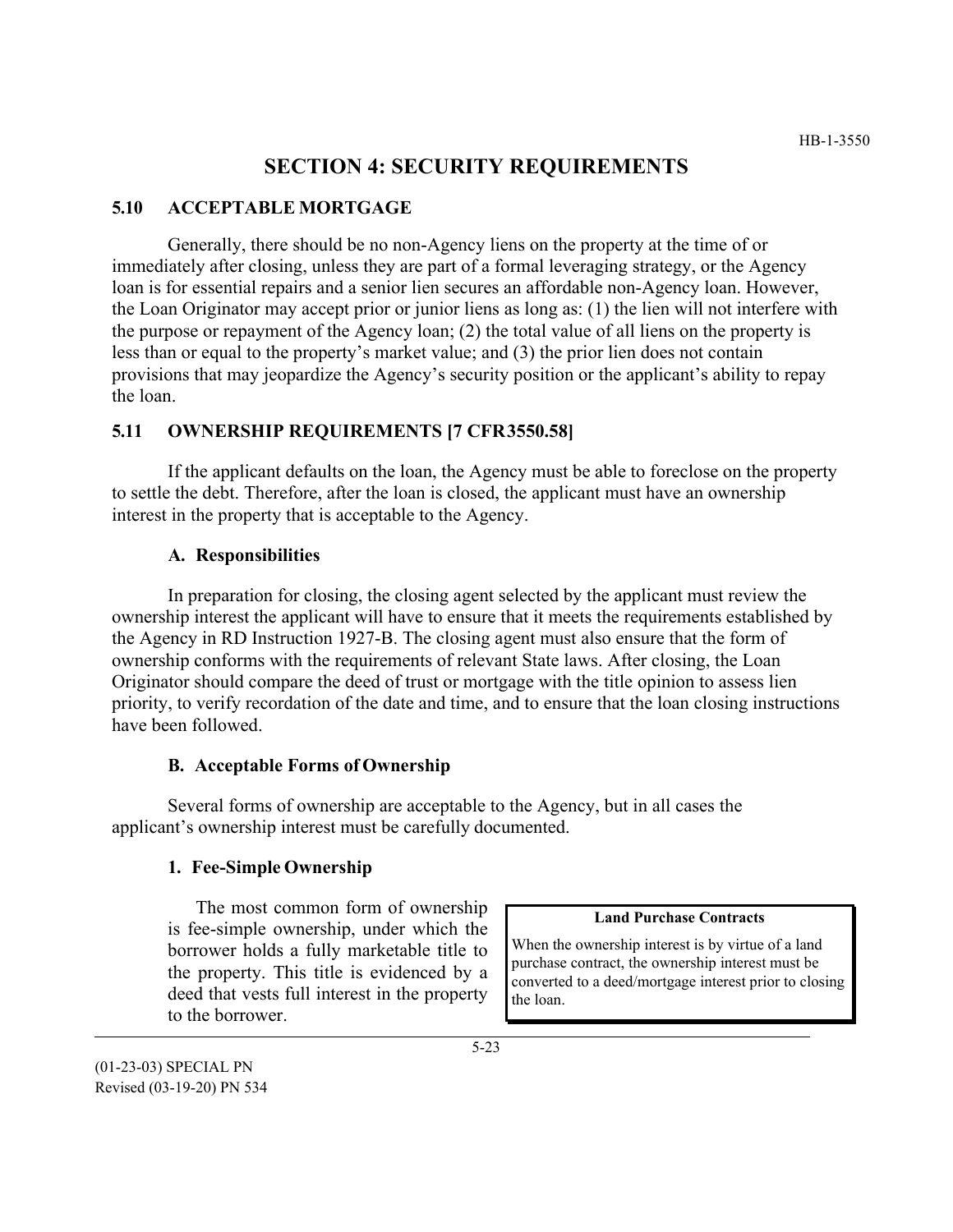#### HB-1-3550 Paragraph 5.11 Ownership Requirements [7 CFR 3550.58]

# **2. Secure Leasehold Interest**

Although fee-simple ownership is preferable, the borrower may have a secure leasehold interest in the property. Leasehold interests are acceptable only when all of the following conditions apply.

- The applicant must be unable to obtain fee-simple title to the property, and the rent charged for the lease must not exceed the rate being paid for comparable leases.
- The lessor must own the fee-simple title (this provision does not apply to a lessor who is an American Indian possessing a leasehold interest on tribal allotted or trust land).
- Neither the leasehold nor the fee-simple title may be subject to a prior lien unless the Agency authorizes acceptance of the prior lien before loan approval. The amount of the Agency's loan, plus any prior liens, must not exceed the market value of the property including the value of the leasehold.
- The lease must be in writing, and must contain **all** of the following provisions:
	- ◊ The lessor's consent to allow the Agency's mortgage;
	- ◊ The right of the Agency to foreclose and sell the property without restrictions that adversely affect the market value of the property;
	- ◊ The right of the Agency to bid at a foreclosure sale or to accept voluntary conveyance of the property in lieu of foreclosure;
	- ◊ The right of the Agency to occupy, sublet, or sell the property should the leasehold be acquired through foreclosure, voluntary conveyance, or abandonment;
	- ◊ The right of the applicant to transfer the leasehold and Agency mortgage to an eligible transferee who will assume the Agency's debt, if the borrower defaults or is unable to continue with thelease;
	- ◊ Advance written notice of at least 90 days to the Agency of the lessor's intention to cancel or terminate the lease;
	- ◊ Provisions are negotiated with the lessor before the leasehold interest is approved regarding the Agency's obligation to satisfy unpaid rent or other charges accrued before or during the time the Agency has possession of or title to the leasehold. During negotiations, the Loan Originator should consider the length of time it will take to foreclose, how much the Agency would be responsible for, and when the Agency would have to pay;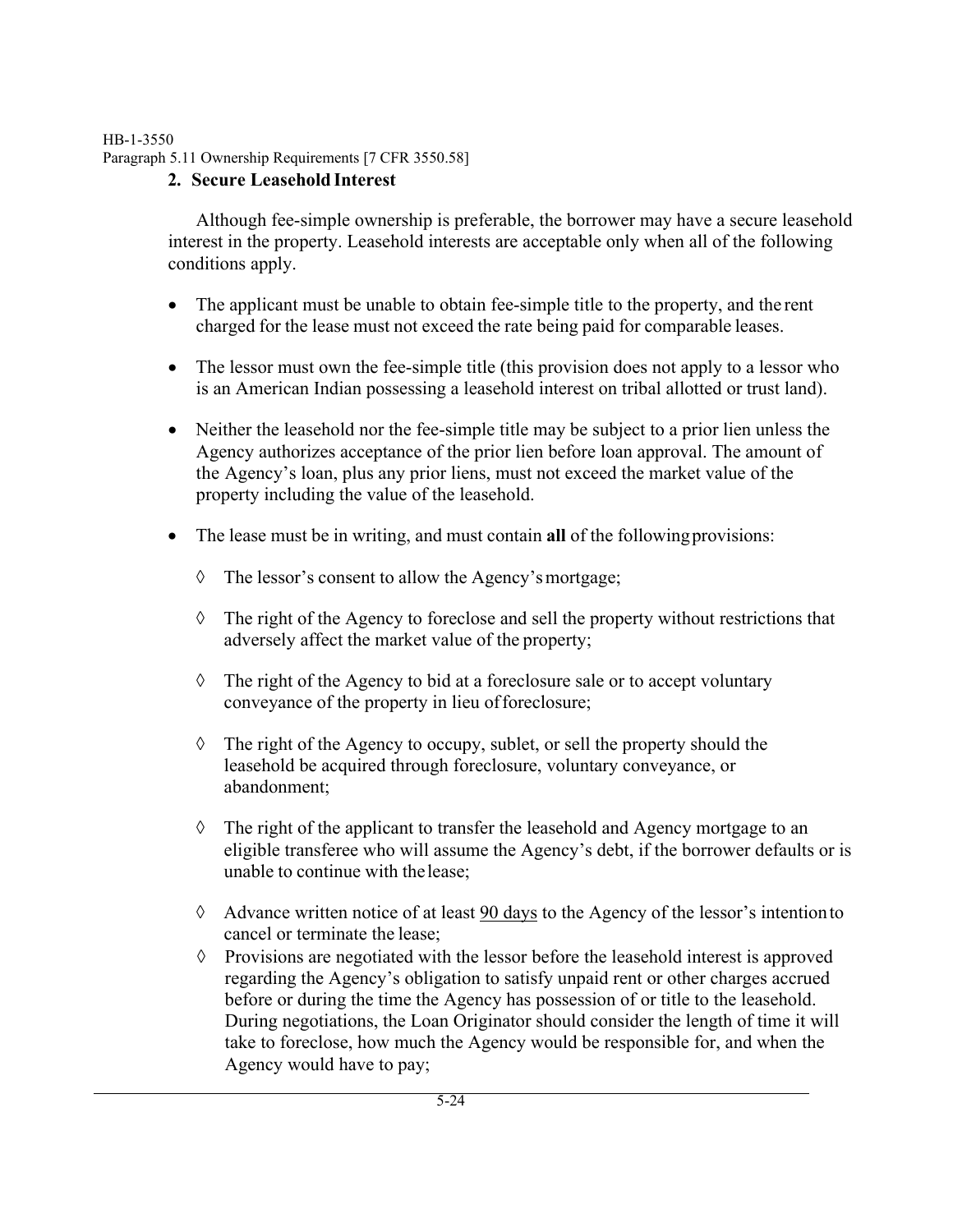Paragraph 5.11 Ownership Requirements [7 CFR 3550.58]

- ◊ Provisions to ensure fair compensation to the borrower for any part of the property taken by condemnation; and
- $\Diamond$  The unexpired term of the lease must be at least 150 percent of the term of the mortgage, unless the loan is guaranteed by a public authority, Indian Tribe, or Indian Housing Authority. For guaranteed loans, the unexpired term of the lease must be at least 2 years longer than the mortgage term. In no case may the unexpired term of the lease be less than 25 years.
- The language, specified in Attachment 5-C, must be inserted in the mortgage.

### **3. Life Estate Interest**

The applicant may hold a life estate interest with the rights of present possession, control, and beneficial use of the property. All persons with any remainder interests in the property must be signatories to the mortgage, except as described in Paragraph 5.11 B. 4.

#### **4. UndividedInterest**

To be eligible for a loan if an applicant only has an undivided interest in the land, coowners must also be unable to provide or obtain the financing for the improvements, either individually or jointly with the applicant. Generally, all legally competent co-owners must sign the mortgage. However, when one or more of the co-owners cannot be located, are not legally competent (and there is no legal representative who can sign the mortgage), or if the ownership interests are divided among so many co-owners that it is not practical to mortgage all of their interests, their interests may be excluded from the security requirements, as long as their interests do not exceed 50 percent of the property's value.

The loan amount shall be limited based on the percentage of the market value that is proportional to the percentage of the property interest owned by all persons signing the mortgage. The determination of market value should take into account any adverse effects that might result from selling mortgaged interests separately from nonmortgaged interests.

Only the State Director may approve the exclusion of co-owners' interests. The Loan Originator or the Loan Approval Official should prepare a recommendation for the State Director's review. The memo should include a full statement of ownership and the reasons for the proposed exclusion.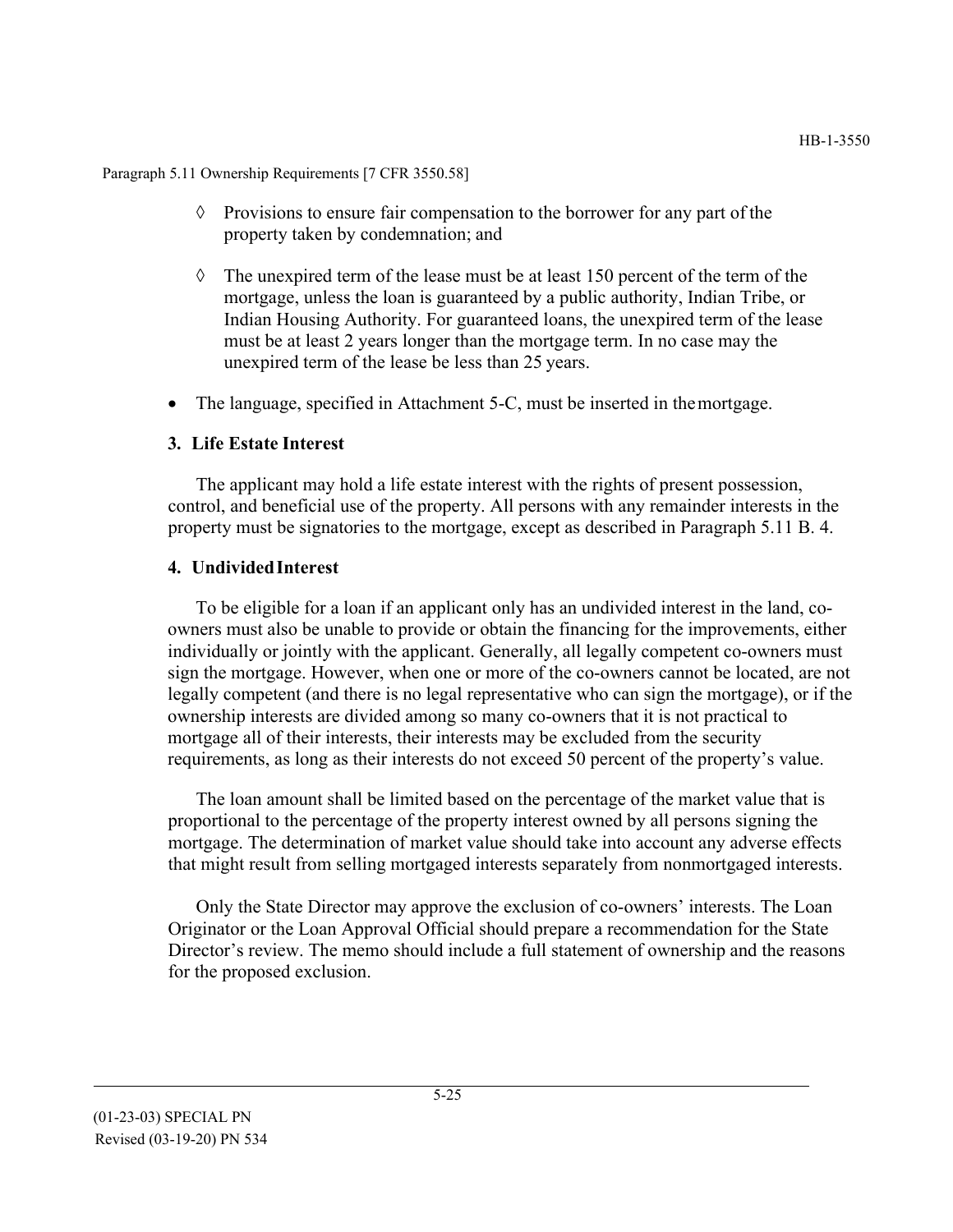HB-1-3550 Paragraph 5.11 Ownership Requirements [7 CFR 3550.58]

# **5. Possessory Rights**

Possessory rights on an American Indian reservation or State-owned land, and the interest of an American Indian in land held in trust or deeds containing restrictions against alienation are acceptable forms of interest as long as the trust or restricted land will remain in trust or restricted status.

Tribal allotted or trust land must remain in trust or restricted status. In these cases, the mortgage, deed of trust, leasehold interest or other security interest must be approved by the Secretary of the Interior. Each State should issue a supplement to give guidance about making loans under these circumstances.

# **5.12 EXCEPTIONSTO THE AGENCY'S SECURITYREQUIREMENTS**

Exceptions may be made under the circumstances described below.

# **A. Unsecured (Note Only) Section 502 Loans**

A loan of less than \$7,500 that is scheduled for repayment within 10 years from the date of the loan may be secured by a promissory note alone as long as the applicant:

- Has a credit history that indicates an ability and willingness to pay the debt when due; **and**,
- Has principal, interest, taxes, and insurance (PITI) and total debt (TD) ratios that indicate that the applicant will have sufficient income to meet all obligations**.**

In order to verify the above conditions, the Loan Originator should review the applicant's credit history as described in Section 3 of Chapter 4. The applicant cannot receive payment subsidy on an unsecured loan.

# **B. Best Mortgage Obtainable**

Except for unsecured loans described in Paragraph 5.12 A., loans must be secured by a mortgage. In addition, title clearance and the use of legal services as required by RD Instruction 1927-B are necessary, unless the total RHS indebtedness is less than \$7,500 or the loan is a subsequent loan made for minimal essential repairs necessary to protect the Government's interest.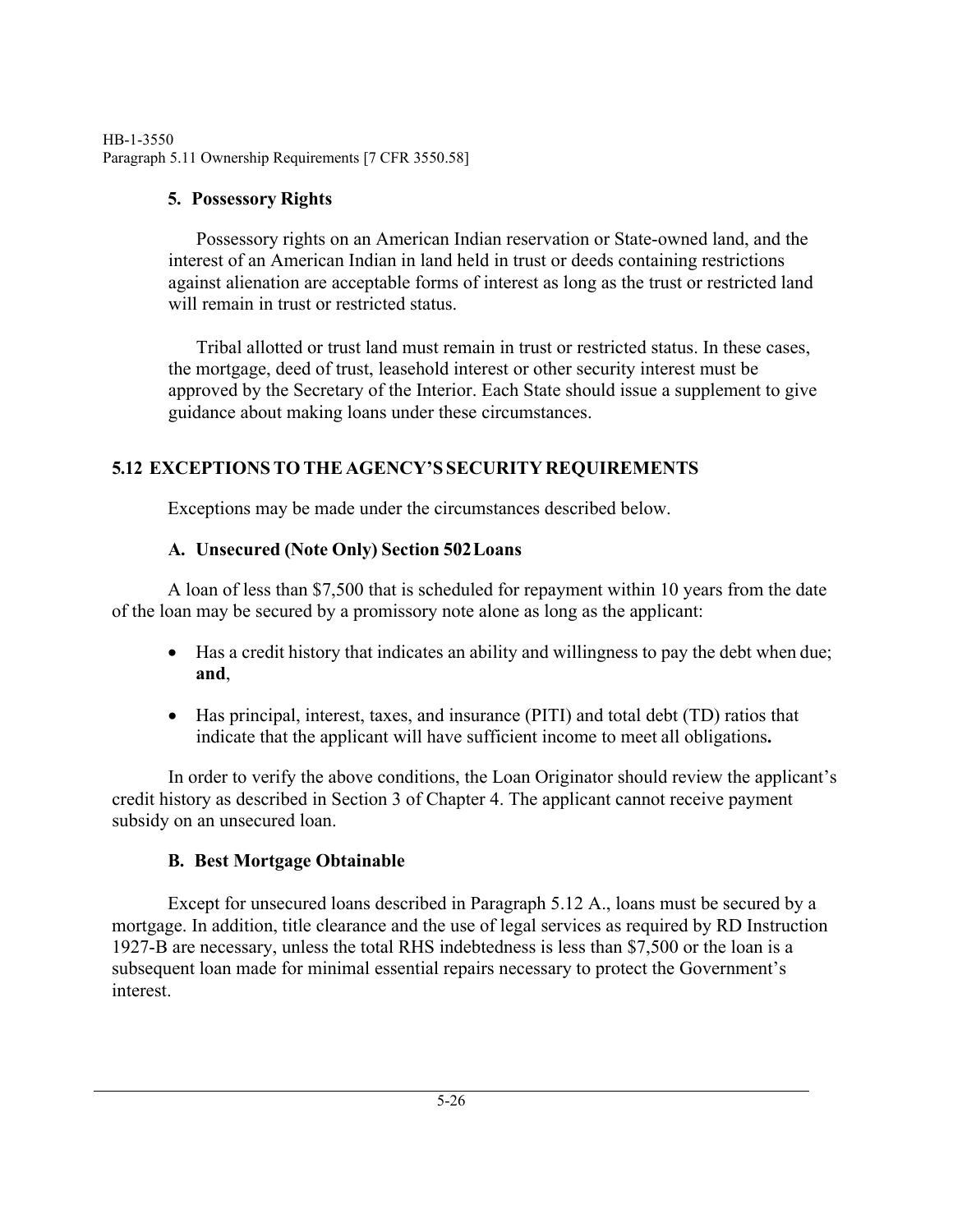# **SECTION 5: APPRAISALS [7 CFR 3550.62]**

#### **5.13 OVERVIEW**

High-quality appraisals are key to ensuring that the Agency obtains adequate security for its loans. This section provides guidance about the types of appraisals that may be needed, when appraisals are required, how they are ordered, and how they must be reviewed.

### **5.14 REQUIREMENTS FOR APPRAISALS**

Appraisals must meet the following requirements:

- **Qualified Appraiser**: In nearly all cases, Direct Single Family Housing appraisal assignments will be completed by a State–certified or licensed appraiser using nationwide contracts with Appraisal Management Companies (AMCs). Contract appraisers must be certified or licensed (or hold a "Temporary Practice Permit" issued by the respective State for a specific period of time and for a specific property), in the State in which the subject property is located. When using a contract appraiser, the Agency will contract with qualified appraisers that are active on the Appraisal Subcommittee website (www.asc.gov). However, when a contract appraiser is not available at an acceptable cost or is unable to complete an appraisal timely, a qualified Agency appraiser may conduct the appraisal. For credit transactions that are \$100,000 or greater, Agency appraiser must possess the same qualifications as those required for contract appraisers, except that an Agency appraiser is only required to be certified in one State or Territory to perform real property appraisal duties as a Federal employee in all States andterritories.
- **Standards**: All appraisals must be consistent with the current edition of the Uniform Standards of Professional Appraisal Practice (USPAP) available a[t](http://www.appraisalfoundation.org/) [www.appraisalfoundation.org a](http://www.appraisalfoundation.org/)nd comply with Agency appraisal requirements, as described in this chapter and in 7 CFR 3550.62(a).
- **Timelines**: In general, appraisals are ordered under the nationwide contracts with Appraisal Management Companies (AMCs) and are generally completed within 15 business days. In-house appraisals are to be completed within 7 calendar days of receiving the appraisal order.
- **Nondiscrimination**: The appraiser may not use factors that are discriminatory on the basis of race, color, religion, sex, disability, familial status, or national origin in conducting the appraisal and valuing the property.
- **Use of a Third Party Appraisal**: The Agency may only use an appraisal for which it did not contract for when the appraisal was obtained from a leveraged lender involved in the transaction and that lender is financing at least 20 percent of the transaction with loan funds or 15 percent if entirely a grant, forgivable loan or deferred loan except when the lender is also a party to the transaction such as seller, builder, developer, or contractor.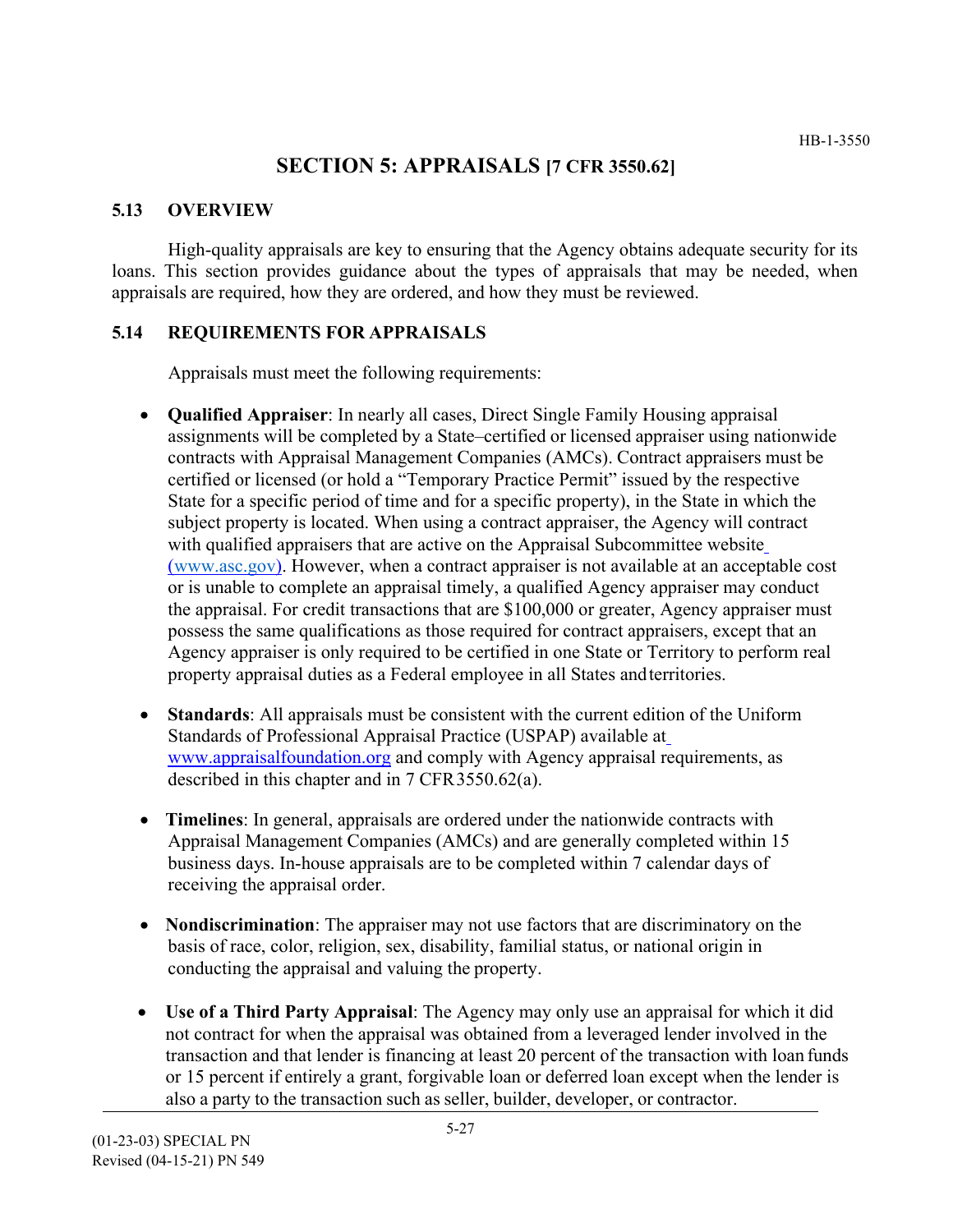HB-1-3550 Paragraph 5.14 Requirements for Appraisals

> The Agency reviewer should be especially diligent in reviewing these appraisals to ensure they meet USPAP and Agency appraisal requirements and the expected intended use is the same as the intended use reported in the appraisal. The Agency is not required to use any appraisal that it did not contract for directly.

## **5.15 TYPES OF VALUES**

Depending on the type and purpose of the appraisal needed, an appraiser will be asked to provide an estimated value of the property based on one of the following:

- As Is. For existing dwellings that require no repairs/alterations or require repairs/alterations that typically add no value (e.g. general maintenance to the home's infrastructure and machinery); newly constructed dwellings; and to support a loan servicing action or to determine a disposition plan for a REO property.
- **Cost Approach Only.** See Paragraph 5.16 for a description.
- **Subject to Completion of Plans & Specs.** For newly constructed dwellings to be built.
- **Subject to Repairs/Alterations.** For existing dwellings that require repairs/alterations that typically add value (e.g. window replacement, siding replacement, and bathroom remodel).

### **5.16 APPRAISAL METHODOLOGY**

Real estate appraisers make judgments about a property's value based on many factors, including location, market conditions, construction quality, and amenities. Single Family Housing Appraisals require one, two, or three approaches to value, as described below, depending on the specific assignment.

- Sales comparison approach. Under this method, the appraiser uses the recent sales data of properties that are comparable in location and characteristics to the security property in order to estimate a market value for the property.
- **Cost approach.** Under this method, the appraiser derives an estimate of value using replacement cost estimates for the improvements, less depreciation and an estimate of the site value. If applicable, the appraiser will identify the source of cost estimates, such as Marshall and Swift, used in the cost approach.

The methodology used to estimate depreciation and an analysis may be stated in the report. This method is required for a dwelling to be constructed, or a dwelling that is less than one year old. The remaining economic life must be stated for all properties.

• **Income Approach**. Under this method the appraiser derives a value indication for an income-producing property by converting its anticipated benefits (cash flows and reversion) into property value. This conversion can be accomplished in two ways, direct capitalization or yield capitalization. This method may only be used for Agency nonprogram REO properties.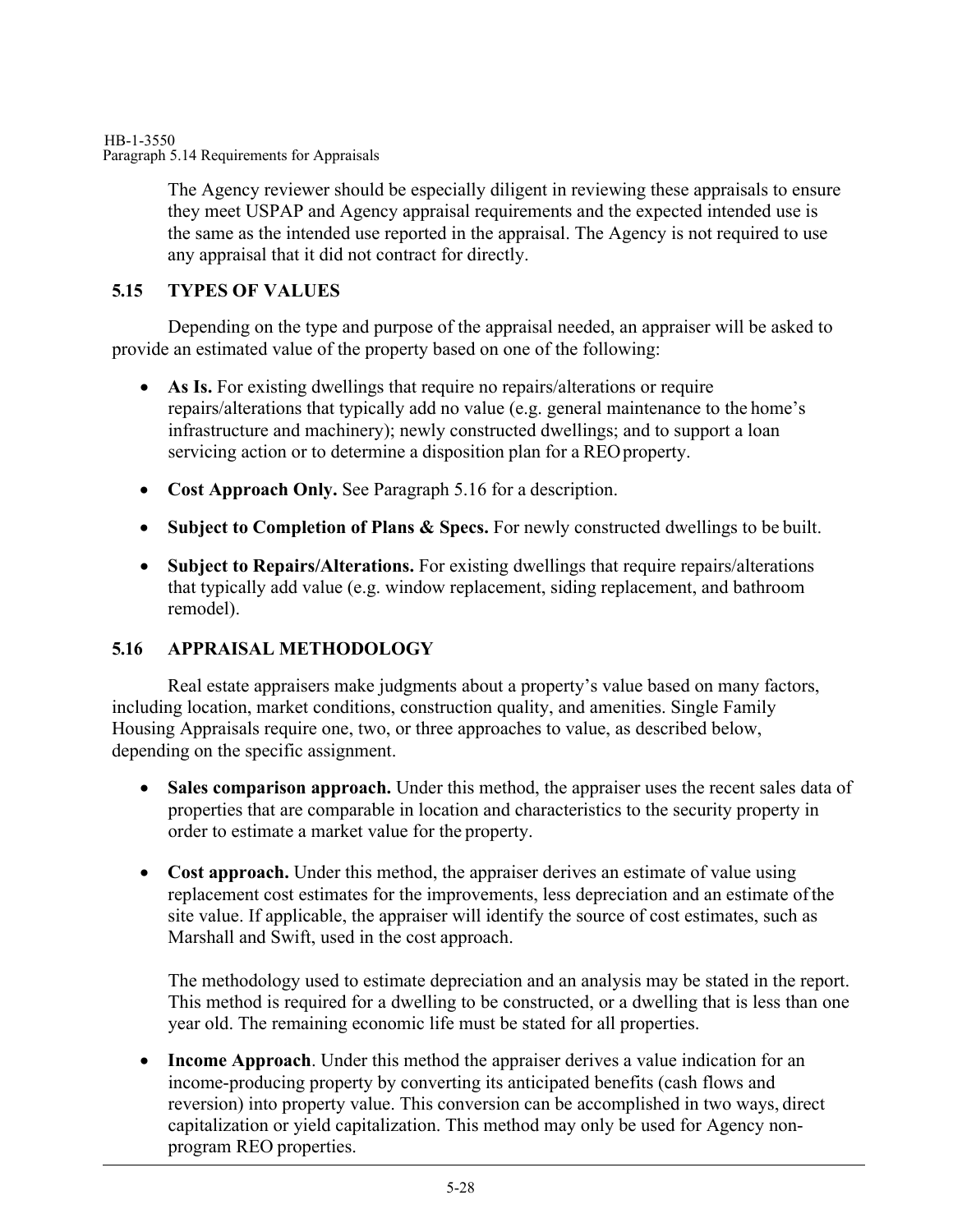Paragraph 5.16 Appraisal Methodology

The appraisal must be completed using Fannie Mae Form 1004/Freddie Mac Form 70, "Uniform Residential Appraisal Report," for all one-unit, single family dwellings; Fannie Mae Form 1004C/Freddie Mac Form 70B, "Manufactured Home Appraisal Report," for all manufactured homes; or Fannie Mae Form 1073/Freddie Mac Form 465, "Individual Condominium Unit Appraisal Report" for all individual condominium units.

# **5.17 ORDERING APPRAISALS**

# **A. When Appraisals Are Needed**

An appraisal is always required if the RHS loan is \$7,500 or more and the Agency's debt *plus prior liens against the property will* exceed \$15,000. (Another lender's appraisal is acceptable when the loan is part of a leveraging strategy under certain circumstances as described in Chapter 10.) If the total indebtedness against the property is less than or equal to \$15,000, an appraisal is not required if the Loan Originator is confident that the property has sufficient value to serve as adequate security. Total indebtedness includes any prior liens on the property. The Loan Originator should include a statement of the property's value in the case file whenever an appraisal is not completed.

For subsequent loans, no appraisal is required if the loan is less than \$7,500 and is for minimal essential repairs needed to ensure that the dwelling is decent, safe, and sanitary. An appraisal is not required when a subsequent loan is made to protect the Government's interest, regardless of the amount. The Loan Originator must include a statement of the estimated property value in the case file. If the subsequent loan is for \$7,500 or more, no appraisal is needed unless the property will be taken as security and at least 1 of the following conditions exists:

- The latest appraisal report of the real estate is over 2 years old;
- The physical characteristics of the property have changed significantly;
- The economic characteristics of the market have changed significantly;
- The Loan Originator is uncertain of the adequacy of the security; or
- The subsequent loan is in connection with a transfer of an existing loan.

# **B. Program Responsibilities**

In accordance with RD Instruction 2024-A, contract services shall not involve decision making or other inherently governmental functions. Accordingly, prior to ordering an appraisal on the subject property, the Field Office will ensure that the property is located in an eligible area (which should be accomplished by entering the property's address in the Agency's property eligibility website); and review the sales contract and related materials (such as the property's Multiple Listing Service sheet, tax bills, etc.) to confirm that the dwelling and/or site appear to comply with the Agency's regulations and guidance.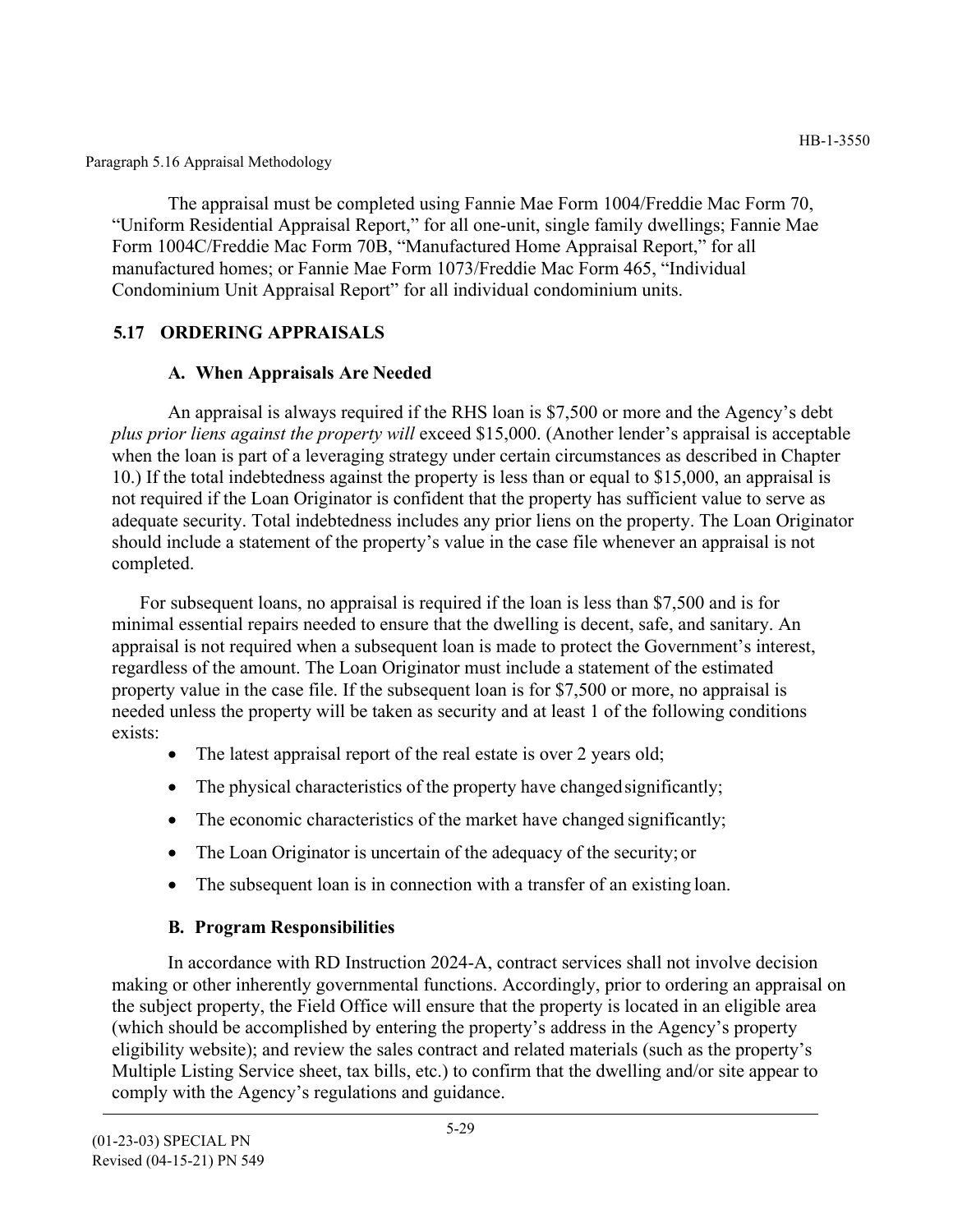#### HB-1-3550 Paragraph 5.17 Ordering Appraisals

If appropriate, the Field Office will also prepare a list of detailed repairs with estimated costs, or provide copies of bids from the applicant's contractor needed to ensure the property meets the Agency's regulations and guidance. This list of repairs, which is based upon the inspection reports prepared by State-licensed inspectors or qualified, third party inspectors hired by the applicant (refer to Paragraph 5.7 A.), will be provided to the appraiser for the purpose of obtaining a subject to repairs/alterations value provided those repairs/alterations typically add value and are not routine maintenance items (e.g. check smoke detectors, pest or septic inspection, add GFCI protection to exterior, kitchen, or bathroom electrical outlets, etc.).

# **C. Required Information**

When the Loan Originator or Staff Appraiser requests an appraisal through the PMO's [Procurement Requests SharePoint site](https://usdagcc.sharepoint.com/sites/rd_om/PMO/SitePages/Requests.aspx) using the current SFH Appraisal Request form (which can be found in the [Direct Training Hub in SharePoint a](https://usdagcc.sharepoint.com/sites/rd_hcfp/SFH1/trainhub/National%20Office%20Training/Forms/AllItems.aspx?viewid=00000000%2D0000%2D0000%2D0000%2D000000000000&id=%2Fsites%2Frd%5Fhcfp%2FSFH1%2Ftrainhub%2FNational%20Office%20Training%2FPLCE%20%7E%20Appraisal%20Training)long with other appraisal training materials), the following information will be uploaded (as applicable): Cost Breakdown, Legal Description/Deed, Plan & Specs (New Construction), Plat of Property, Prior Appraisal (1004D only), Property Inspection Report, Proposed Repairs – Est. Cost \$, Purchase Agreement & Amendments, and Survey (if available).

The applicant has until the expiration of their Certificate of Eligibility, as described in Paragraph 4.25, to present this information to the Loan Originator. Originals of this information should be kept in the case file, with copies provided to the appraiser.

# **D. Appraisal Disputes**

In situations where the market value of the security is inadequate to support the loan request, the Loan Originator will send Handbook Letter 17 (3550), Adverse Decision Involving an Appraisal. Handbook Letter 17 informs the applicant of their right to request a meeting with the Local Office to review the appraisal report and present new, objective information or evidence for the Agency's consideration. The Loan Approval Official will then request a technical review by an RD staff appraiser, and must attach the additional data provided by the applicant. New information or evidence may include, but is not limited to, incorrect number of bedrooms, bathrooms, garage bays, finished percentage of basement, repaired or renovated conditions not captured in the report, etc. However, consideration of additional (or alternate) comparable sales are not part of the Agency's technical appraisal review process.

If the RD staff appraiser's technical review concurs with the original appraisal, or if after revisions are coordinated and the market value still does not support the loan amount, then the Loan Originator will send the applicant Handbook Letter 18 (3550), Unfavorable Decision after Technical Review of an Appraisal, with appeal rights (Attachment 1-B). The appeal will consider the Agency's underwriting decision regarding inadequate security (market value) to support the loan request. Once an appraisal has been accepted by the Agency the market value reported within the appraisal is not appealable.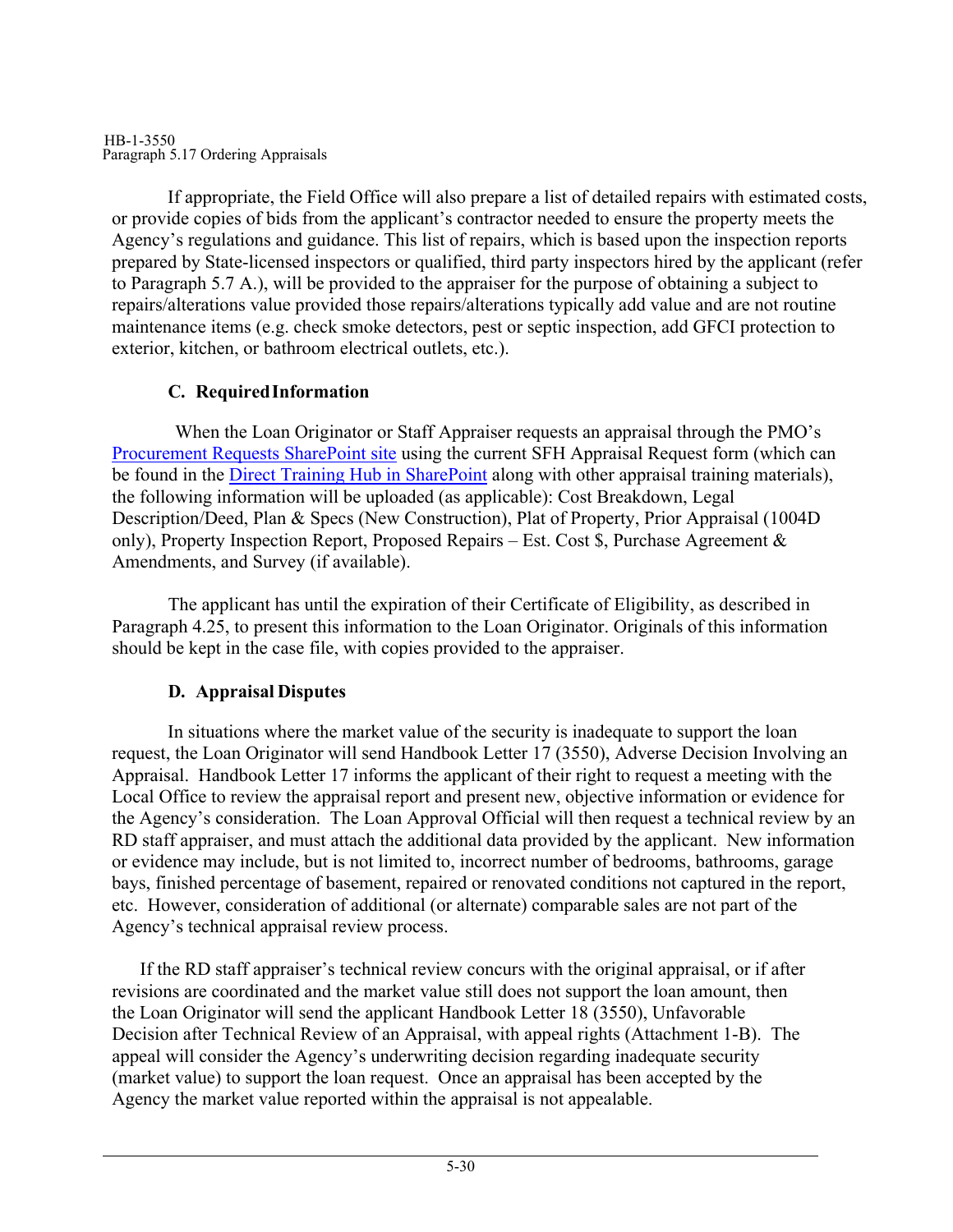## **5.18 APPRAISER RESPONSIBILITIES**

The appraiser must provide the required estimates of value on the appropriate form. The appraiser may also be asked to provide a list of repairs deemed essential for the property to be made decent, safe, and sanitary.

If an appraiser observes potential contamination from hazardous substances, hazardous wastes, or petroleum products on the property, or obtains other information about such contamination, that information should be provided to the Agency together with an indication of its potential impact on the value of the property. The Loan Originator must initiate the due diligence process by completing Attachment 5-B. The completed Attachment 5-B must be sent promptly to the SEC for further evaluation and guidance.

## **5.19 REVIEWINGAPPRAISALS**

Appraisals will be reviewed through a combination of administrative reviews and technical reviews. Administrative reviews can be completed by Agency staff trained to do so while technical reviews must be completed by certified Agency appraisers. A technical review for loan origination is an inherently governmental function and must be completed by an Agency appraiser. If an appraisal is found to be unacceptable by any review, other than a post review, the original AMC can make corrections or a new appraisal can be requested. The appraisal report must be acceptable before the loan-making process can continue.

# **A. Administrative Review**

Administrative reviews are performed by the Loan Approval Official using Form RD 1922- 15, Administrative Appraisal Review for Single Family Housing, and should be completed as soon as possible (but not later than 7 days from receipt of the appraisal). Reviews are performed on all contract appraisals and the contract appraiser's invoice cannot be paid until the appraisal review is complete. This review determines if there are inconsistencies in the appraisal report that warrant a secondary review of the property and the sales contract prior to loan approval, or if a technical review should be conducted by the staff appraiser prior to paying the appraiser's invoice.

Indicators that a technical review may be required consist of the following: (1) Photos and maps are not consistent with the information provided in the appraisal; (2) Large variances in actual and effective age are not supported; (3) Comparables are located outside of the subject's market area or they are superior/inferior to the subject warranting excessive adjustments that are not supported; (4) Sales and Financing concessions are not reported or comparables are not properly adjusted when they are reported; (5) History of the subject property was omitted or not analyzed; and (6) Inconsistent information in the appraisal.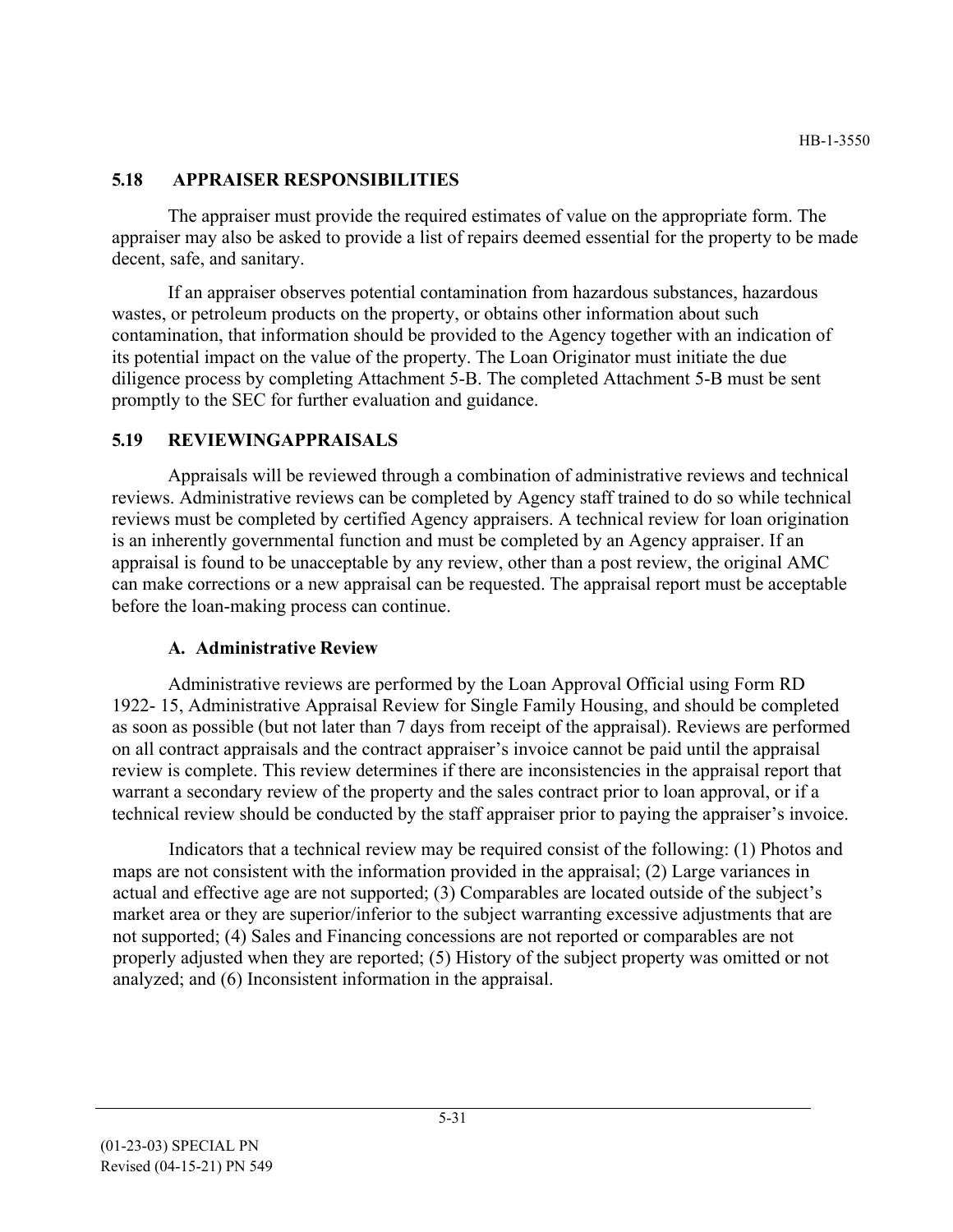#### HB-1-3550 Paragraph 5.19 Reviewing Appraisals

If the appraisal is acceptable, Field Staff must promptly forward (within 7 days) the email received from the appraiser or AMC to [rd.appraisals@usda.gov w](mailto:rd.appraisals@usda.gov)ith "Appraisal Reviewed  $\&$ Accepted" in the subject line. If the appraisal is not acceptable, Field Staff must forward the appraisal and Form RD 1922-15 to the Agency's Regional Appraisal Services for a technical review. The request for the technical review must be through the [Regional Appraisal Services](https://usdagcc.sharepoint.com/sites/rd_rhub/pss/assign/SitePages/Home.aspx)  [SharePoint site.](https://usdagcc.sharepoint.com/sites/rd_rhub/pss/assign/SitePages/Home.aspx)

## **B. Technical Review**

A technical review can be either a field review or a desk review and is performed to determine whether the appraisal is credible within the intended use, was clearly reasoned, followed accepted appraisal techniques and RD requirements and had adequate support for the conclusion of value. Technical reviews are an inherently governmental function and must be performed by Agency certified appraisers. Technical reviews completed by Agency appraisers should be consistent with current USPAP requirements which can be found at [www.appraisalfoundation.org.](http://www.appraisalfoundation.org/)

Field reviews involve on-site visits to the subject property and the comparables while desk reviews are performed in the office. Technical reviews must be completed for the first appraisal conducted by any contract appraiser and for each appraiser that does multiple appraisals in a 12 month period. Additionally, each contract appraiser must be reviewed at least once in a three-year period. At the discretion of the Regional Appraisal Staff, additional technical reviews may be ordered if concerns were encountered on the first technical review. In addition to the initial review, technical desk or field reviews will be done in a random, spot- check method established by the State Director for contract appraisals but should be completed on a minimum of 5 percent of the contract appraisals received.

A technical review also may be requested by the Loan Approval Official when concerns are detected by the administrative review. The concerns will be documented on Form RD 1922-15. The Regional Appraisal Staff must determine if the concerns merit a technical review before the vendor's invoice can be paid or the loan closed.

# **5.20 PAYING FOR APPRAISALS**

The Agency will charge a standard fee for each loan application that requires an appraisal. This fee is updated periodically, along with TRID related implementation instructions, through an Unnumbered Letter (UL) posted to the Agency's [Directives](https://www.rd.usda.gov/resources/directives) website. The UL will generally be posted 30 days prior to the effective date of the fee change. Within 3 business days of receiving a completed application, the Loan Originator will provide the applicant with CFPB's standard Loan Estimate, which includes the amount of the appraisal fee listed in the current UL.

The Agency may waive the fee for appraisals done for subsequent loans needed to make minimal, essential repairs necessary to protect the Government's interest, or for leveraged loans if a participating lender is obtaining an appraisal that is acceptable to the Agency.

If there is a conditional commitment, the appraisal fee should be paid to the contractor at closing as reimbursement for the cost of the appraisal that was included in the conditional commitment fee.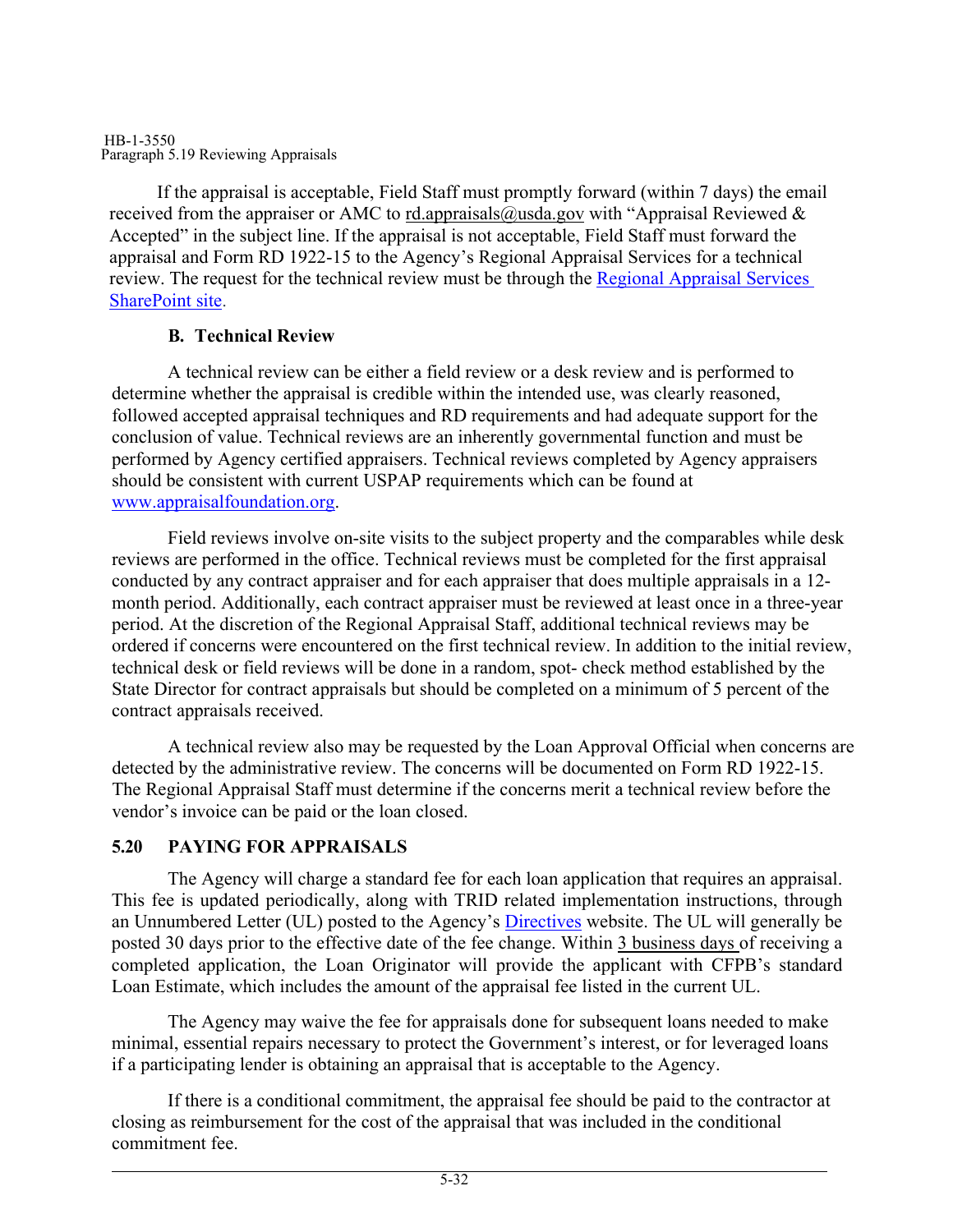# **5.21 APPRAISALS IN REMOTE RURAL AREAS, ON TRIBAL LANDS, OR WHERE THERE IS A LACK OF CONVENTIONAL MARKETACTIVITY**

In remote rural areas, on Tribal lands, or areas with a lack of conventional lending market activity it may be difficult to obtain adequate comparable sales to appraise a property. In these areas, the sales comparison approach is not required. Instead, Form 1007, Marshall and Swift Square Foot Appraisal Form must be used. These appraisals may be conducted by Agency staff appraisers or by contract appraisers.

Remote rural areas are identified by the State Director and are defined as areas with these types of characteristics:

- Scattered population;
- Low density of residences;
- Lack of basic shopping facilities;
- Lack of community and public services and facilities; and
- Lack of comparable sales data.

The results of the cost analysis completed using Form 1007 should be documented on the Uniform Residential Appraisal Report and efforts to obtain comparable market data must be documented in lieu of the sales comparison approach. External depreciation based on the remoteness of the site must not be considered; however, factors that impact the site such as immediate proximity to a feedlot, factory, or other similar considerations should be included. When a market is established in these areas, the Agency will again require complete appraisals.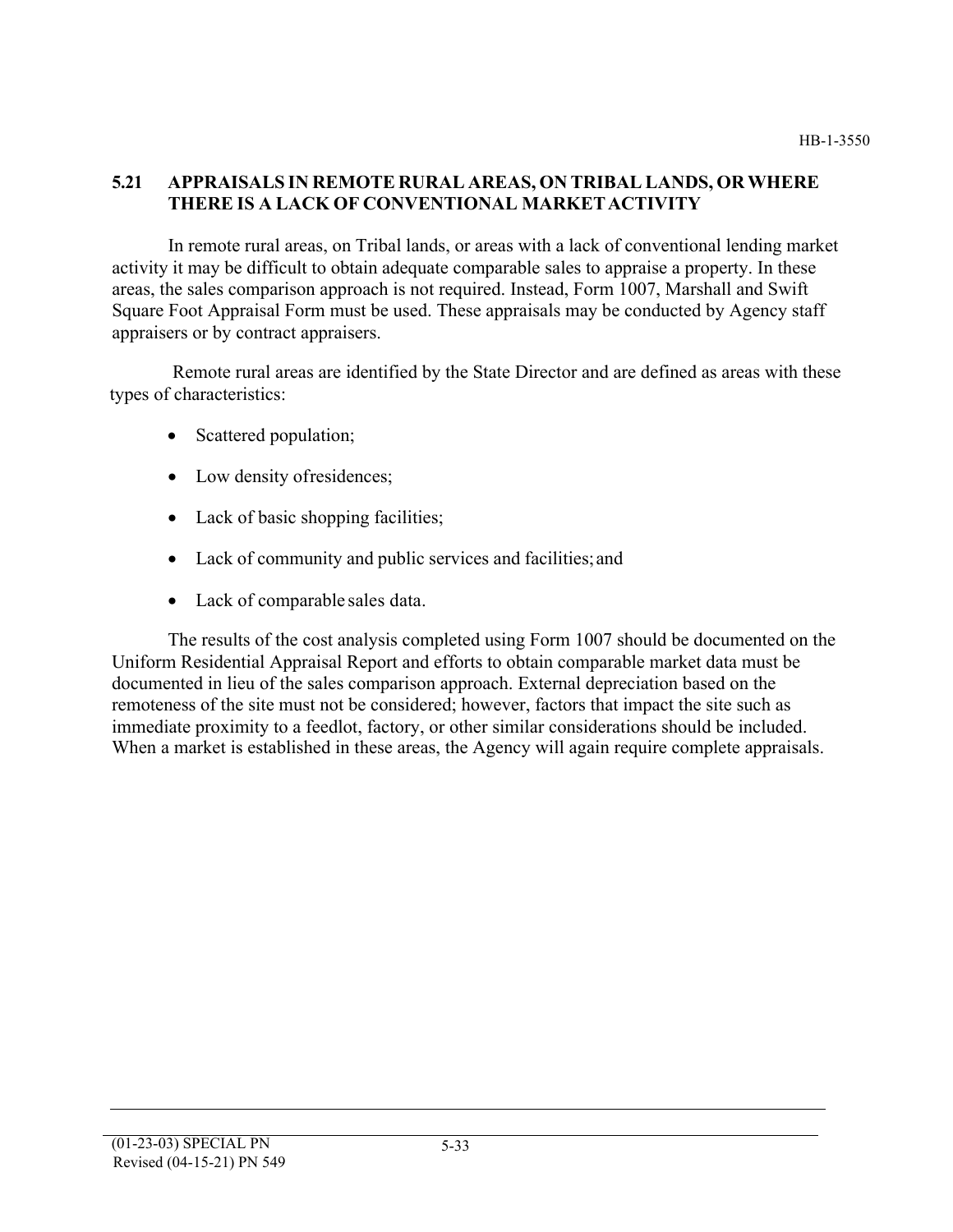# **SECTION 6: MANAGING CONSTRUCTION**

This section generally refers to when the Agency is advancing funds through draws for new construction or substantial rehabilitation to a dwelling and when the funds are secured by a deed of trust or mortgage. Typically this work will involve a general contractor who is responsible for supervising and directly paying their subcontractors. Work described in this section is more complex and would commonly take more than 30 days to complete.

When applicants enter into contracts with builders who own the site and are self-funding the construction process, the Loan Originator will enter the dwelling type in LoanServ as "Purchase New" rather than "Build". The Loan Approval Official should communicate with the applicant and builder on how acceptable construction quality will be documented in accordance with Paragraph 6.7 B. and the standards in RD Instruction 1924-A.

#### **5.22 DESIGN**

#### **A. Disseminating theStandards**

The applicant needs to know the standards the dwelling must meet before the design process begins. The Loan Originator should advise the applicant of the Agency's rehabilitation or construction standards.

The applicant and/or designer should also be provided with Form RD 1924-2, Description of Materials, prior to loan approval. This form may be used by the designer as a basis for preparing specifications. When other suitable specifications are available which will adequately describe the materials, equipment, and fixtures to be used on the job, this form need not be used.

#### **B. Review and Approve the Drawings andSpecifications**

Once the drawings and specifications are finished, the Loan Originator should review them to ensure that they have been certified as meeting the Agency's minimum standards contained in RD Instruction 1924-A. The plans, specifications, calculations, and any modifications should be certified by the design professional on Form RD 1924-25, Plan Certification, to ensure that the appropriate codes and standards are met. If all applicable requirements are met, the Loan Originator may accept the documents. If they do not meet the applicable requirements, the Loan Originator should inform the applicant and designer, in writing, of the deficiencies or discrepancies. Once these issues are resolved, the Loan Originator should review the drawings and specifications again.

#### **5.23 PREPARING FORCONSTRUCTION**

#### **A. Selecting the Contractor**

The applicant should select the contractor who will build or rehabilitate the dwelling. The contractor must have a valid State contractor's license if required in the State, and such license must be documented by the Loan Originator. The Loan Originator must also verify the validity of the license with the appropriate State entity and document the applicant's file. For new construction,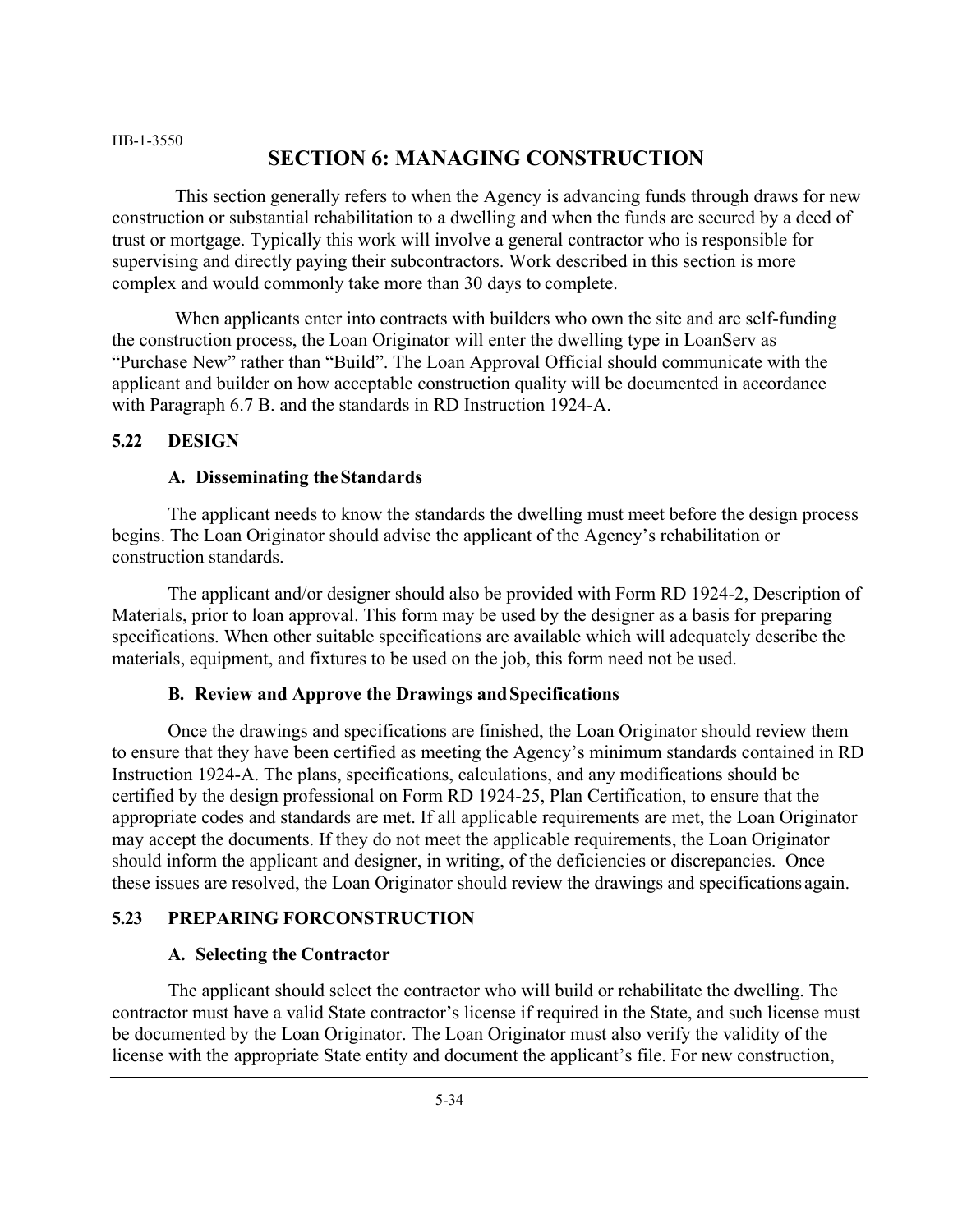Paragraph 5.23 Preparing for Construction

the applicant will usually have a contractor in mind. For rehabilitation, the applicant will provide an adequate number of bid(s) from a qualified contractor(s).

The local office must review the bid(s) obtained to ensure costs are reasonable for the area serviced, the number of bid(s) are sufficient, and clearly identify the work and materials to be furnished. Bids should be solicited based on the developed set of specifications. Detailed specifications must include a complete breakdown on materials and labor and describe the quantity, quality, grades, styles, model numbers, etc.

The development budget may include an amount for contingencies not to exceed five percent of the construction cost for unusual and unforeseen circumstances beyond the contractor's or borrower's control (e.g. a major disaster in the region that causes an increase in materials and subcontracted labor costs). The contractor and borrower must submit a signed change order to the Loan Approval Official for concurrence to use the contingency funds. Contingency funds may also be used for other eligible loan purposes when approved by the Loan Approval Official. If not used, contingency funds will be deobligated or applied as a principal curtailment before or after the construction loan is converted to a permanent loan.

With the exception of approved manufactured dealer-contractors, the Agency should not maintain a list of approved contractors and an in-depth investigation of a contractor by the Agency is not required unless the surety requirements are triggered and an exception by the State Director is being considered. The need for an in-depth investigation should be rare; refer to RD Instruction 1924-A for further guidance. While a list of approved contractors should not be maintained, the Agency should give the applicant general advice on selecting a contractor (e.g. the benefits of "shopping around", ask for and check references, check the contractor's record with the Better Business Bureau, etc.).

# **B. Pre-ConstructionConference**

Once the contractor has been selected and the funds have been obligated, the Agency, the applicant, the designer (if applicable), and the contractor should hold a pre-construction conference. The purpose of the conference is to ensure that each party understands their respective roles and responsibilities. The parties should review the drawings and specifications to make sure everyone understands the scope of work, construction/thermal standards, environmental mitigation requirements, materials, inspection, change orders, and payment procedures. In addition, the contractor must be advised that should human remains, historic or cultural resources be uncovered during excavation or site development, all work must be stopped until an additional environmental analysis is completed.

For new construction or rehabilitation, the Loan Originator should provide Exhibits F and G of RD Instruction 1924-A to the contractor at or before the preconstruction conference. These exhibits give details on the completion assurance (surety) that the contractor can elect to obtain. The Loan Originator also should provide the "Equal Employment Is The Law" poster, which explains the requirements of applicable fair labor standard laws to the contractor to post at the work site.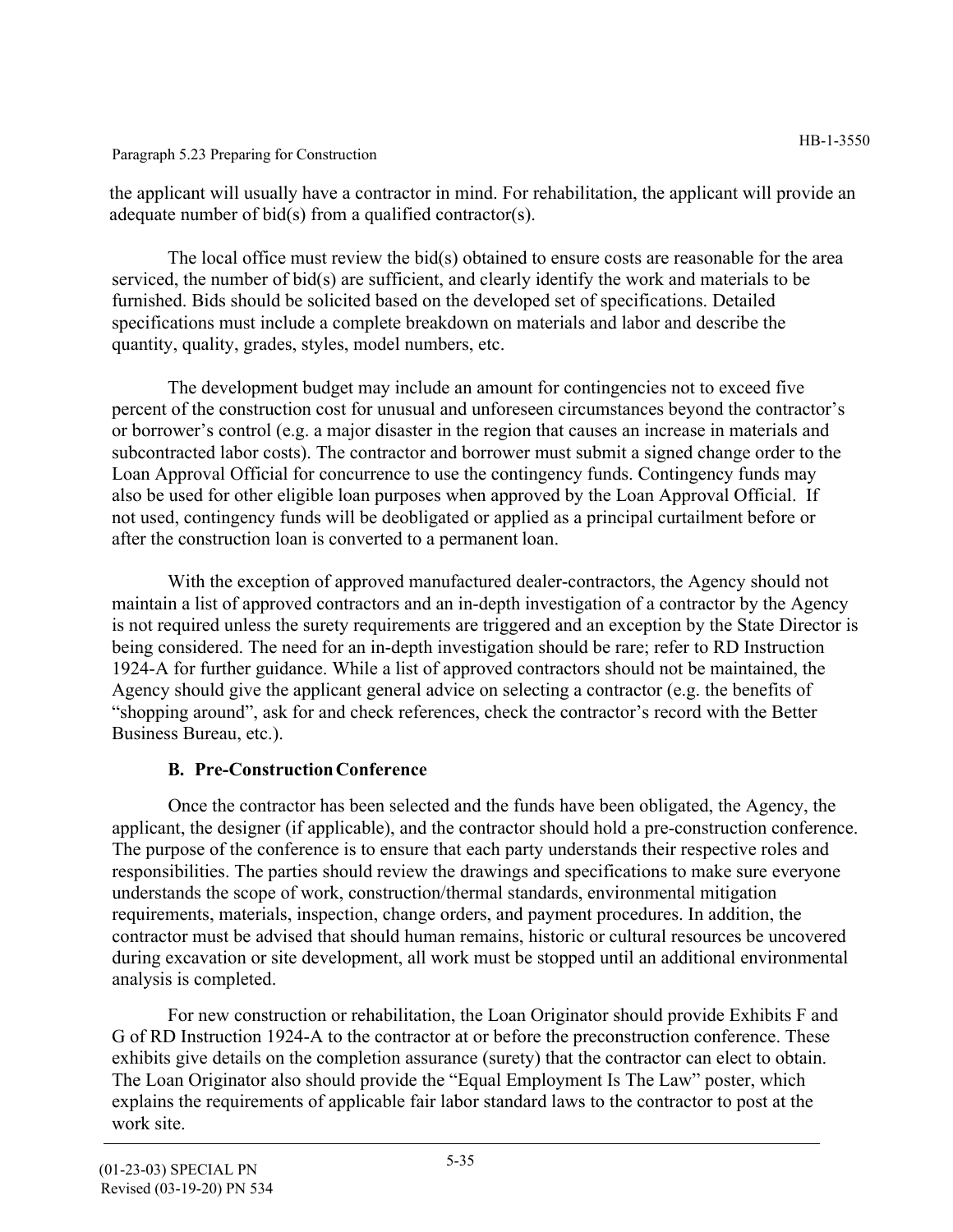#### HB-1-3550 Paragraph 5.23 Preparing for Construction

The Loan Originator should prepare an agenda before the meeting and take minutes during the meeting. All parties should review and sign these minutes to indicate their approval. The Loan Originator may use Form RD 1924-16, Record of Pre-Construction Conference, or Attachment 12-F as a basis for preparing the agenda and recording the minutes.

To prepare for loan closing, the contractor and applicant should undertake any preconstruction activities necessary to ensure that construction can begin shortly after closing. This might include getting building permits and lining up material suppliers.

# **C. Construction Contract**

For new construction, a written construction contract is always required. Written contracts are strongly recommended for all rehabilitation-related construction, and are required if there is construction work involved that would affect the dwelling's structural integrity (otherwise, a rehabilitation plan with cost estimates and bid specifications may be used). The applicant and contractor must sign the construction contract no later than at the pre-construction conference.

The Agency is not a party to this contract; however, the Agency provides many forms that should be used, including:

- Form RD 1924-6, Construction Contract;
- Form RD 400-1, Equal Opportunity Agreement;
- Form RD 400-3, Notice to Contractors and Applicants; and
- Form RD 400-6, Compliance Statement.

# **D. Department of Labor Notification**

For contracts greater than \$10,000, the Loan Originator must prepare a letter within 10 days after the contract is signed to notify the U.S. Department of Labor (DOL) of the execution. The letter notifies the U.S. Department of Labor of the contract period and amount, and the contractor's name, address, and employer identification number. Exhibit C of RD Instruction 1901-E provides a format for the Loan Originator to use. To obtain the most current DOL address, visit the DOL website [https://www.dol.gov/ofccp/contacts/regkeyp.htm](http://www.dol.gov/ofccp/contacts/regkeyp.htm)

# **5.24 CONSTRUCTIONPERIOD**

Once the construction contract is in place, construction can begin. All construction work should be inspected periodically in accordance with RD Instruction 1924-A to ensure that the work is done properly. When Agency staff perform an inspection, Form RD 1924-12 Inspection Report should be retained in the borrower's case file. The borrower should attend all inspections and be available to sign checks if payment is approved for the completed work.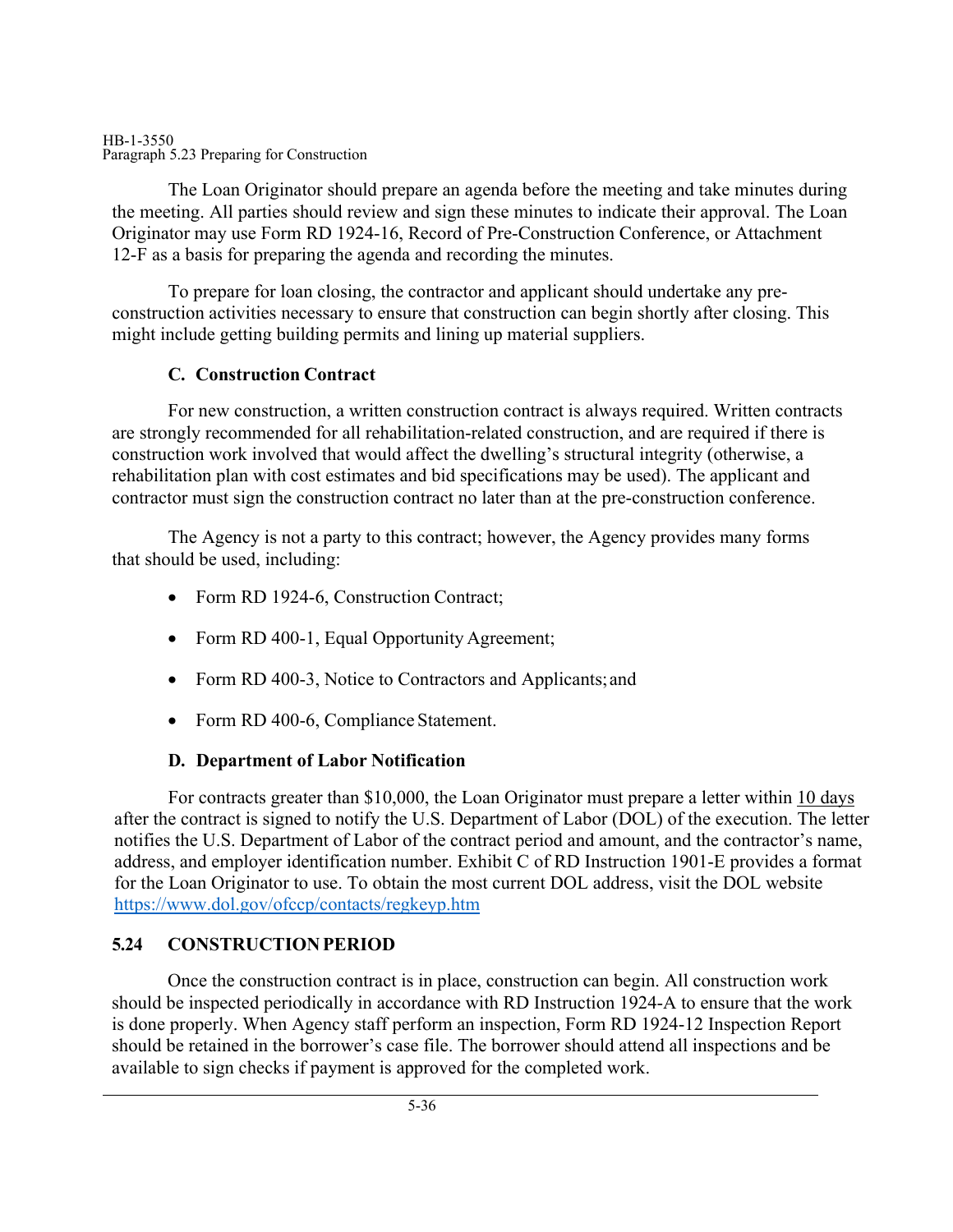Paragraph 5.24 Construction Period

# **A. Qualified Inspector**

The borrower will be responsible for making inspections necessary to protect their interest. Agency inspections are to protect the Agency's interest and to ensure the

#### **Borrower's Responsibility for Inspection**

The borrower is responsible for making inspections to protect his or her interest. The Agency's inspections are not intended to assure the borrower that the house is built according to the approved plans and specifications.

completion of construction or rehabilitation without implication of duty or obligation to the borrower. The final inspection can be conducted by the Loan Approval Official/Originator, or by a qualified third party. Inspections fees from third parties, like building permits, are eligible loan purposes. The inspector must be qualified to perform a construction inspection. A qualified third party includes, a local building official, an inspector certified by a nationally recognized home inspection entity, or a State-licensed inspector who inspects property according to the International Code Council (ICC). The ICC publishes the International Building Codes used by most of the jurisdictions within the United States. An appraiser may perform a completion valuation inspection but this report is not sufficient for the Agency's purpose without other supporting documentation such as a certificate of occupancy, or a final inspection from a local building official or other qualified third party.

A qualified third party inspector should be able to execute each of the following, as applicable:

- Inspecting for conformity with development plans and building codes, with written reports, at footing, framing, and final project phases.
- Preparation of additional inspection reports to include an analysis of the project's progress and quality of workmanship. Reports may include notes from teleconferences, inspection reports, video and/or photos.
- Issue specific and critical activity reports, video or photos of apparent errors or problems with workmanship.
- Document and evaluate any expressed opinion, fact, and observation by the owner, third party inspector, or building/code official.
- Document discussions with the owner, inspector(s) and contractor.

# **B. Periodic Inspections**

If inspections are conducted by a third party, the inspector should submit periodic inspection reports to the Agency. The number and timing of inspections varies by the type and extent of work performed. When concerns are raised by the inspector, contractor, borrower, or Agency staff, clear communication between the parties is critical to successful completion of the work.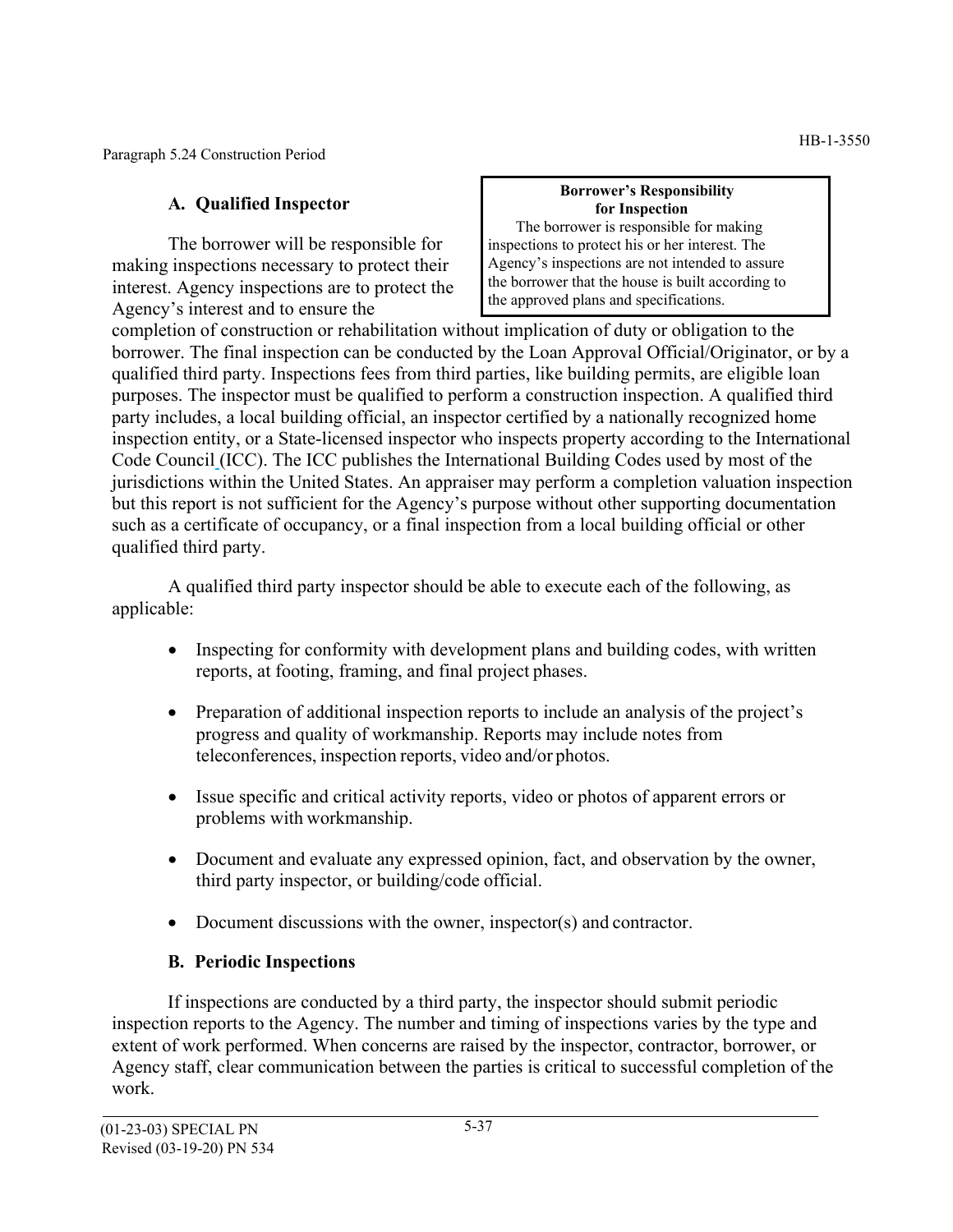HB-1-3550 Paragraph 5.24 Construction Period

- New construction. Inspections may be conducted as necessary, but a minimum of 3 generally are required: (1) footings while under construction; (2) after the dwelling is framed-in; and (3) a final inspection once all work is complete.
- **Substantial rehabilitation.** A new addition, remodeling, moving walls, changing the foundation, or structural integrity of the home are examples of substantial rehabilitation. It is more complex than simple repairs and oftentimes affects multiple major components of the dwelling. This type of work generally requires permits and inspections by the local building department. All rehabilitation work must be inspected, but the Agency does not prescribe specific guidelines for inspecting rehabilitation work that does not involve new construction. A qualified third party inspector may be used and should inspect at intervals that are appropriate for the complexity of the work. The Loan Originator may also rely on current media (photos, video) and third party inspection reports, which are quickly and easily transmitted, to render an effective remote assessment for compliance determinations.
- **Final Inspection:** The following documents should be submitted prior to final payment and the Loan Originator should address the acceptability of the documentation and the completed repairs in the running record:
	- ◊ The forms listed in Paragraph 5.27.
	- ◊ Borrower's written acceptance of the completed work.
	- ◊ Photos of the completed work as provided by the borrower and/or contractor.
	- ◊ A copy of a third party inspection (if applicable).
- **Environmental requirements.** If environmental mitigation measures are required, the Agency's inspector should follow up on the implementation of such measures and document compliance on Form RD 1924-12. Noncompliance with environmental mitigation measures must be reported promptly to the Loan Originator and the SEC.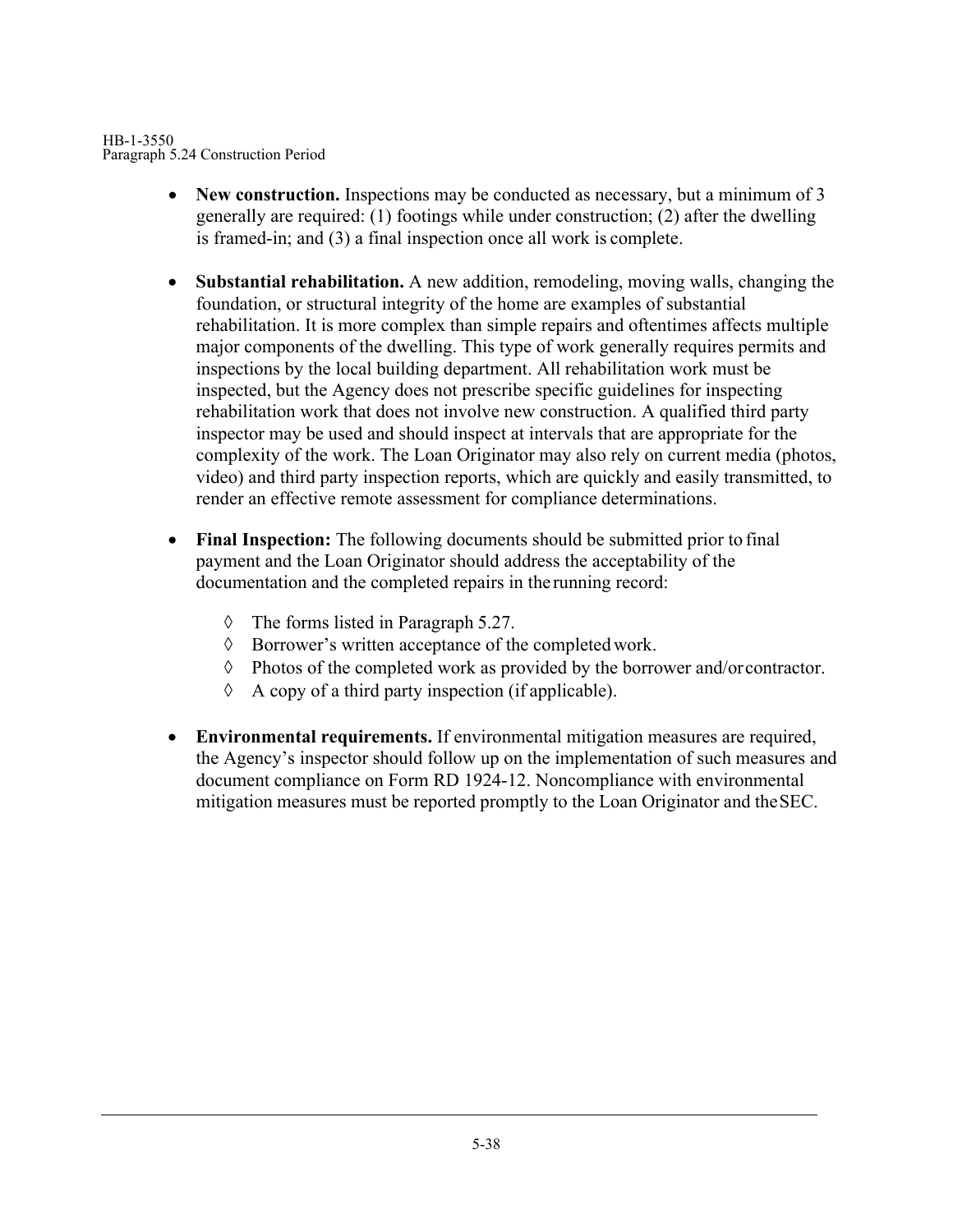HB-1-3550 Paragraph 5.24 Construction Period

# **C. Partial Payments**

Partial payments for work completed can be issued after each inspection. The contractor and Loan Originator establish a draw schedule before loan closing. This schedule identifies when partial payments

#### **Example - Partial Payments**

A contractor submits a payment request for \$25,000 for work completed. The loan official prepares a payment for \$15,000 (60 percent of the request), and withholds \$10,000 (40 percent).

may be made, based on the amount of work completed. The amount of the payment is typically based on the value of the work, according to Exhibit A of RD Instruction 1924-A, or the Marshall and Swift guidelines. To ensure that all work will be satisfactorily completed, 40 percent (or a lesser percent if required by state law) of each payment request is typically withheld until all of the work items established in the draw schedule are complete and final payment is made, as described in Paragraph 5.27. The amount withheld can be reduced to 10 percent if the contractor obtains a Surety Bond, Performance Bond, or Payment Bond, but this is extremely rare.

# **D. Changes DuringConstruction**

If changes to the approved drawings and specifications are required during construction, the applicant and contractor must sign Form RD 1924-7, Contract Change Order. All modifications must be certified on Form RD 1924-25, Plan Certification, if the modification is regulated by the applicable development standard. Before signing it, the Loan Approval Official must review and sign the change order to ensure that the change fits within the approved loan amount and the funds are being used for an eligible loan purpose.

If the change order does not fit within the approved loan amount, several courses of action are possible:

- If the change is necessary and the borrower has repayment ability, the Agency may make a subsequent loan for the amount required to pay for the change;
- The scope of work may be scaled back to accommodate the change;
- The Agency may increase the loan amount if it can be supported by the appraisal, the cost of the property remains below the applicable area loan limit, and the borrower has repayment ability; or
- The borrower may be required to provide additional cash.

The environmental review for the project must be amended if there are changes to plan and specifications during construction (with or without the provision of additional financial assistance), which will alter the purpose, operation, location, or design of the project as originally approved.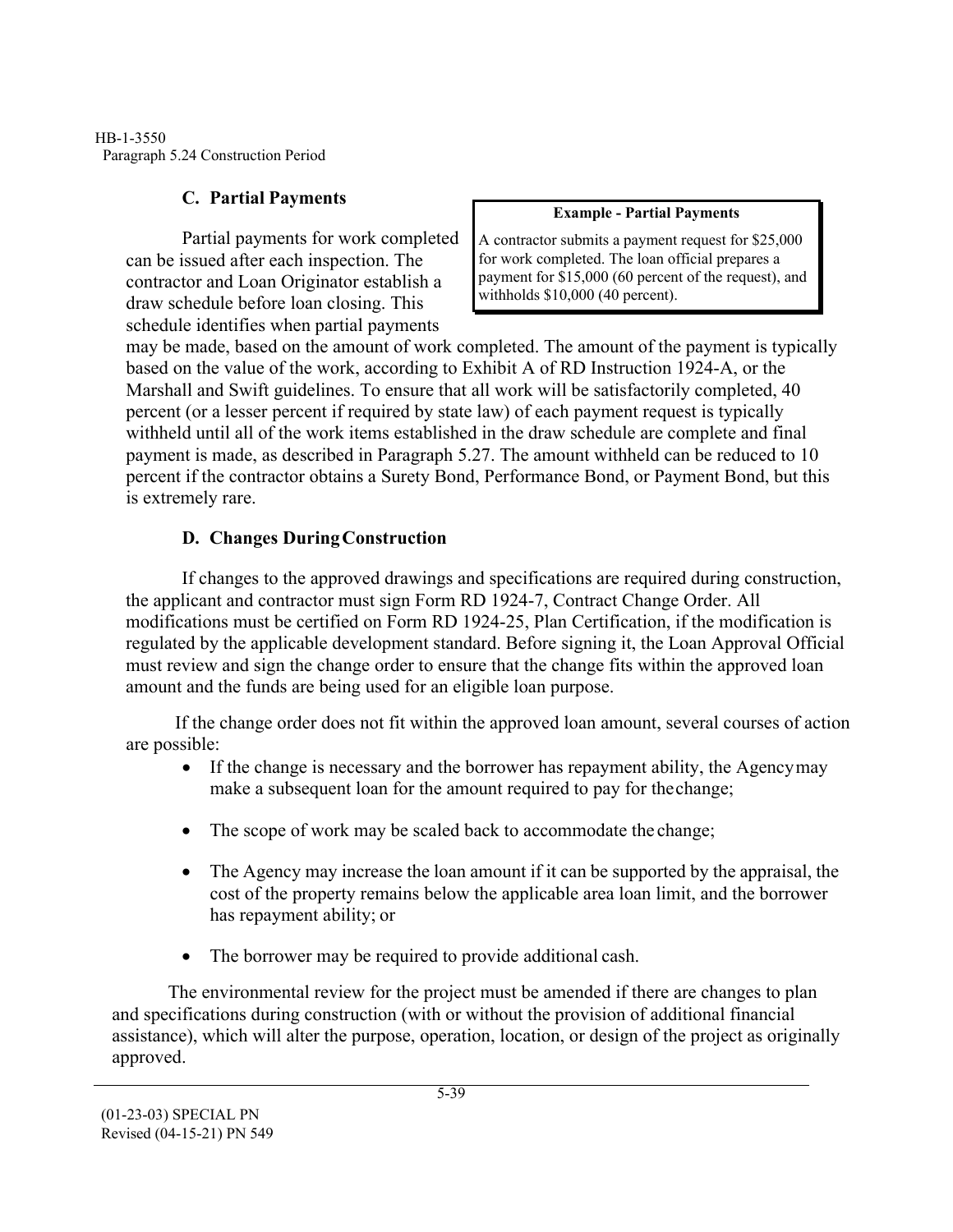# **5.25 CONSTRUCTION CLOSEOUT**

Once construction or rehabilitation work is satisfactorily completed, the Agency will make final payment to the contractor. Before that can occur, the Loan Originator must ensure that the work has been done properly and that no one will make any claims against the property (such as dissatisfied subcontractors). The Agency provides several forms to help the Loan Originator close out the construction process, as listed below.

- **Certificate of Contractor's Release.** Form RD 1924-9, Certificate of Contractor's Release must be signed by the contractor; it certifies that the work has been completed according to the drawings and specifications and the Agency's standards.
- **Release by Claimants.** The contractor must have each subcontractor used during construction sign Form RD 1924-10, Release by Claimants. It certifies that the contractor has paid each subcontractor and that there are no outstanding claims against the property for work performed.
- **Builder's warranty.** A warranty is a guarantee of the quality of work or materials. The Agency must have a copy of 1 of the 2 acceptable forms of builder's warranties as listed below (the applicant keeps the original).
	- ◊ Form RD 1924-19, Builder's Warranty is a 1-year warranty provided to the borrower by the contractor after the construction work has been accepted by the borrower and the Agency. A builder's warranty is issued for new construction (or rehabilitation involving construction) that has had appropriate periodic inspections conducted by the Agency (or third party). The warranty guarantees that the builder will repair or replace any defects in materials or construction that occur within 1 year from the date of acceptance. The Servicing and Asset Management Office (Servicing Office) will be responsible for notifying the borrower of the expiration of the builder's warranty within eleven months of acceptance of the final inspection
	- $\Diamond$  An insured 10-year warranty, as described in Exhibit L of RD Instruction 1924-A, is an insurance policy issued by a third party. It is purchased by the builder and insures the borrower against builder defaults and/or major structural defects. This policy is typically used when the borrower is purchasing an existing, newly constructed dwelling and the Agency does not have acceptable documentation of construction quality.
- **Other documentation.** The Agency should maintain the following documentation, if applicable:
	- $\Diamond$  Certificate of Occupancy (in some localities, a certificate of occupancy from the local authority is required before a new or renovated structure may be occupied);
	- ◊ Copies of building permits;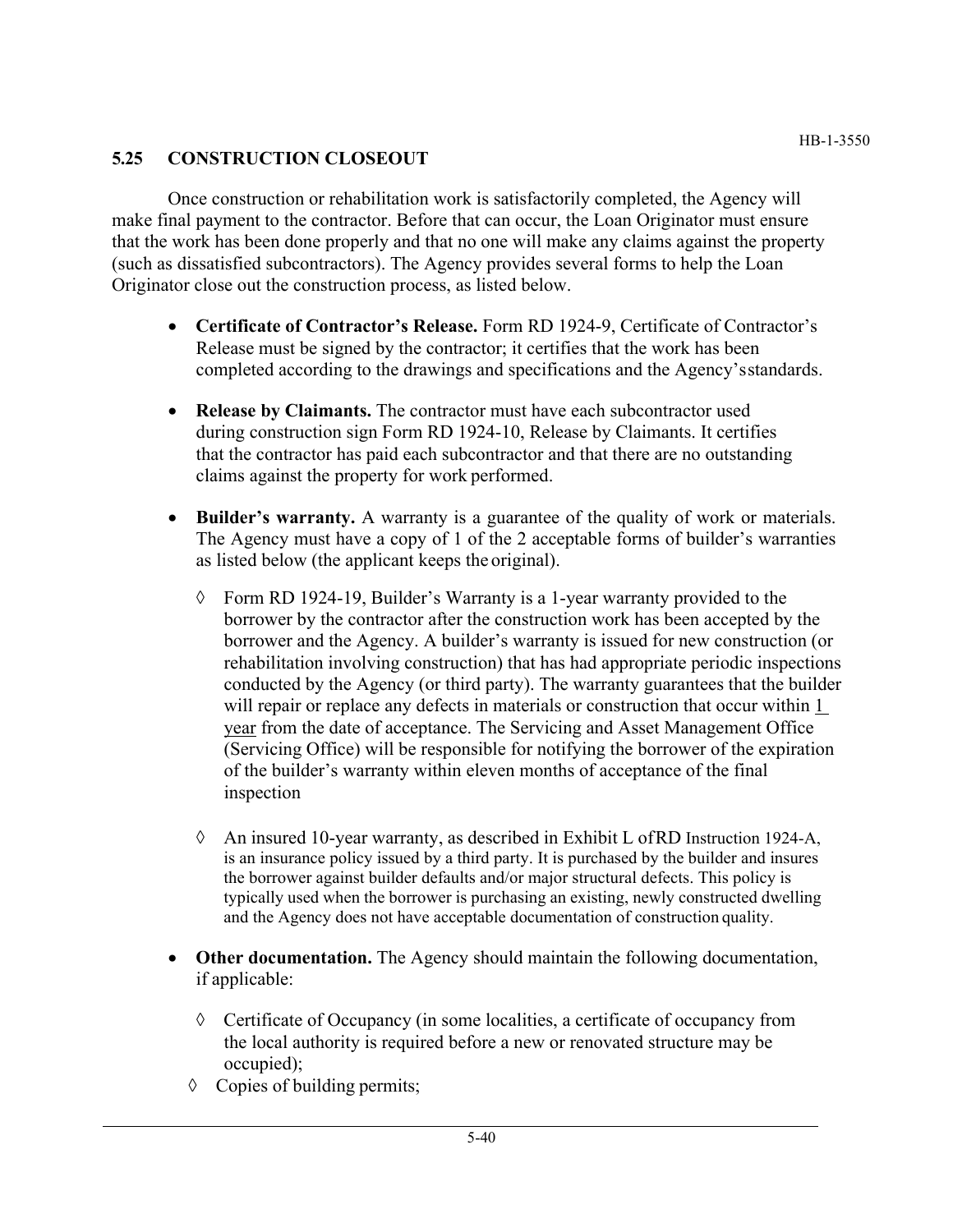- ◊ Form RD 1924-25, Plan Certification;
- $\Diamond$  Certifications regarding the adequacy of all systems, as described in Paragraph 5.7 A.; and
- $\Diamond$  Additional certifications and warranties, including insulation, carpet, major equipment and appliances.
- ◊ Thirty days after the final inspection and issuance of the Builder's Warranty, the Loan Originator will send Guide Letter 1924-1 of RD Instruction 1924-F informing the borrower that financial assistance may be available to them under the Compensation for Construction Defects Program.

## **5.26 SPECIAL SITUATIONS**

## **A. Funds Remaining AfterCompletion**

When all planned construction or rehabilitation work has been completed, remaining loan funds may be used for any additional authorized loan purposes agreed upon by the applicant and the Agency. The Loan Originator must document the purposes for which the funds disbursed to the borrower will be used. The Loan Originator should adjust the development plan accordingly. Once the work is complete, the Loan Originator should maintain documentation of the work performed, such as invoices and receipts for materials, equipment or supplies. If no agreement can be reached, the Agency should apply the funds to the borrower's outstanding principal balance.

# **B. Construction Work that Cannot be Completed**

If construction or rehabilitation work cannot be completed because the contractor is unable or unwilling to do so, and the applicant is unable to obtain another contractor (even with the Agency's assistance), funds should be applied to reduce the borrower's principal balance.

# **C. Deceased Borrowers**

If a borrower dies before funds are disbursed for completed construction or rehabilitation work, the Loan Originator may authorize payment for work completed when there is written evidence (such as a letter) that the work was accepted as complete and satisfactory by the borrower or an authorized representative, and an authorized Agency representative has inspected the work and found it satisfactory. The authorized representative can endorse the check on behalf of the deceased borrower. If there is no authorized representative or the contractor files a mechanics lien, advice from the Office of the General Counsel (OGC) should be sought to ensure the Agency's interests are protected.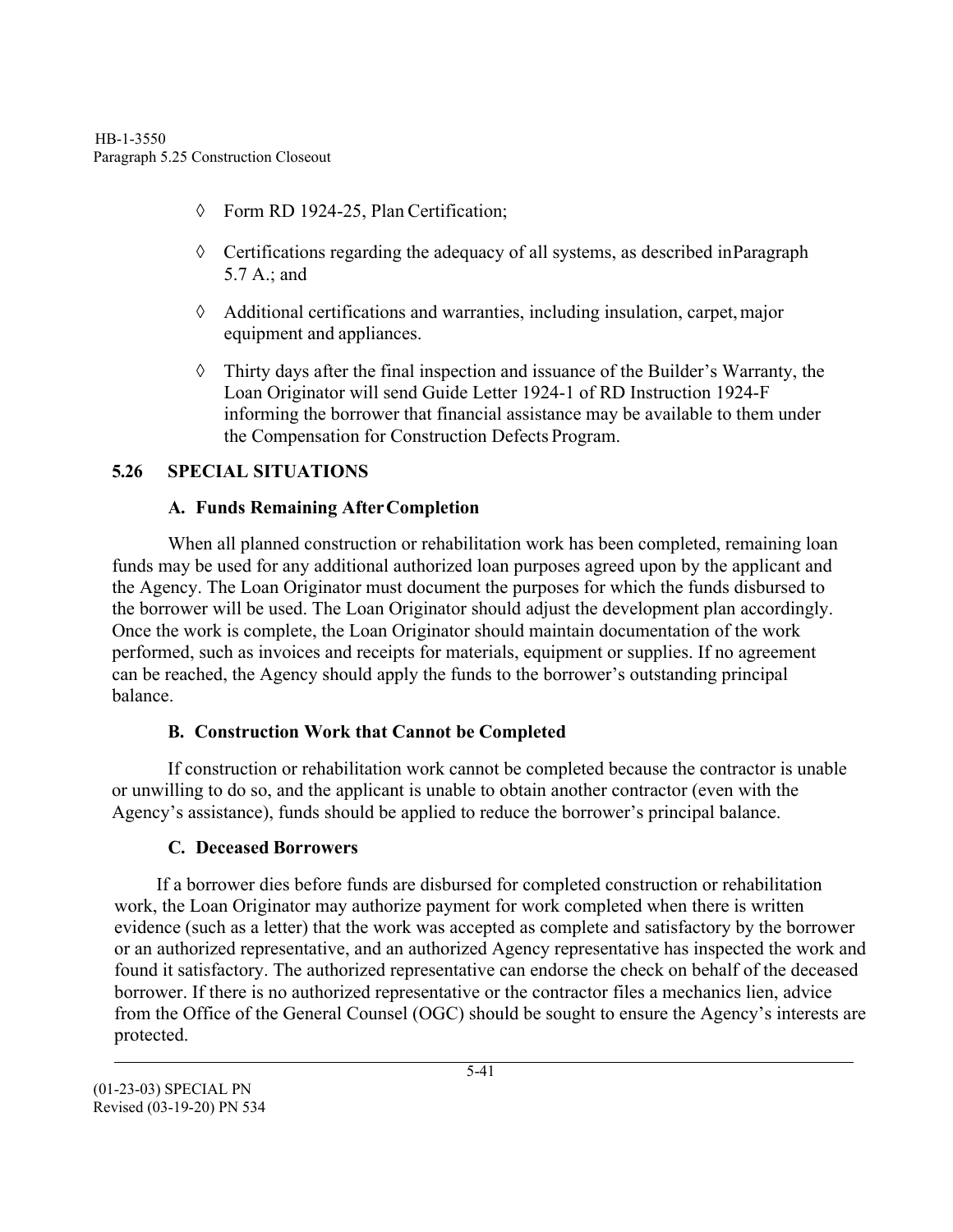Paragraph 5.26 Special Situations

#### **D. Compensation for ConstructionDefects**

RD Instruction 1924-F defines a newly constructed dwelling. The Government may pay for major defects in dwelling construction that are not repaired adequately by the builder (such defects are usually the result of poor workmanship and the contractor refuses to repair the defect or the repairs are inadequate) only in dwellings that meet the eligibility requirements. To be eligible, the borrower must submit a claim to the Field Office within 18 months after the date the borrower signs the final inspection report. Guidance on how to notify borrowers of this policy, as well as instructions on how to implement the policy, can be found in RD Instruction 1924-F. This option should only be used as a last resort after all other actions to correct the defects have failed.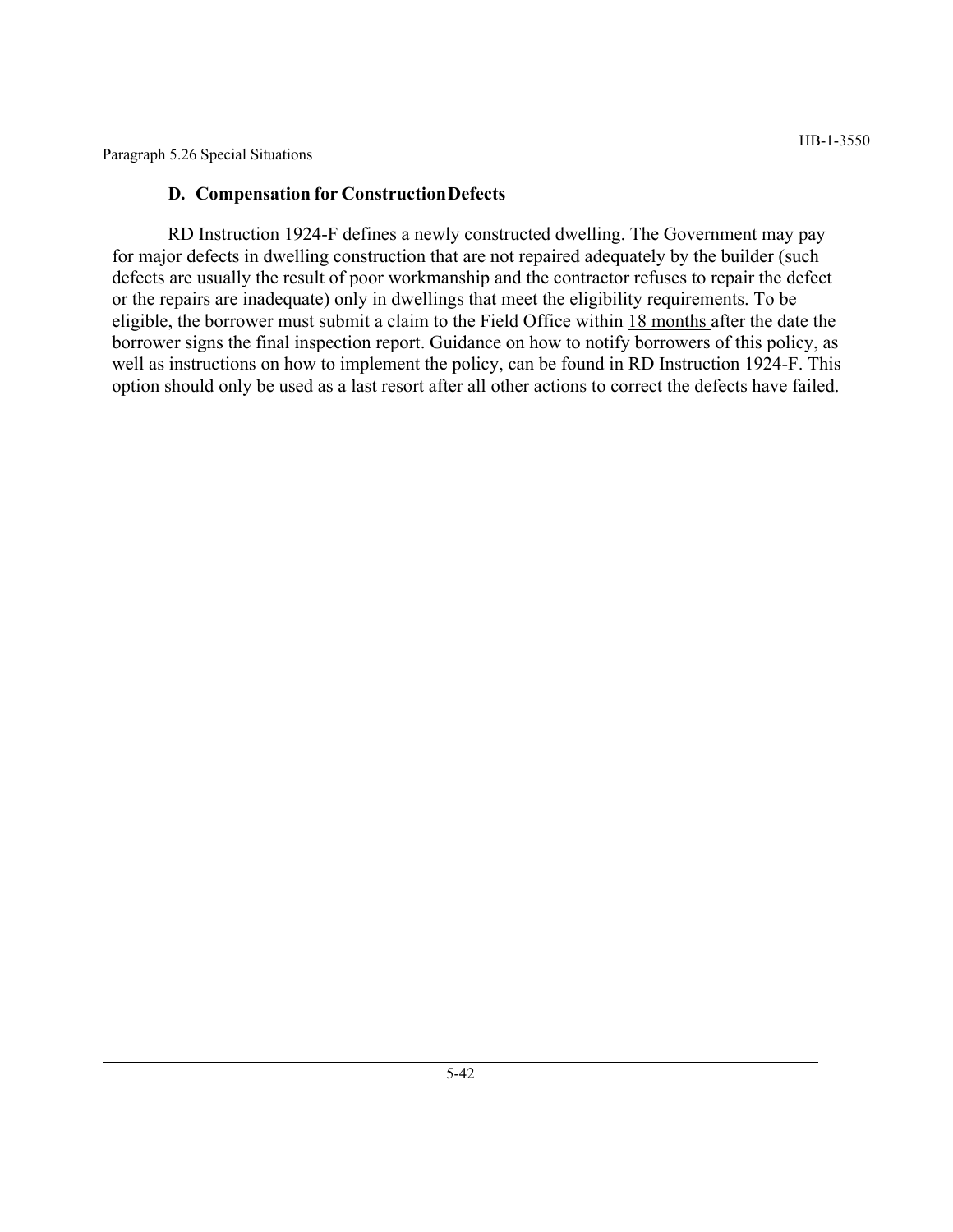HB-1-3550 Attachment 5-A Page 1 of 12

# **ATTACHMENT 5-A**

# **STATEMENT OF WORK (SOW) FOR APPRAISAL SERVICES AND APPRAISAL INSTRUCTIONS SINGLE FAMILY HOUSING RESIDENTIAL PROPERTY**

**BACKGROUND**: USDA Rural Development (RD) provides direct loans to eligible applicants for single family housing (SFH) residential property. To support this program, RD requires qualified appraisers to provide appraisal services, in accordance with 7 Code of Federal Regulations (CFR) Part 3550, at [https://www.rd.usda.gov/files/3550appendix01.pdf.](http://www.rd.usda.gov/files/3550appendix01.pdf)

**OBJECTIVE:** High quality appraisals to determine market value of SFH residential properties are key to ensuring the Agency obtains adequate security for its loans.

## **1. REQUIREMENTS FORAPPRAISALS**:

A. The appraiser(s) signing the appraisal **must** be currently licensed in the state where the subject property is located as a Certified General, Certified Residential, or Licensed Appraiser. The appraiser shall be identified as active on the Appraisal Subcommittee website [\(www.asc.gov\)](https://www.asc.gov/Home.aspx) at time of award and maintain professional errors and omissions insurance coverage in accordance with local and state government requirements. The appraiser shall have the specialized knowledge and experience necessary to be competent to appraise single-family housing.

A trainee may sign the report. If a trainee signs the report, the trainee's registration shall be provided to RD and the qualified appraiser shall sign as Supervisory Appraiser and personally inspect the subject property.

If an appraisal assignment is awarded to a contractor not holding an appraisal license, the awarded contractor may subcontract the appraisal assignment (or any part of it) to a qualified appraiser as outlined above with prior written consent of the RD Contracting Officer (CO). In the event of subcontracting the assignment, the contractor must also adhere to any licensure requirements imposed by any entity having jurisdiction in the state where the property is located.

If required by RD, the appraiser(s) signing the report shall defend the appraisal in court or in the RD appeals process. Cost associated with the defense of the appraisal, when necessary, will be negotiated under a separate purchase order/contract.

Except where noted herein, the contractor or appraiser shall provide all facilities, materials, supplies, tools, equipment, personnel, and travel to accomplish the performance of the requirements of this agreement.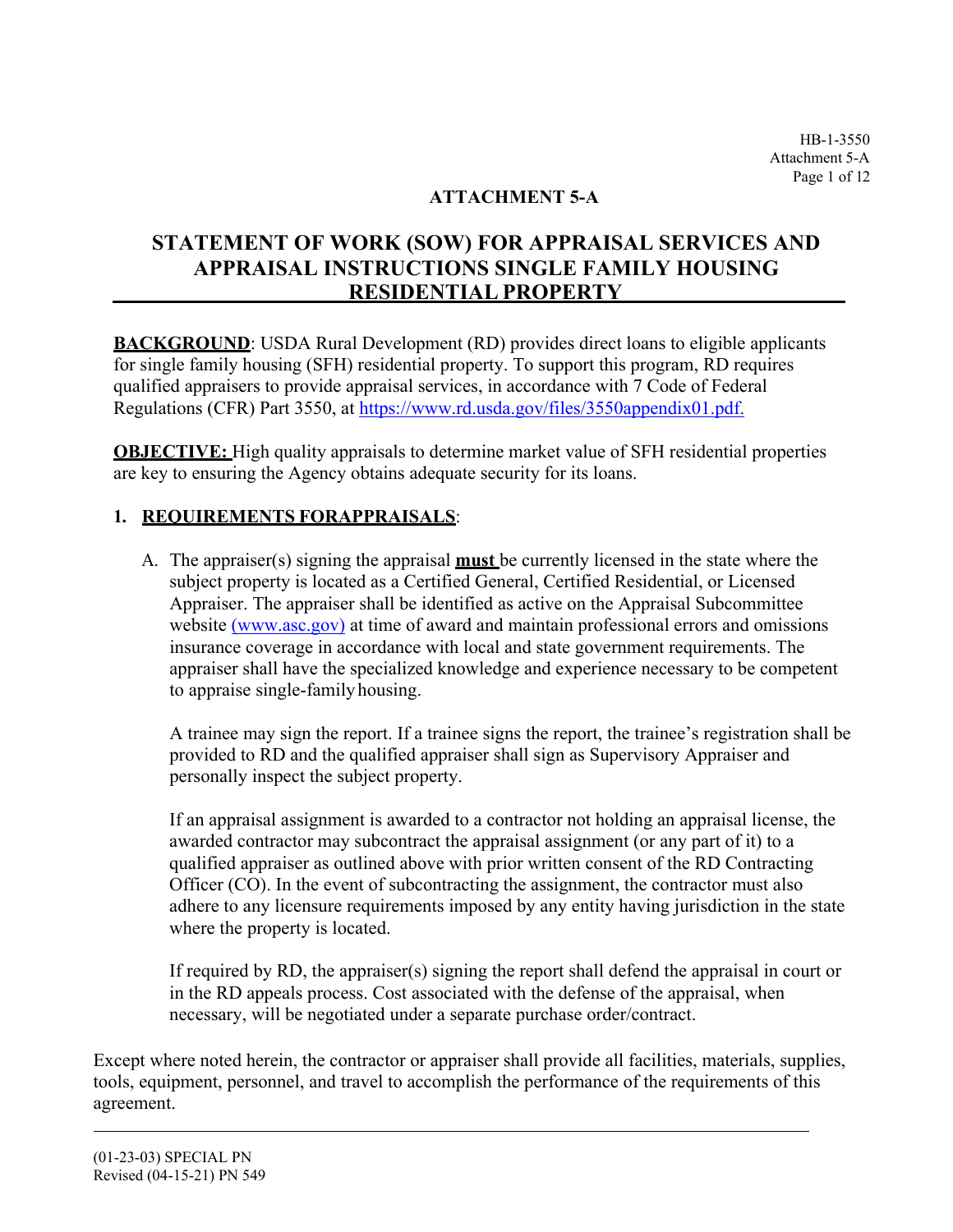HB-1-3550 Attachment 5-A Page 2 of 12

- 3550 [https://www.rd.usd](http://www.rd.usda.gov/files/hb-1-3550.pdf)a[.gov/files/hb-1-3550.pdf ,](http://www.rd.usda.gov/files/hb-1-3550.pdf) Handbook-2-3550[,](http://www.rd.usda.gov/files/3550-2chapter02.pdf) Chapter 2, B. The appraisal must comply with the current edition of the Uniform Standards of Professional Practice (USPAP) and agency requirements as described in Handbook-1 https://www.rd.usda.gov/files/3550-2chapter02.pdf, together with 7 CFR 3550 as applicable to all additional appraisal requirements [https://www.rd.usda.gov/files/3550appendix01.pdf,](http://www.rd.usda.gov/files/3550appendix01.pdf) and Rural Development Instruction 1922-A[, https://www.rd.usda.gov/files/1922a.pdf.](http://www.rd.usda.gov/files/1922a.pdf)
- C. All appraisals for RD will provide market value based on the following market value definition used by federally insured financial institutions; Title XI of the Financial Institutions Reform and Recovery Enforcement Act of 1989; Definition of Market Value (12 U.S.C. 1818,1819):

Definition of Market Value:

*Market value* means the most probable price which a property should bring in a competitive and open market under all conditions requisite to a fair sale, the buyer and seller each acting prudently and knowledgeably, and assuming the price is not affected by undue stimulus. Implicit in this definition is the consummation of a sale as of a specified date and the passing of title from seller to buyer under conditions whereby:

- (1) Buyer and seller are typically motivated;
- (2) Both parties are well informed or well advised, and acting in what they consider their own best interests;
- (3) A reasonable time is allowed for exposure in the openmarket;
- (4) Payment is made in terms of cash in U.S. dollars or in terms of financial arrangements comparable thereto; and
- (5) The price represents the normal consideration for the property sold unaffected by special or creative financing or sales concessions granted by anyone associated with the sale.
- D. The appraisal **must** be completed using the most recent version one of the following forms: Fannie Mae Form 1004/Freddie Mac Form 70, "*Uniform Residential Appraisal Report*," for all one-unit, single family dwellings; Fannie Mae Form 1004C/Freddie Mac Form 70B, "*Manufactured Home Appraisal Report*," for all manufactured homes; Fannie Mae Form 1073/Freddie Mac Form 465, "*Individual Condominium Unit Appraisal Report*" for all individual condominium units; Fannie Mae Form 2055/Freddie Mac Form 2055, *"Exterior-Only Inspection Residential Appraisal Report,"* for all one-unit, single family dwellings for all properties when there is no visual inspection of the interior required or requested by RD; or Fannie Mae Form 1004D/Freddie Mac Form 442, *"Appraisal Update and/or Completion Report*".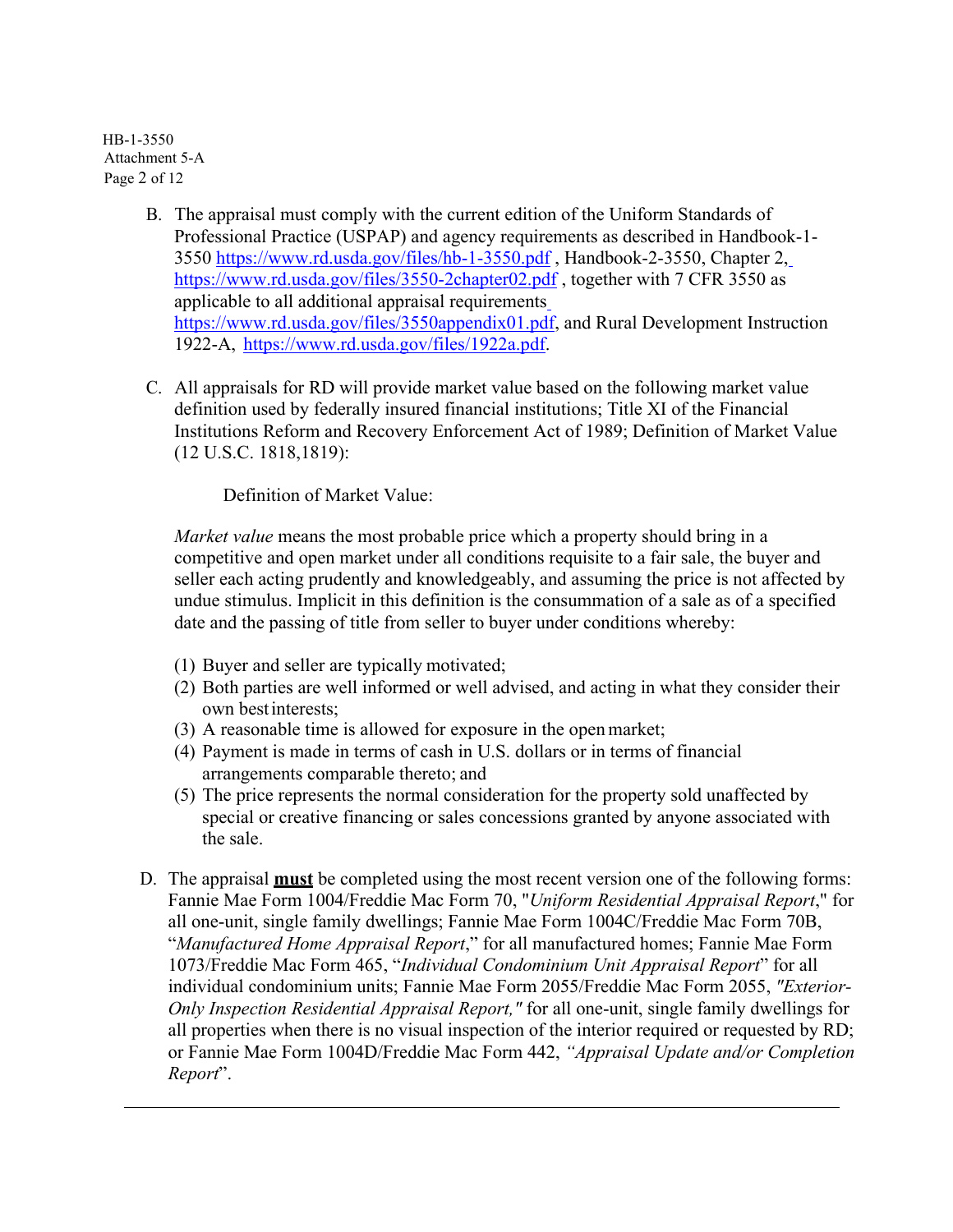HB-1-3550 Attachment 5-A Page 3 of 12

# **2. TYPES OFVALUES:**

Depending on the purpose of the appraisal, an appraiser will either determine the estimated market value of the property in its current condition (the "as-is" value) or; determine the estimated market value of the property, based on completion of construction in accordance with plans and specifications, or completion of rehabilitation based on a list of repairs to be considered (the "as-improved" value). [https://www.rd.usda.gov/files/3550-1chapter05.pdf](http://www.rd.usda.gov/files/3550-1chapter05.pdf) *(Handbook-1-3550, Chapter 5 (5.15))* 

- A. **As-Improved value (Value Subject to Completion)**  Loans for planned new construction or rehabilitation require an estimate of the "as-improved" value considering all construction / repairs / rehabilitation are complete.
- B. **As-Is value**  Loans for existing dwellings (including a new construction dwelling that has been completed at the time of appraisal) involving no repairs require an as-is value. As-is value appraisals may also be needed to support loan servicing actions or to determine a disposition plan for real estate owned (REO)properties.
- C. **Liquidation Value**  Liquidation appraisals may be needed to support loan foreclosure actions or to determine a disposition plan for real estate owned (REO) properties.

#### Liquidation Value, is defined as:

The most probable price that a specified interest in property which a property should bring under the following conditions:

- 1. Consummation of a sale within a short time period;
- 2. The property is subjected to market conditions prevailing as of the date of valuation ;
- 3. Both buyer and seller are acting prudently and knowledgably;
- 4. The seller is under extreme compulsion to sell;
- 5. The buyer is typically motivated;
- 6. Both parties are acting in what they consider to be their bestinterests;
- 7. A normal marketing effort is not possible due to the brief exposure time;
- 8. Payment will be made in cash in US dollars (or the local currency) or in terms of financing arrangements comparable thereto;
- 9. The price represents the normal consideration for the property sold unaffected by special or creative financing or sales concessions granted by anyone associated with the sale.

Source: Appraisal Institute, *The Dictionary of Real Estate Appraisal*, 6<sup>th</sup> Ed., (Chicago: Appraisal Institute, 2015):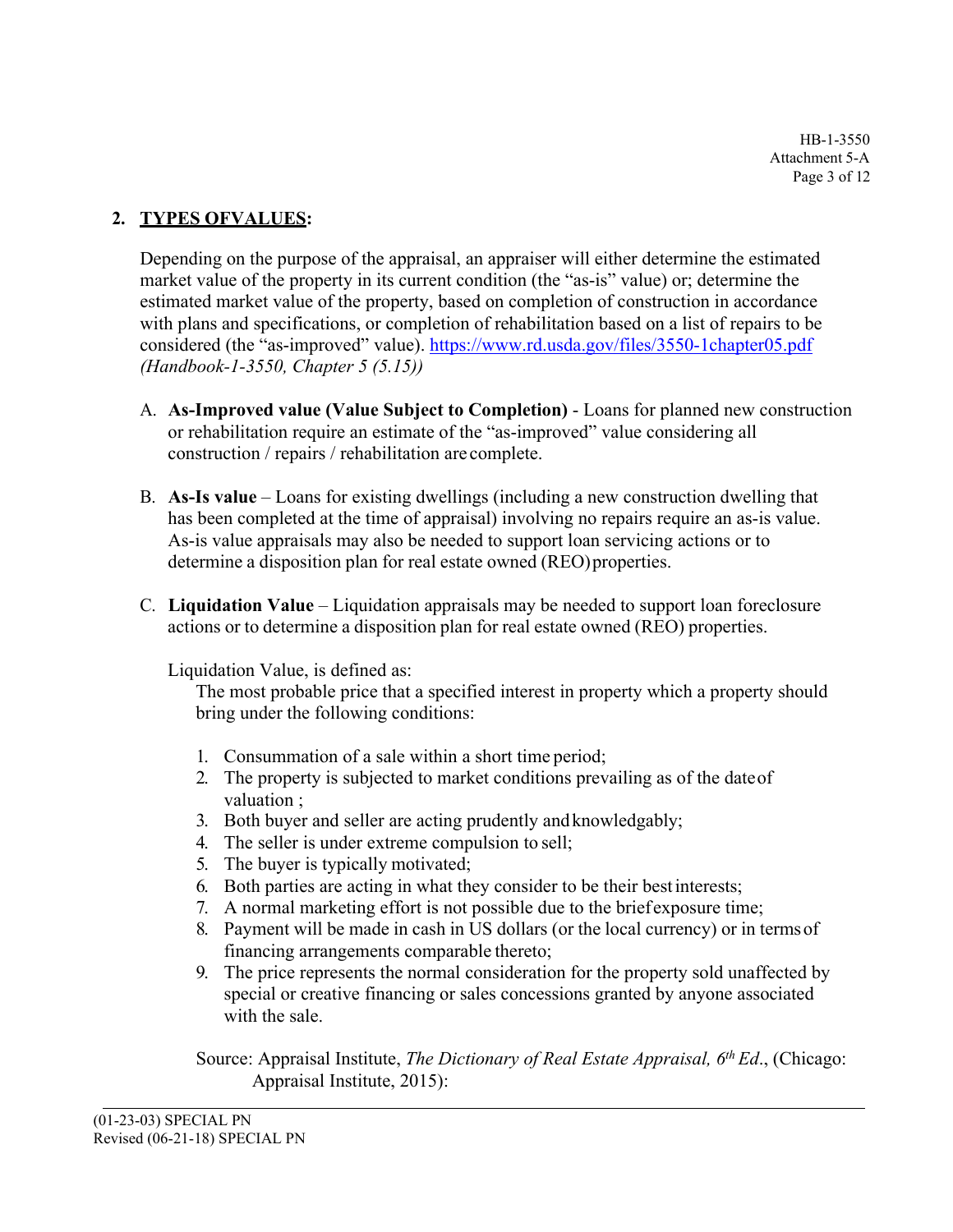HB-1-3550 Attachment 5-A Page 4 of 12

### **3. SPECIALINSTRUCTIONS**:

A. **Loan Servicing Appraisal -** In the event the appraiser is requested to complete an appraisal for a servicing action such as foreclosure, short sale, deed-in-lieu, etc., an appraisal reflecting the market value of the property in its "as-is" condition is necessary for RDuse.

Additionally, the appraiser shall provide under the same cover within the addenda, a liquidation value estimate for the subject property, as defined in Item 2, considering a prescribed marketing period of 30 days.

Typically, when a property in foreclosure is occupied, the appraiser will not be required to gain access for a visual inspection of the interior of the subject property. In this case, the appraiser must complete the appraisal report on the Fannie Mae Form 2055/Freddie Mac Form 2055, *"Exterior-Only Inspection Residential Appraisal Report"* unless specifically instructed otherwise by RD. The report must include an extraordinary assumption that there was no visual inspection to the interior and details of the sources being used for the interior components and the assumed condition of the interior.

[https://www.rd.usda.gov/files/3550-1chapter13.pdf](http://www.rd.usda.gov/files/3550-1chapter13.pdf) *(Handbook-1-3550, Chapter 13 (13.17) (C) (3).*

B. **Subsidy Recapture Appraisal** – The appraiser must complete an as-is market value appraisal.

The appraiser must provide the estimated contributory value of all capital improvements added to the subject property from original date of purchase as specified / indicated by the owner. In the event the appraiser cannot determine from local records what capital improvements may have been added, the appraiser may contact the Authorized Government Representative (AGR) to determine if original loan records detail historic property conditions. Each capital improvement must be noted individually. The appraiser must provide the estimated contributory amount of market value, if any, for each capital improvement item. Items considered to be general maintenance are not considered to be capital improvements. Values shall be supported by market evidence or other valuation methods deemed appropriate by the appraiser. [https://www.rd.usda.gov/files/3550-](http://www.rd.usda.gov/files/3550-) 2chapter02.pdf *(Handbook-2-3550, Chapter2 (2.23) (8)*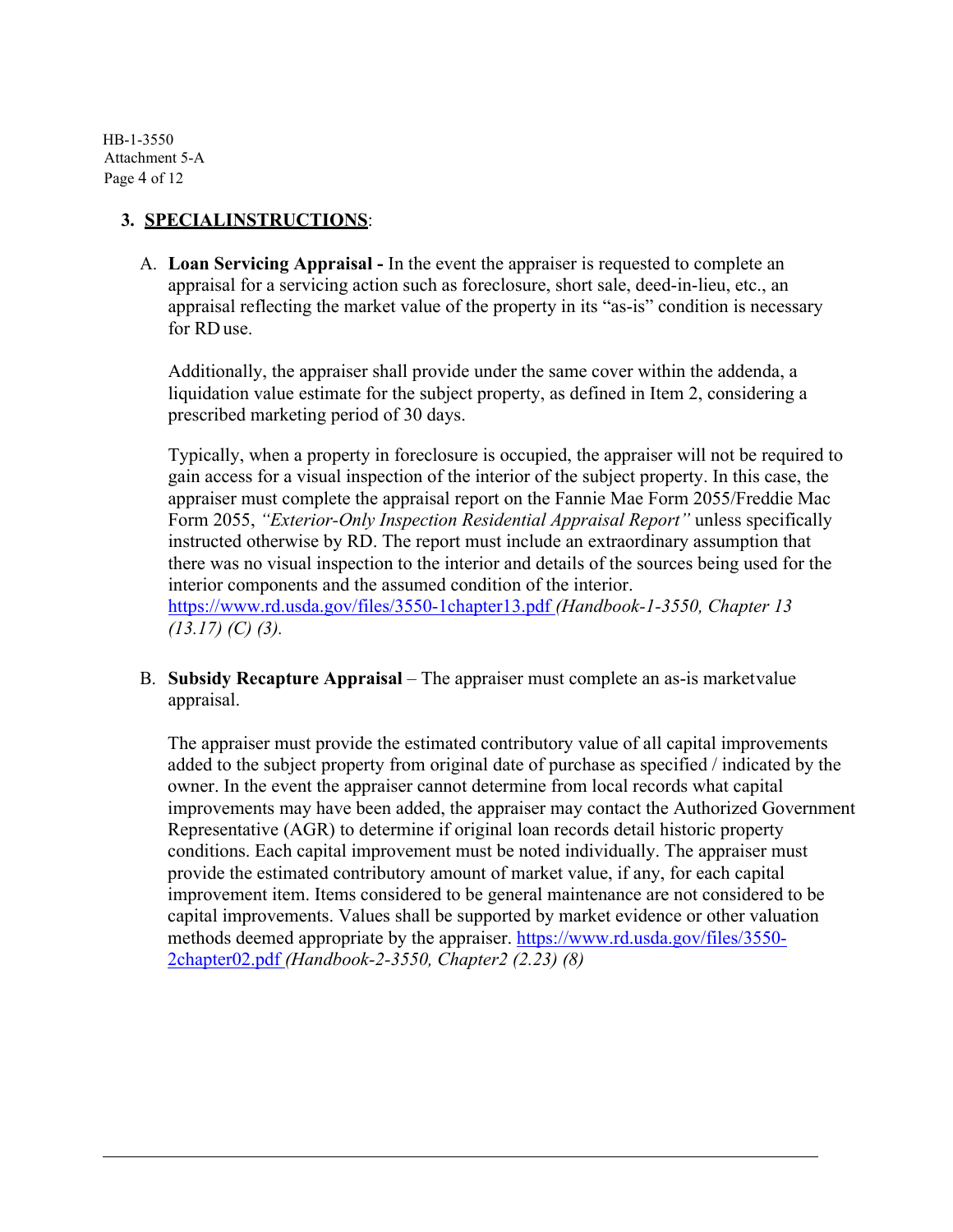HB-1-3550 Attachment 5-A Page 5 of 12

## **4. APPRAISALMETHODOLOGY**

RD requires appraisers to use the following appraisal methods to arrive at a final estimate of value.

- A. Sales Comparison Approach: Under this method, the appraiser uses the recent sales prices of properties that are comparable in location and characteristics to the subject property in order to estimate a market value for the property. The appraiser must use at a minimum three (3) comparable closed sales of single family residential properties that sold in the previous 12 month period unless the appraiser provides documentation that such comparable transactions are not available in the area. Comparable sales should be located as close as possible to the subject dwelling, from within the competitive market area, and should be the most comparable available for purposes of valuation.
- B. Cost Approach: This method is specified in Handbook 1-3550, Chapter 5, found at this web address, [http://www.rd.usda.gov/files/3550-1chapter05.pdf.](http://www.rd.usda.gov/files/3550-1chapter05.pdf) For all proposed construction or all homes having an age of one year or less, RD requires that the appraiser develop, report and reconcile the cost approach to value. On homes over one year of age, the appraiser should determine whether the cost approach is relevant or necessary to determine a valid opinion of market value. This determination must be developed and reported in accordance with the USPAP.

Under this method, the appraiser derives an estimate of value using replacement cost estimates for the improvements, less depreciation of all forms, and then adding an estimate of the site value.

The appraiser will identify the source of cost estimates, such as Marshall and Swift Residential Cost service, local builder's cost data or other national publication for residential costs, used in the cost approach. The methodology used to estimate depreciation must be stated in the report.

Properties in remote rural areas, on tribal lands (American Native and Alaskan Native), areas with a lack of market activity, or those representing a leasehold interest, where it may be difficult to obtain adequate comparable sales to be used for comparative purposes in order to appraise a property. In these areas, the sales comparison approach is not required. Instead, Marshall & Swift Form 1007, Square Foot Appraisal Form, must be used.

Remote rural areas are identified by RD and are defined as areas lacking sufficient market activity and having the following characteristics:

- Scattered population;
- Low density of residences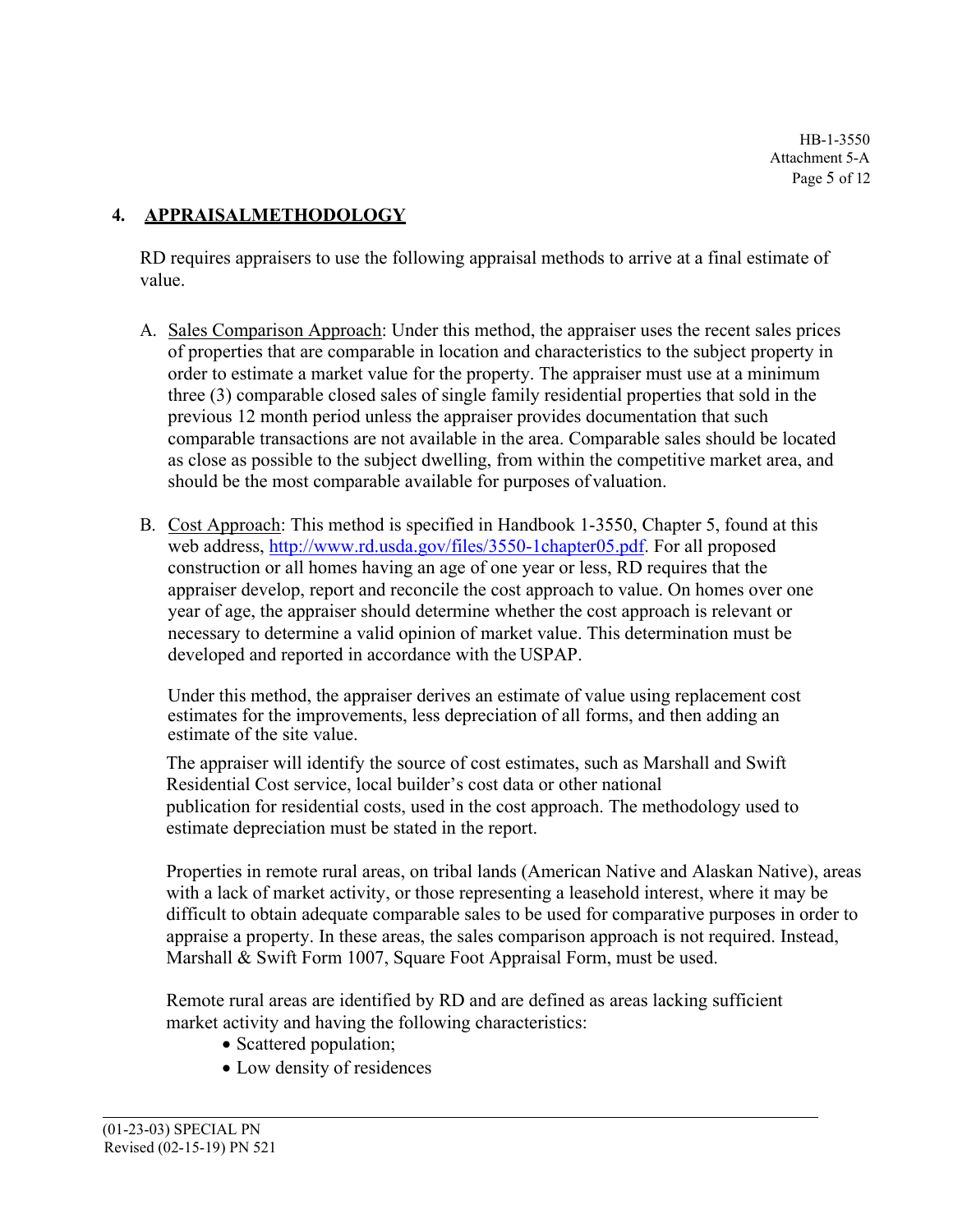HB-1-3550 Attachment 5-A Page 6 of 12

> C. Income Approach: Under this method, the appraiser derives a value indication for an income-producing property by converting its anticipated benefits (cash flows and reversion) into property value. This conversion can be accomplished in two ways. One year's income expectancy can be capitalized at a market-derived capitalization rate or at a capitalization rate that reflects a specified income pattern, return on investment, andchange in the value of the investment. Alternatively, the annual cash flows for the holding period and the reversion can be discounted at a specified yield rate.

**The Income Approach method of valuation may only be used for Agency Non-Program Properties such as Real Estate Owned (REO) or Non-Program Loan Assumptions.**

USPAP Standards Rule 2-2 (a) (viii) require the appraisal report to summarize the information analyzed, the appraisal methods and techniques employed, and reasoning that supports the analyses, opinions, and conclusions; and also, *exclusion* of the sales comparison approach, cost approach, or income approach must be explained.

## **5. APPRAISALREQUIREMENTS:**

- A. The appraiser signing the appraisal report must understand and agree that RD is the client, and all reports must be addressed to USDA – Rural Development. The intended user of the report will be RD and any other intended user specified by the agency. Any questions relating to agency requirements of the appraisal assignment should be directed to the AGR and will not be directed to the property owner, real estate agent, builder/contractor, or any other party to the transaction. Communication relating to the assignment,directed
- B. to the AGR, can come from the appraiser signing the appraisal report or the contractor selected for the assignment and in all instances RD staff will be granted permission to directly communicate with the appraiser signing thereport.
- C. The appraisal report must be Uniform Appraisal Dataset (UAD)compliant.
- D. A property contact person will be provided by the AGR and ensure the appraiser has access to the subject property for inspection, unless the property is occupied and the appraisal is for foreclosure purposes. In this situation, a drive-by / exterior only appraisal shall be conducted utilizing the extraordinary assumption the condition of the exterior of the dwelling indicates a similar condition for the interior.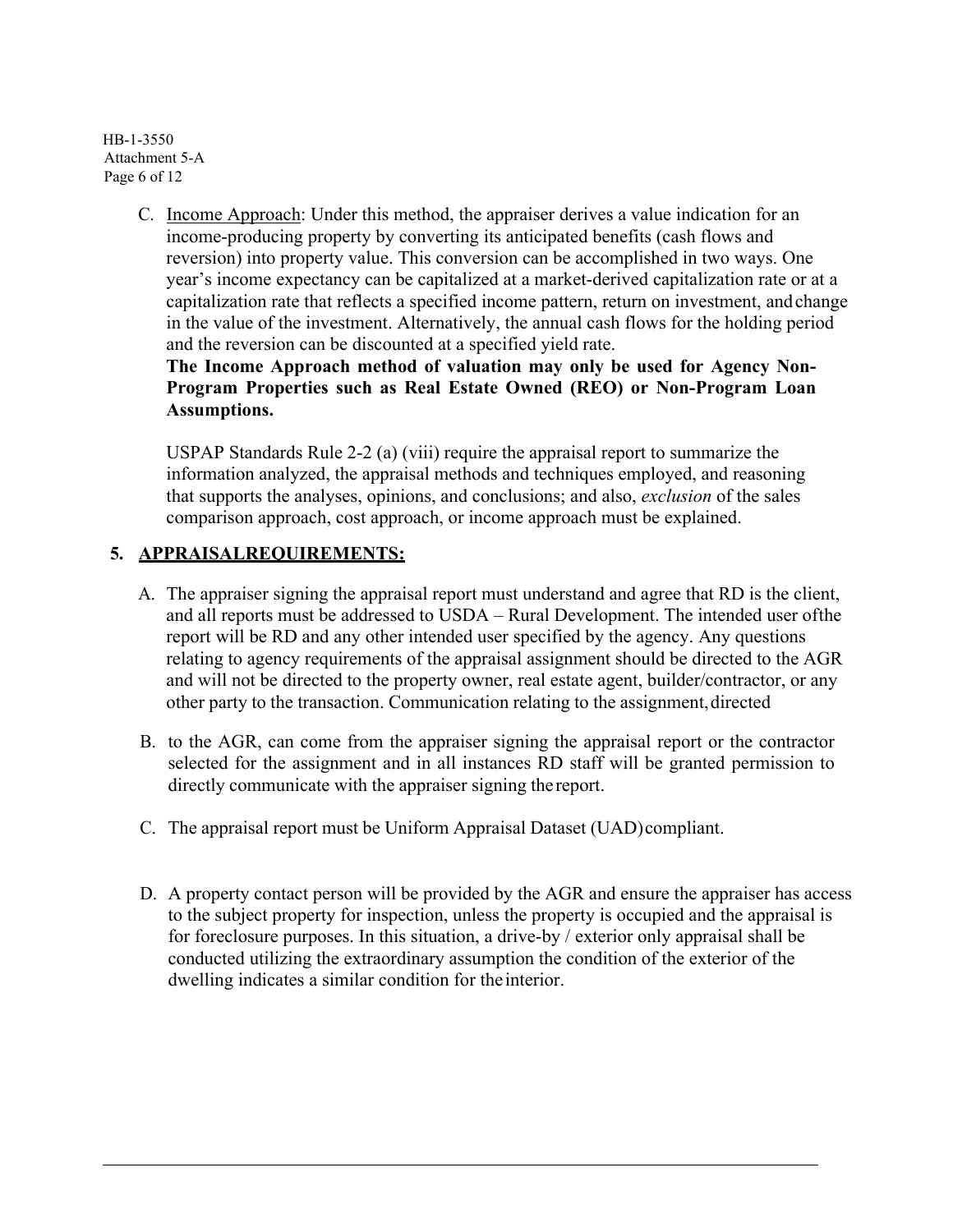Appraisal fees or turnaround times must not be discussed with the property contact, the property owner or the borrower. The appraiser must notify the AGR immediately if any of the following occurs:

- (1) The appraiser cannot gain adequate access to the property;
- (2) The appraiser does not receive essential property information in a timely manner;
- (3) The appraiser has previously appraised or is in the process of appraising the property for another client; or
- (4) The appraiser has any other potential conflict of interest with respect tothe assignment.
- E. If appropriate, the RD Field Office will prepare a list of repairs needed to insure the property meets the Agency regulations and guidance. The list of repairs, which is based on the inspection reports prepared by State-licensed inspectors or qualified third party inspectors hired by the applicant will be provided to the appraiser for the purpose of obtaining an "as-improved" value. The list of repairs shall be provided by the RD Office processing the loan application. The appraiser is responsible to take into account the RD required repairs and must include the list of repairs in the addendum of the appraisal report.
- F. The appraiser must provide an opinion of site value supported by a narrative of comparable land sales or other methods used for estimating site value. If support is not included in the appraisal report, a statement by the appraiser that such information is available for review upon request and in the appraiser's work file should be made. The land must be valued as though vacant and ready for development.
	- The appraiser must specify whether the site is or can be subdivided into more than one site under existing local zoning ordinances.
	- The appraiser shall discuss the site size and the concluded site value and whether they are typical for the subjectmarket.
	- Any land area of the subject property that is determined by the appraiser as either excess land or surplus land must be addressed and valued accordingly together with documentation and support within the appraisal report for the appraiser's conclusions.
- G. In addition, the appraisal report for a manufactured home must also meet the following requirements:
	- (1) Cost Approach**:** Manufactured Home Appraisal Reports will require a published cost data service such as the Marshall and Swift Residential Cost Guide orthe N.A.D.A. Manufactured Housing Appraisal Guide calculations to be included. The appraiser **must** take at least one of those values into consideration in arriving at a value conclusion.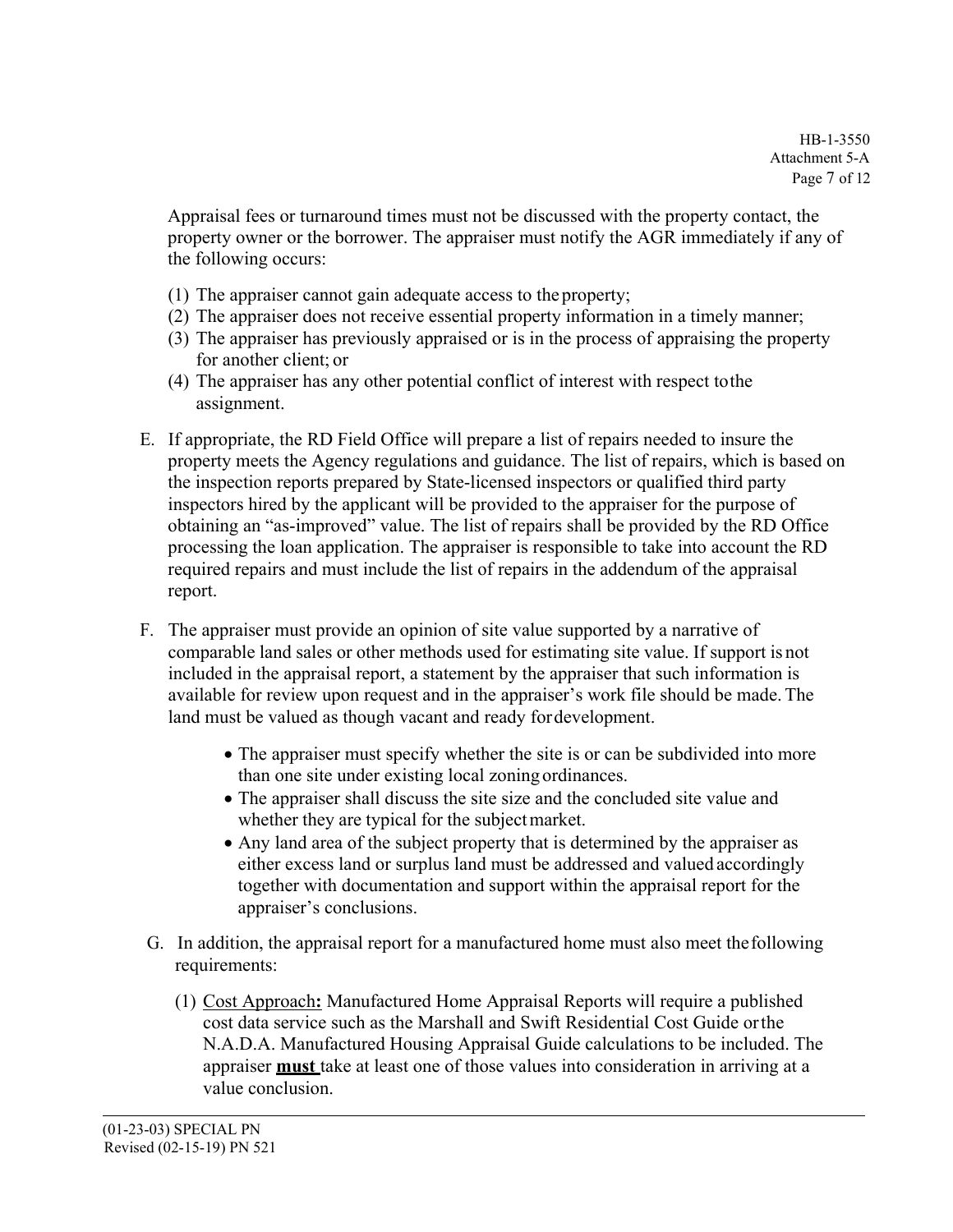HB-1-3550 Attachment 5-A Page 8 of 12

- (2) Sales Comparison Approach: The appraisal report **must** contain at least two comparable manufactured home sales of similar configuration and quality. The appraiser may use either site-built housing or a different type of factory built housing as the third comparable sale if the appraiser explains the reason for selecting the comparable and support the appropriate adjustments in the appraisal report.
- H. All extraordinary assumptions, hypothetical conditions, and limiting conditions must be clearly and prominently described in a single location near the beginning of the report and in appropriate sections of the appraisal. General assumptions and limiting conditions that reduce the normal scope of appraisal due diligence are not allowed.
- I. The appraiser must keep all information and materials furnished by Rural Development, the owner, and/or property contact regarding the subject property confidential, as required by USPAP and the Gramm-Leach-Bliley Act (also known as the Financial Services Modernization Act of 1999). Any information obtained through public sources is not considered confidential information. Disregard of this privacy requirement will be cause for immediate debarment as a contractor for the federal government.
- J. All appraisals must comply with the Fair Housing Amendments Act of 1988. According to the Act, it is unlawful for an appraiser to use factors that are discriminatory on the basis of race, color, religion, sex, disability, familial status, or national origin in the sale, rental, leasing, or financing of housing.
- K. Each appraisal will be submitted electronically, using the industry standard Extensible Markup Language (XML) appraisal data formats Mortgage Industry Standard Maintenance Organization (MISMO), with embedded PDF. Electronic submissions, in the above formats, must be emailed to the AGR as indicated on the confirmed Single Family Appraisal Order Form, Purchase Order, or Task Order (SF 1449).

# **6. OBSERVEDCONDITIONS:**

The appraiser is required to make a property inspection to gather data to support the determination of value. Readily observable conditions shall be noted.

A. The appraiser(s) signing the appraisal report must make at a minimum a personal inspection of the subject (interior and exterior) unless the appraisal is for foreclosure purposed of an occupied dwelling, then an exterior only inspection is required. Also, inspection of all comparable sales (exterior) at a minimum from the street. The appraiser must indicate that the subject's interior and exterior and all comparable sales were personally inspected / observed within the appraisal report. Readily observable conditions must be noted for the following: attic space, crawl space, floors and walls for significant structural failure, moisture damage, or evidence of past fire damage; the roof condition for remaining life; the mechanical systems for operability; and all surfaces for defective paint.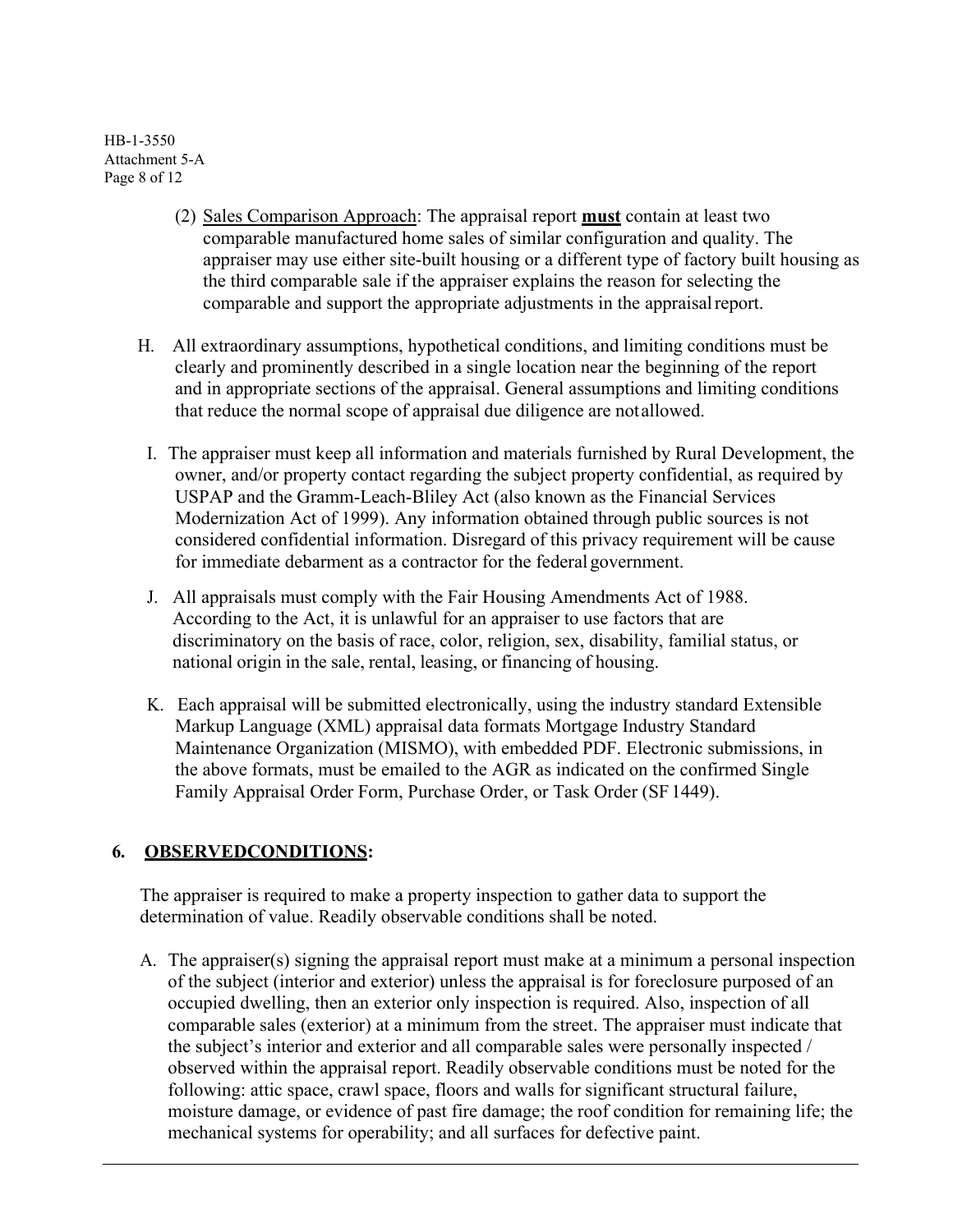- B. In the event that access to the subject interior and/or exterior cannot be obtained, the appraiser must obtain prior authorization to continue the assignment without inspection. In the event RD authorizes valuation without an inspection, the appraiser must comply with USPAP Standard Rule 1-2 (F) which requires the appraiser to identify any extraordinary assumptions necessary in the assignment. The extraordinary assumption must include detailed disclosure of the assumed condition, the source(s) the extraordinary assumption is based upon and must be clearly labeled as such within the appraisal.
- C. The appraiser must note any suspected environmental hazards, including issues external to the property that could adversely impact the property's value. Examples of environmental hazards would include damaged asbestos-containing building materials, underground storage tanks, chemical leaks, spills, staining of ground surfaces, or on-site waste disposal such as sludge, oil, paints, or chemical residues. If the appraiser observes any suspected environmental hazards, he/she must notify the AGR immediately and refrain from finalizing aspects of the appraisal that could be impacted until resolution of the issue or until instructed otherwise.
- D. The appraiser must notify the AGR. In the event the appraiser observes a deficiency in the property that does not meet minimum property requirements, of decent, safe and sanitary as outlined in HB-1-3550, Paragraph 5.7. [\(http://www.rd.usda.gov/files/3550-](http://www.rd.usda.gov/files/3550-1chapter05.pdf) [1chapter05.pdf\)](http://www.rd.usda.gov/files/3550-1chapter05.pdf).
- E. For uninhabited dwellings where utilities are temporarily disconnected, the appraiser will inspect all mechanical systems (heating, plumbing, electrical) for observable conditions, but will not be responsible for reporting operability of these systems. Unless otherwise notified, the appraiser may assume operability for valuation purposes and this must be mentioned as an "extraordinary assumption" in the appraisal report.
- F. Where applicable, appraisers should be familiar with the general provisions of "green properties" in single-family housing. The appraiser shall consider what impact (if any) such factors have on the value of the subject property. Any impact on value should be supported by market evidence.
- G. The Mutual Self-Help Program, is a housing program utilizing supervised labor performed by borrowers as part of the construction process. Construction conducted under the program is supervised by technical experts to assure the quality of its completion.

Appraisal of properties constructed under the Mutual Self-Help Program should consider construction, materials and finish will be completed in a workmanlike and professional manner.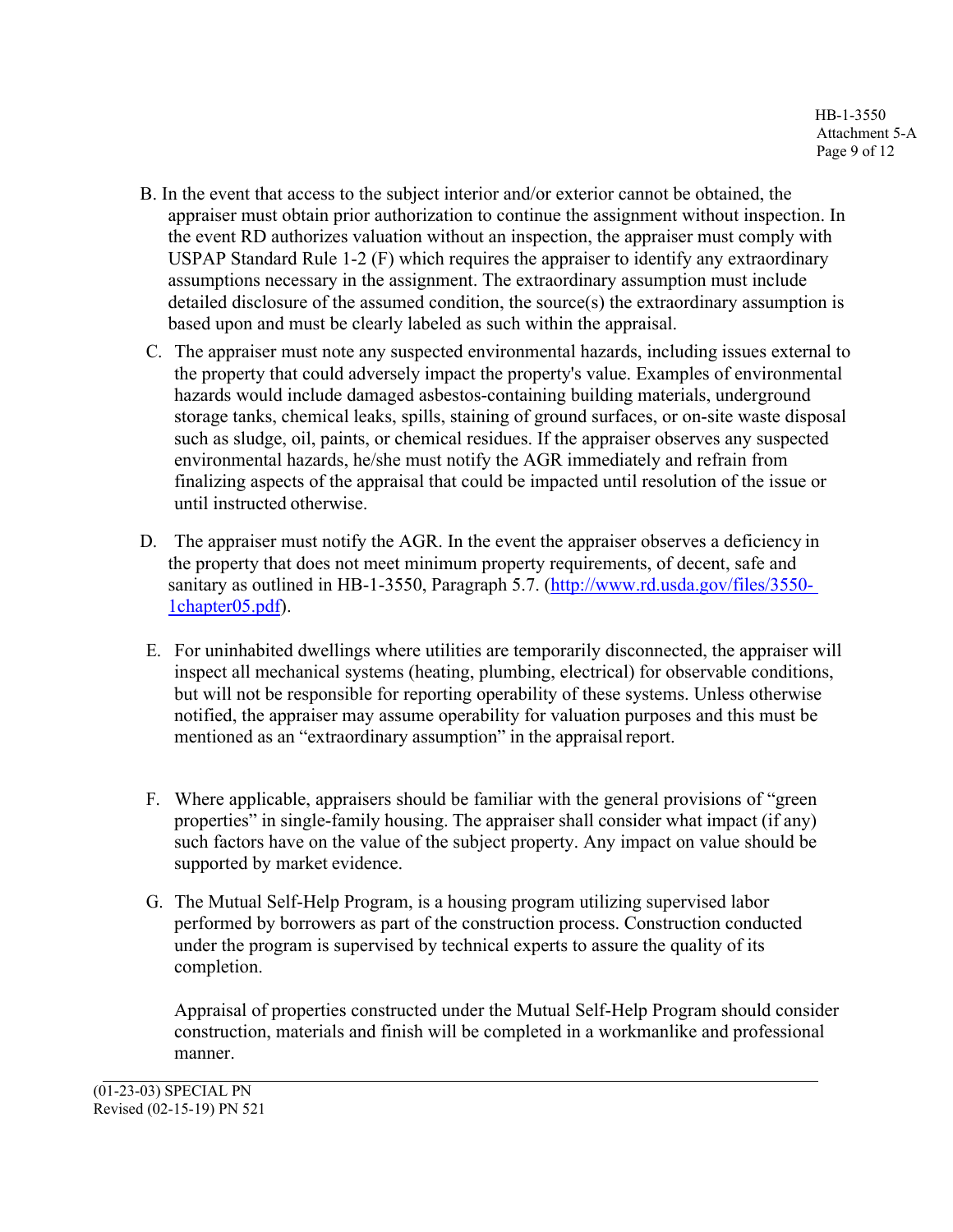HB-1-3550 Attachment 5-A Page 10 of 12

#### **7. DOCUMENTATION**:

All approaches to value and the value opinion must be in accordance with acceptable appraisal methodology.

- A. All reports must include a location map (should include proximity to applicable road/highway), flood plain map when the property is located in a designated flood plain, land sales map, sales comparable map, rent comparable map (if applicable), plat map, and building sketch (indicating interior building layout, garages and all external buildings).
- B. For new construction, the appraisal report must include clear original color photographs of the subject's front, rear, street and street easement (private access), if applicable. In all other appraisals colored photographs showing at a minimum the front, rear, and both sides to the exterior. Interior photographs should be included showing each room type, attic and crawl spaces, other non-gross living area (sun rooms, patio/deck/porch/fences) and any noted structural, safety and/or sanitary deficiencies. Additionally, photographs of improvement components that have been upgraded shall be included to document and support the appraiser's determination of the subject's effective age if different than its actual age. A current original photograph of each comparable sale and listing used in the completion of the appraisal is required. If the comparable sale and listing photographs are not available the appraiser should provide, at a minimum, multiple listing service photographs, whenever possible, along with the cited source from which the photographs were obtained.
- C. The bedroom shall meet legal requirements (building code, zoning ordinance, etc.) as mandated by the local county/state government enforcement agency and applicable agency regulations where subject property is located, if any such legal requirements exist.
- D. Verification from third party sources should be noted within the appraisal and maintained as part of the appraisers workfile.
- E. The appraisal shall include photographs of all external buildings as well as interior photos of the external buildings (if possible). The external dimensions for each of the external buildings must be included, preferably in the building sketch or identified in the addendum of the appraisal report.

The appraiser must estimate the remaining economic life of the subject's improvements, (the remaining number of years that the subject's improvements will contribute value to the land) and report this estimate in the cost approach section. An explanation is required if the remaining economic life is less than 30 years (the explanation is used to justify reducing the term of the mortgage to less than 30 years).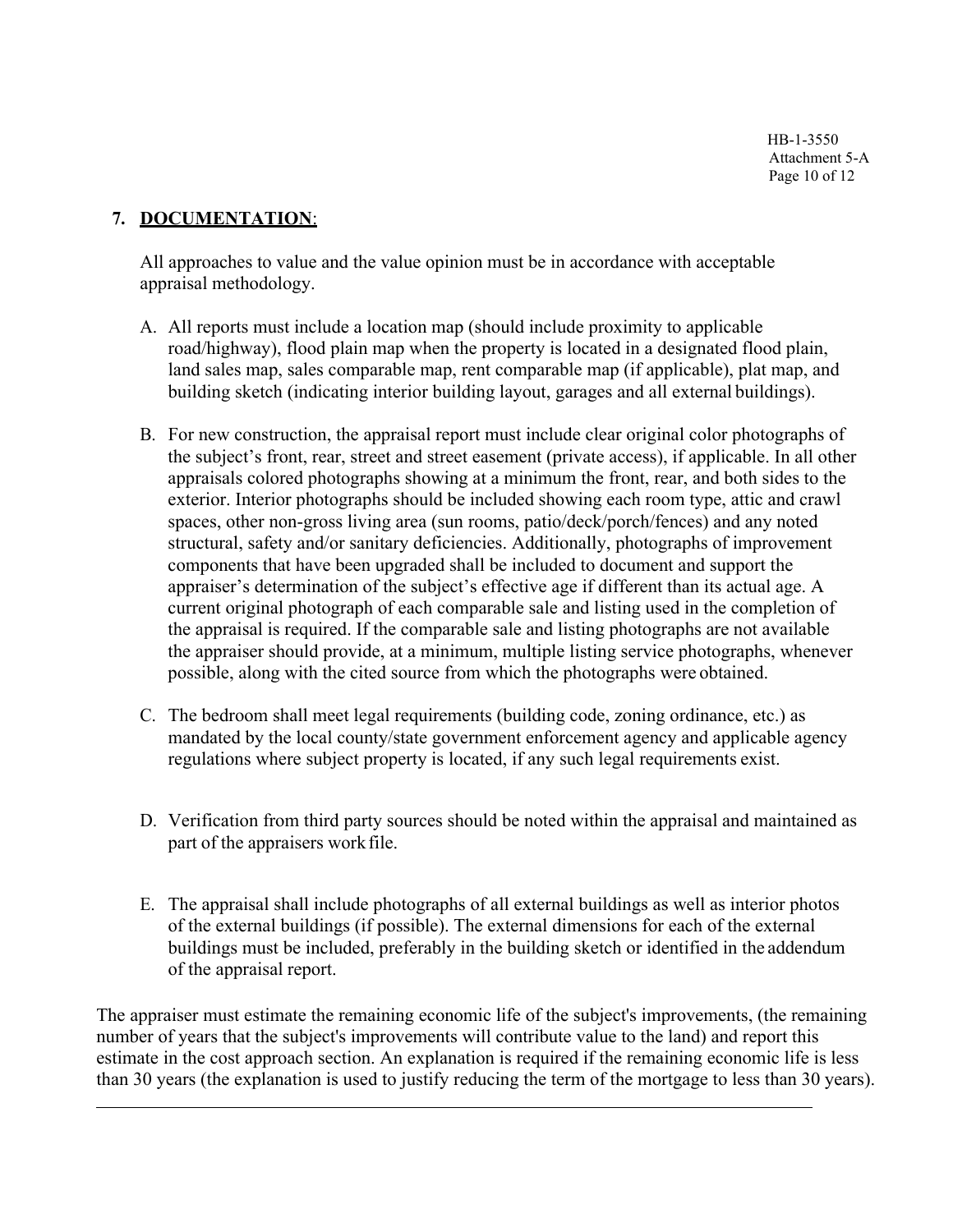- F. All appraisals of existing properties must include a discussion of deferred maintenance for the subject property. Items of deferred maintenance must be listed, and cost to cure for each item must be estimated with support provided.
- G. All reports must include a written explanation and documentation to support individual line item adjustments. Total net adjustment percentages and gross adjustment percentages when compared with the comparable sale unadjusted sale price shall be discussed.

# **8. COMPLETIONCERTIFICATION:**

- A. If determined by Rural Development (RD), the appraiser may be requested to re-inspect properties to determine if repairs to the home or construction of home were completed. RD shall determine the need for an appraiser to re-inspect a property. Re-inspection services may also be ordered on a separate contract if required. A list of additional repairs will be provided to the appraiser. Not all "subject to" appraisals will require re- inspection services.
- B. The appraiser shall submit their findings using the Fannie Mae Form 1004D/Freddie Mac Form 442 "*Appraisal Update and/or Completion Report*." The completed report shall be delivered to the AGR within **7** business days from the date the order was received. The report shall include pictures of completed work.
- C. Re-inspection reports are due within **7** business days after notification is receivedfrom the AGR.

# **9. APPRAISAL REPORTDELIVERYDEADLINES:**

The appraiser shall complete and deliver appraisals to the AGR within **10** business/working days or specified noted delivery time after date of order, or upon receipt of the appraisal information from AGR unless a different deadline is set by written mutual agreement at the time of order. If corrections and/or amendments to the appraisal are requested by the AGR, the corrections and/or amendments are to be delivered as soon as possible, but not later than **4**  business days following the request unless, by written mutual agreement, other arrangements are made. If, for any reason the timely delivery of the appraisal report is delayed for reasons beyond the appraiser's control, the appraiser must contact the AGR and convey the reasons for the delay.

If, for any reason the timely delivery of the appraisal report is delayed for reasons beyond the appraiser's control, the appraiser must contact the AGR and convey the reasons for the delay.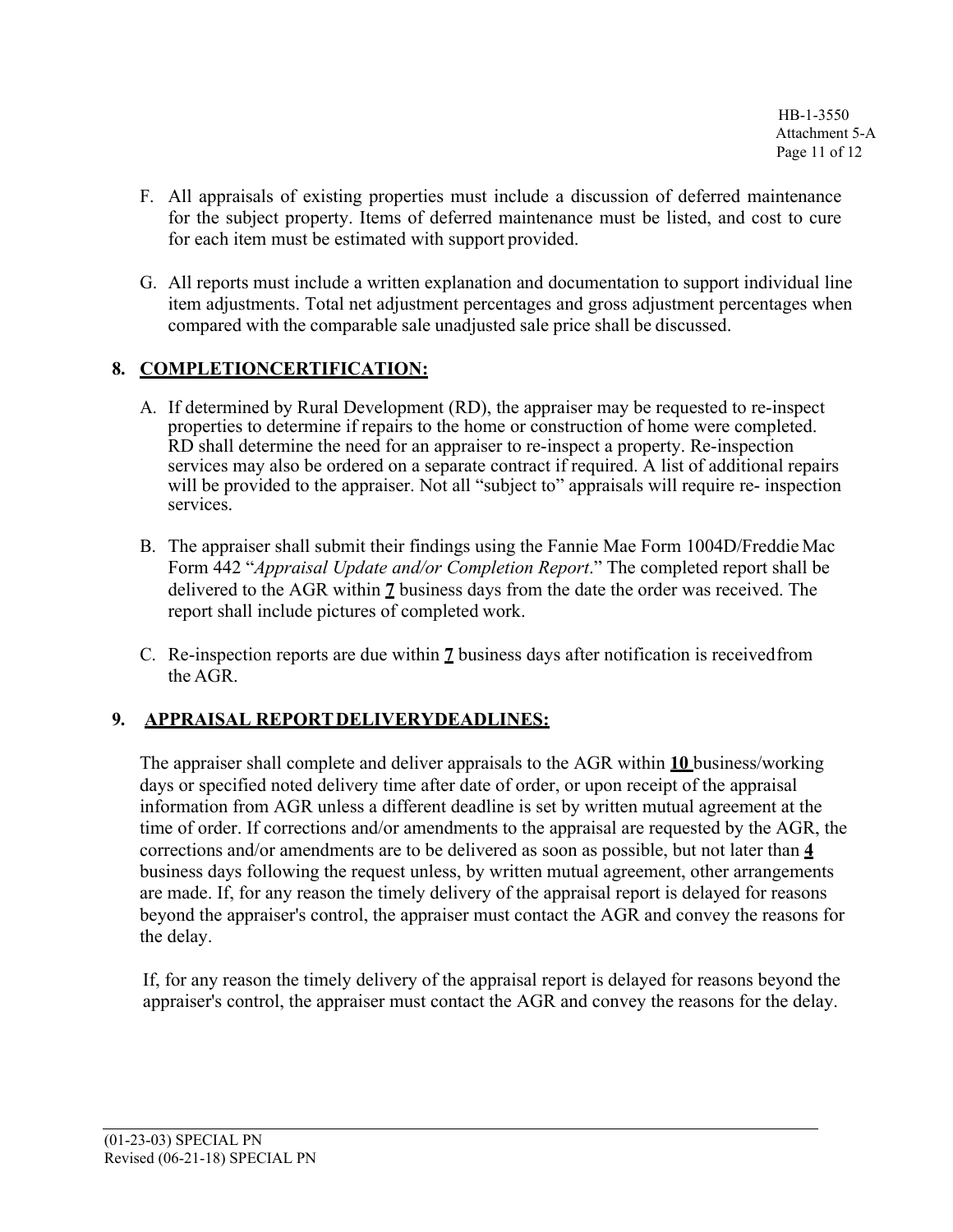#### **10. REVIEW OF THE APPRAISALREPORT:**

All appraisals prepared for RD are subject to technical review by the agency. Appraisers must be prepared to discuss their analyses, reasoning, opinions, and conclusions. Additionally, if requested, they must provide additional written support, clarification, and/or corrected appraisal pages or report. If requested by the AGR or RD's Regional Agency Appraiser, they will provide assistance to monitor the progress and quality of the appraiser's performance and in all instances RD Regional Agency Appraisers will be granted permission to directly communicate with the appraiser signing the report as part of the review process.

#### **11. ATTACHMENTS**:

The Agency will provide the appraiser all necessary support information available at the time of appraisal engagement.

### **12. COMPLIANCE WITH STATEMENTOFWORK:**

The appraiser must follow all provisions and instructions contained in this Statement of Work. When, in the opinion of the appraiser, the Regional Agency Appraiser or the AGR request effort(s) falling outside this Statement of Work, the appraiser shall promptly notify the AGR, in writing.

The Regional Agency Appraiser or the AGR has the authority to direct the accomplishment of any effort which goes beyond the Statement of Work, however, any changes resulting in additional charges must be approved by the contracting officer prior to commencement of work.

If the appraiser is unable to fully comply with this Statement of Work, the appraiser must decline the appraisal assignment in accordance with the USPAP.

### **13. SPECIFIC STATEREQUIREMENTS:**

None

## **\*PLEASE NOTE: FAILURE TO FOLLOW THE STATEMENT OF WORK AND APPRAISAL INSTRUCTIONS CAN RESULT IN DENIAL OF FUTURE ASSIGNMENTS.\***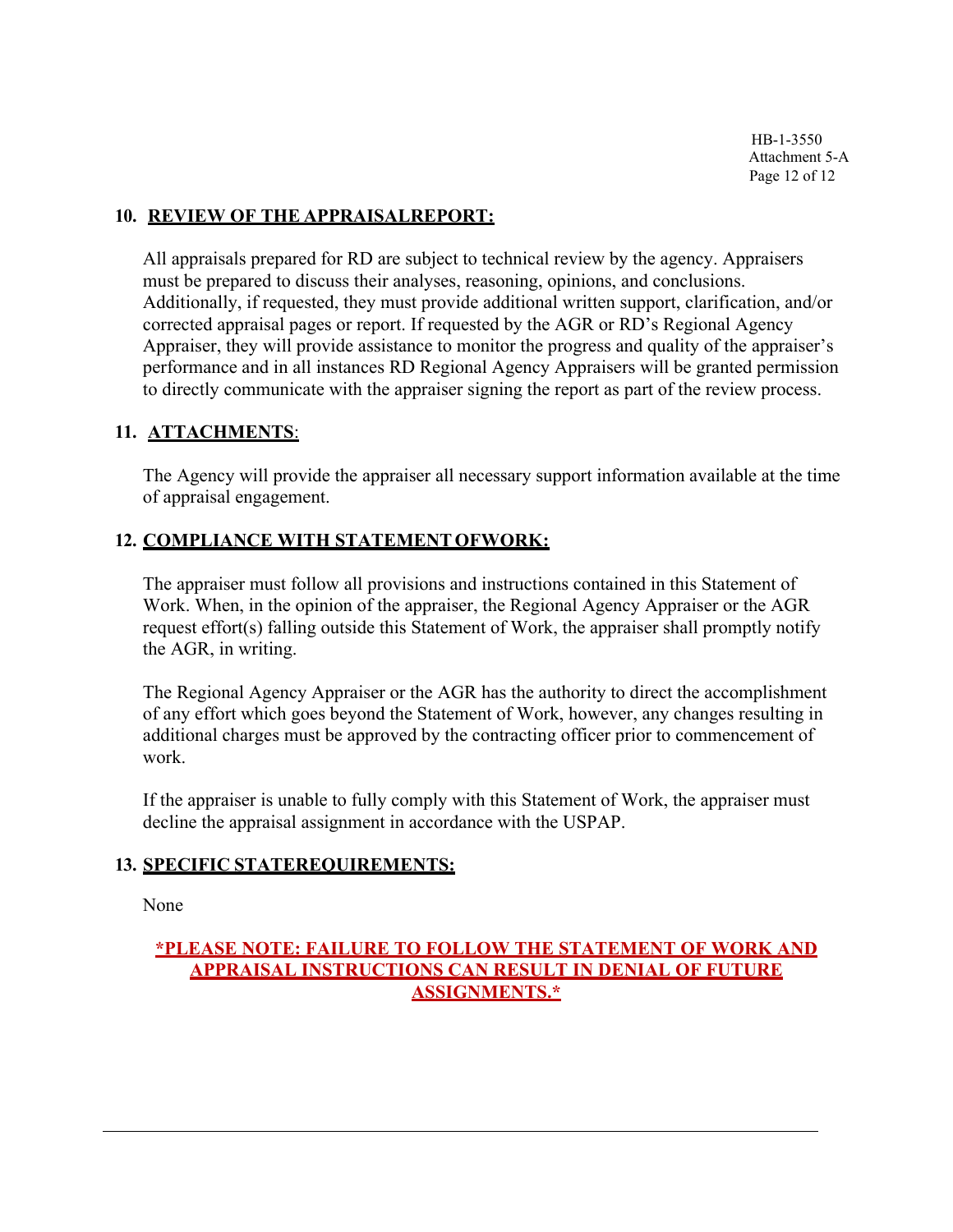HB-1-3550 Attachment 5-B Page 1 of 5

#### **ATTACHMENT 5-B**

#### **SINGLE FAMILY HOUSING SITE CHECKLIST**

Buyer/Owner Name Property Address

Name of Subdivision:

Year Built: \_\_\_\_\_\_\_\_

Property is currently ( ) occupied ( ) unoccupied. Was interior accessible? ( ) Yes ( ) No

#### **1. SITESUITABILITY, ACCESS, ANDCOMPATIBILITY WITH SURROUNDING DEVELOPMENT**

**Has the site been used as a dump, sanitary landfill, or mine waste disposal area? ( ) Yes ( ) No If no, is the site in proximity to any such uses? ( ) Yes ( ) No**

**Is there indication of:**

|                                | Yes | No |                                       | Y es | No. |
|--------------------------------|-----|----|---------------------------------------|------|-----|
| distressed vegetation          |     |    | oil/chemical spills                   |      |     |
| waste material/containers      |     |    | abandoned machinery, cars,            |      |     |
| soil staining, pools of liquid |     |    | refrigerators, batteries, tires, etc. |      |     |
| loose/empty drums, barrels     |     |    | transformers, fill/ventpipes,         |      |     |
| foul odor                      |     |    | pipelines, drainage structures        |      |     |
| underground or above ground    |     |    |                                       |      |     |
| storage tanks                  |     |    |                                       |      |     |
|                                |     |    |                                       |      |     |

**Are there property easements for high-tension power lines or gas lines?** ( ) Yes ( ) No

| Are there other unusual conditions on site which might indicate potential for contamination from hazardous |                  |  |  |
|------------------------------------------------------------------------------------------------------------|------------------|--|--|
| waste, hazardous substances, or petroleum products?                                                        | $() Yes$ $() No$ |  |  |

Is the site adjacent or in proximity to industrial areas, refineries, dry cleaners, chemical storage areas, recycling facilities, oil or gas wells, fueling stations, etc.? () Yes () No

**Note:** Complete a **Transaction Screen Questionnaire (TSQ)** for any "YES" answer in item 1 before proceeding further. Contact the State Environmental Coordinator with any questions.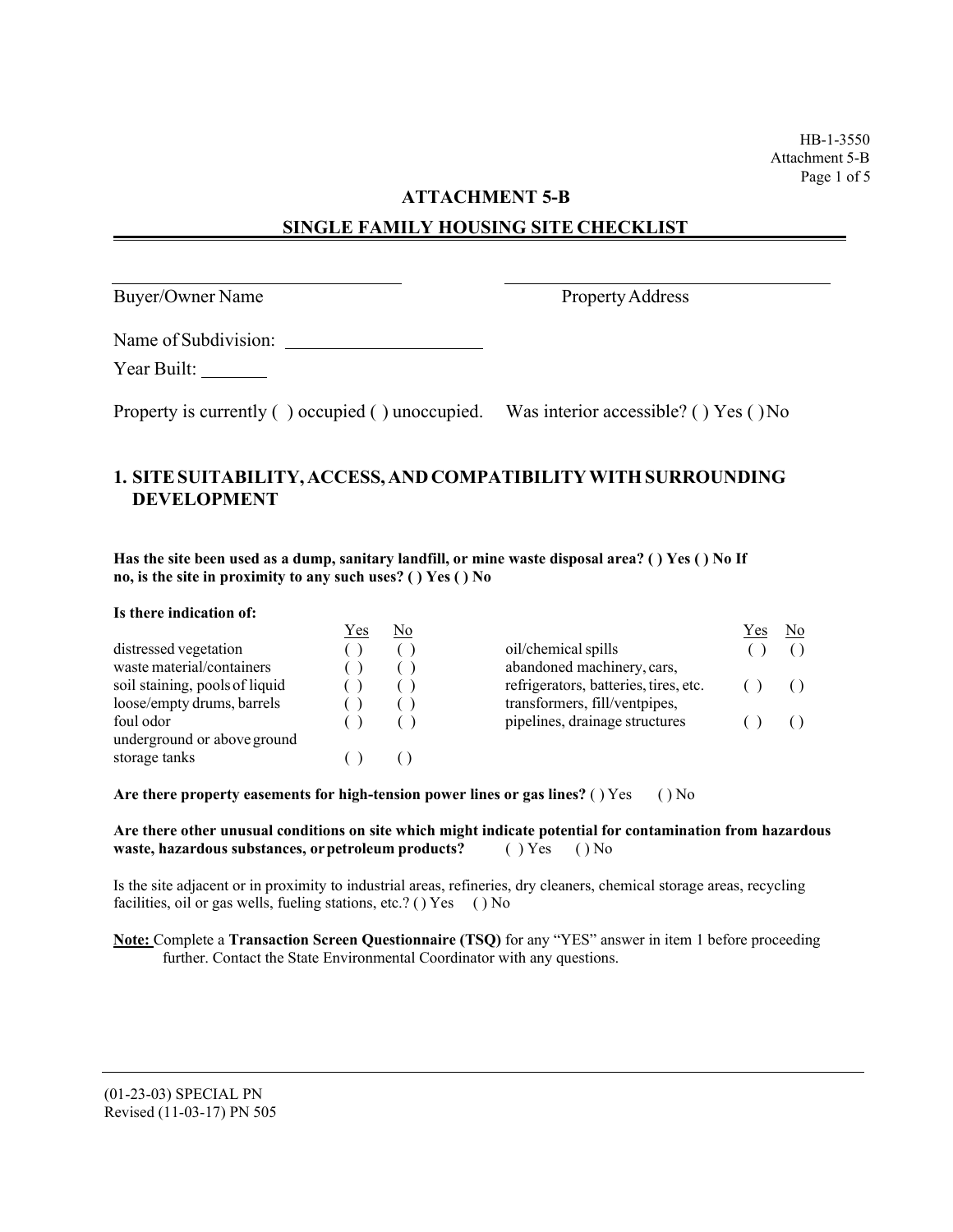HB-1-3550 Attachment 5-B Page 2 of 5

#### **Are any of the following conditions present? Check if observed and explain on page 5 of 5:**

( ) mold/mildew ( ) peeling paint(interior) ( ) insect infestation ( ) peeling paint(exterior) ( ) asbestos (interior) ( ) ponding/standing water ( ) asbestos (exterior) ( ) evidence of water runoff from adjacent properties ( ) knowledge of past or current use for production of methamphetamine

#### **Is the site compatible with surrounding area in terms of:**

|                    | Yes | No. |                  | Yes. | No. |
|--------------------|-----|-----|------------------|------|-----|
| Land use           |     |     | Building type    |      |     |
| Height, bulk, mass |     |     | Building density |      |     |

#### **Will the site be unduly influenced by:**

|                            | r es | NΟ |                               | Y es | Nο |
|----------------------------|------|----|-------------------------------|------|----|
| Building deterioration     |      |    | Transition of land uses       |      |    |
| Postponed maintenance      |      |    | Incompatible land uses        |      |    |
| Obsolete public facilities |      |    | Inadequate off-street parking |      |    |

#### **2. SOIL STABILITY, EROSION, ANDDRAINAGE**

**Slopes:** ( ) Not applicable ( ) Steep ( ) Moderate ( ) Slight

**Is there evidence of slope erosion or unstable slope conditions on or near the site?** ( ) Yes ( ) No

**Is there evidence of ground subsidence, high water table, or other unusual conditions on the site?** ( ) Yes ( ) No

Is there any visible evidence of soil problems (foundations cracking or settling, basement flooding, etc.) in the **neighborhood ofthis site?** ( ) Yes ( ) No

**Have soil studies or boring been made for the site orthe area?** ( ) Yes ( ) No ( ) Unknown

**Do the soil studies or boring indicate marginal orunsatisfactory soil conditions?** ( ) Yes ( ) No

**Is there indication of cross-lot runoff, swales, drainage flows on the property?** ( ) Yes ( ) No

**Are there visual indications of filled ground?** ( ) Yes ( ) No

**Are there active rills and gullieson site?** ( ) Yes ( ) No

**If the site is not to be served by a municipal waste water disposal system, has a report of the soil conditions suitable for on-site septic systems been submitted?**( ) Yes ( ) No ( ) Not Applicable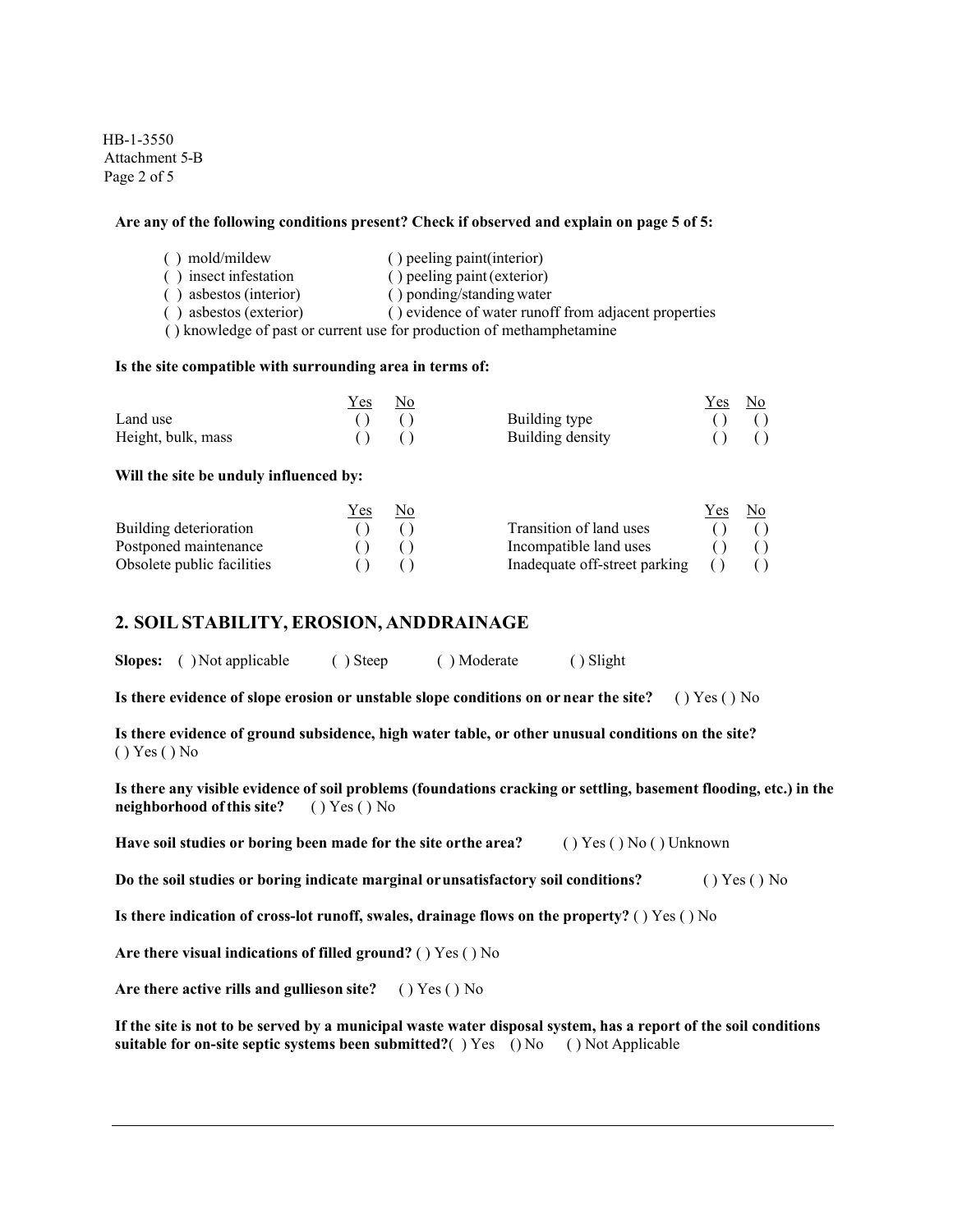HB-1-3550 Attachment 5-B Page 3 of 5

# **3. NUISANCES ANDHAZARDS**

#### **Will the site be affected by natural hazards:**

| Y es                                                                                                    | No |                                                                                                                       | Y es | N0. |
|---------------------------------------------------------------------------------------------------------|----|-----------------------------------------------------------------------------------------------------------------------|------|-----|
| Faults, fracture<br>Cliffs, bluffs, crevices<br>Slope-failure from rains<br>Unprotected bodies of water |    | Fire hazard materials<br>Wind/sand storm concerns<br>Poisonous plants, insects, animals<br>Hazardous terrain features |      |     |

#### **Will the site be affected by built hazards and nuisances:**

|                               | Yes | No |                                  | Yes | No |
|-------------------------------|-----|----|----------------------------------|-----|----|
| Hazardous street              |     |    | Railroad crossing                |     |    |
| Dangerous intersection        |     |    | Inadequate screened              |     |    |
| Through traffic               |     |    | drainage catchments              |     |    |
| Inadequate separation         |     |    | Hazards in vacant lots           |     |    |
| of pedestrian/vehicle traffic |     |    | Chemical tank-carterminals       |     |    |
| Traffic way                   |     |    | Other hazardous chemical storage |     |    |
| Inadequate street lighting    |     |    | High-pressure gas or liquid      |     |    |
| <b>Quarries</b>               |     |    | petroleum transmission           |     |    |
| or other excavations          |     |    | lines on site                    |     |    |
| Dumps/sanitary landfills or   |     |    | Overhead transmission lines      |     |    |
| mining                        |     |    | Hazardous cargo                  |     |    |
| Heavy industry                |     |    | transportation routes            |     |    |
| Incinerators                  |     |    | Oil or gas wells                 |     |    |
| Power generating plants       |     |    | Industrial operations            |     |    |
| Oil refineries                |     |    | Cement plants                    |     |    |
|                               |     |    |                                  |     |    |

|  |  |  |  |  |  | Will the site be affected by nuisances: |
|--|--|--|--|--|--|-----------------------------------------|
|--|--|--|--|--|--|-----------------------------------------|

| Yes               | No |                      | Yes | No |
|-------------------|----|----------------------|-----|----|
| Gas, smoke, fumes |    | Unsightly land uses  |     |    |
| Odors             |    | Abandoned vehicle    |     |    |
| Vibration         |    | Vermin infestation   |     |    |
| Vacant/boarded-up |    | Industrial nuisances |     |    |
| buildings         |    | Other                |     |    |

|                                  | r es | ΙNΟ       |
|----------------------------------|------|-----------|
| Railroad crossing                |      |           |
| Inadequate screened              |      |           |
| drainage catchments              |      |           |
| Hazards in vacant lots           |      |           |
| Chemical tank-carterminals       |      | $\hat{O}$ |
| Other hazardous chemical storage |      |           |
| High-pressure gas or liquid      |      |           |
| petroleum transmission           |      |           |
| lines on site                    |      |           |
| Overhead transmission lines      |      |           |
| Hazardous cargo                  |      |           |
| transportation routes            |      |           |
| Oil or gas wells                 |      |           |
| Industrial operations            |      |           |
| Cement plants                    |      |           |

| Yes              | No |                      | Yes |  |
|------------------|----|----------------------|-----|--|
| $\left( \right)$ |    | Unsightly land uses  |     |  |
|                  |    | Abandoned vehicle    |     |  |
|                  |    | Vermin infestation   |     |  |
|                  |    | Industrial nuisances |     |  |
|                  |    | Other                |     |  |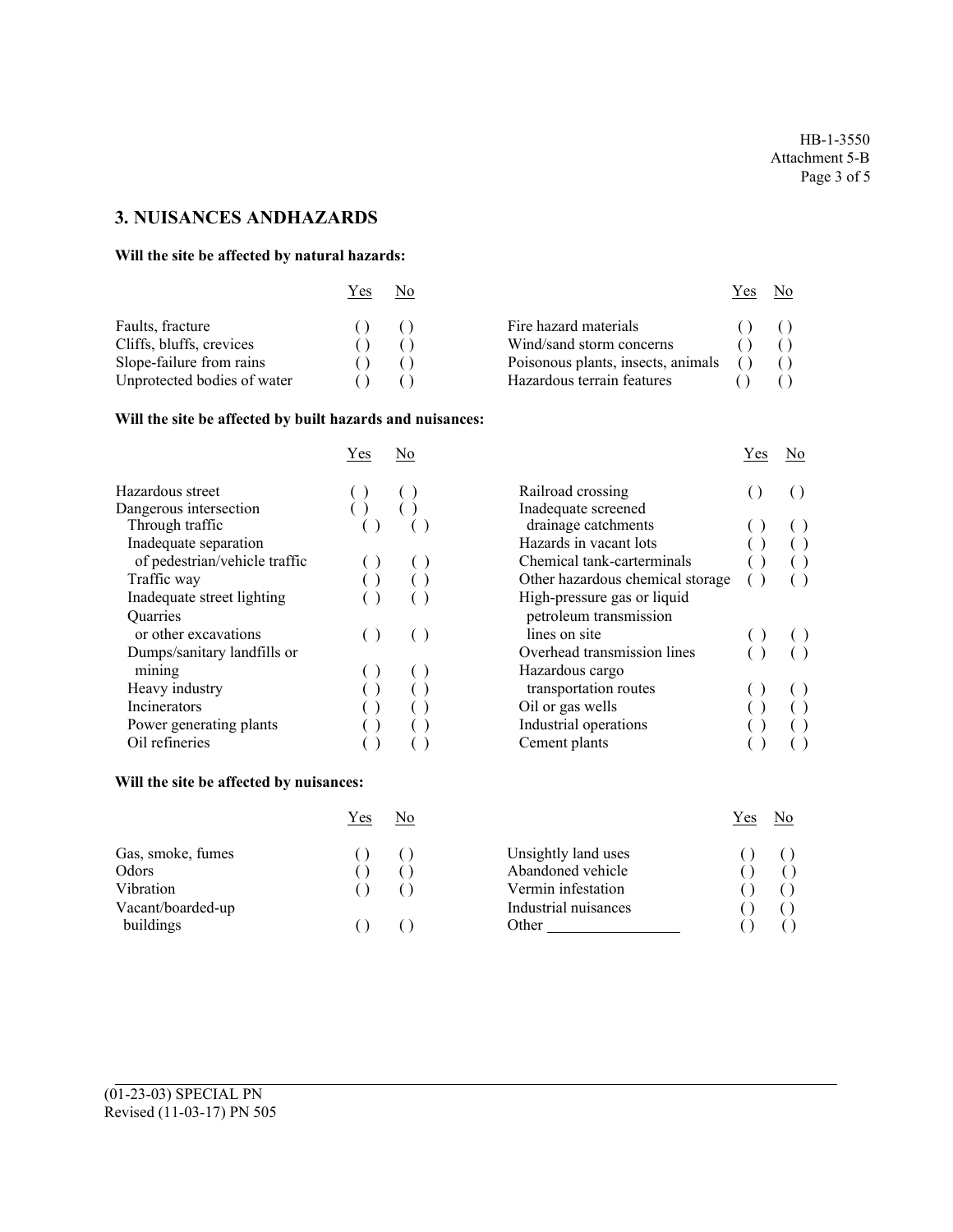HB-1-3550 Attachment 5-B Page 4 of 5

#### **4. WATER SUPPLY, SANITARY SEWERS, AND SOLID WASTE DISPOSAL**

**Is the site served by an adequate and acceptable:**

| water supply                                                                         | $( )$ Yes | $(N_0$ |  | () Municipal () Private;                          |  |  |
|--------------------------------------------------------------------------------------|-----------|--------|--|---------------------------------------------------|--|--|
| sanitary sewers and waste disposal systems () Yes () No () Municipal () Private; and |           |        |  |                                                   |  |  |
| trash collection and solid waste disposal                                            |           |        |  | $( )$ Yes $( )$ No $( )$ Municipal $( )$ Private. |  |  |

**If the water supply is non-municipal, has an acceptable "system" been approved by appropriate authorities and agencies?**

 $( )$  Yes  $( )$  No

**If the sanitary sewers and waste water disposal systems are non-municipal, has an acceptable "system" been approved by appropriate authorities and agencies?**

 $( )$  Yes  $( )$  No

#### **5. NOISEABATEMENT**

**Is the site located near a major noise source, i.e., civil airports (within 5 miles), military airfields (15 miles), major highways or busy roads (within 1000 feet), or railroads (within3000 feet)?** ( ) Yes ( ) No

#### **6. AIRPORTHAZARDS**

**Is the project within 3,000 feet from the end of a runway at a civil airport?** ( ) Yes ( ) No

**Is the project within 2-1/2 miles from the end of a runway at a military airfield?** ( ) Yes ( ) No

#### **7. OTHERCONDITIONS**

**Are there any field conditions not specified above that would adversely affect the acceptability of the lots/sites?** ( ) Yes ( ) No

Prepared By Date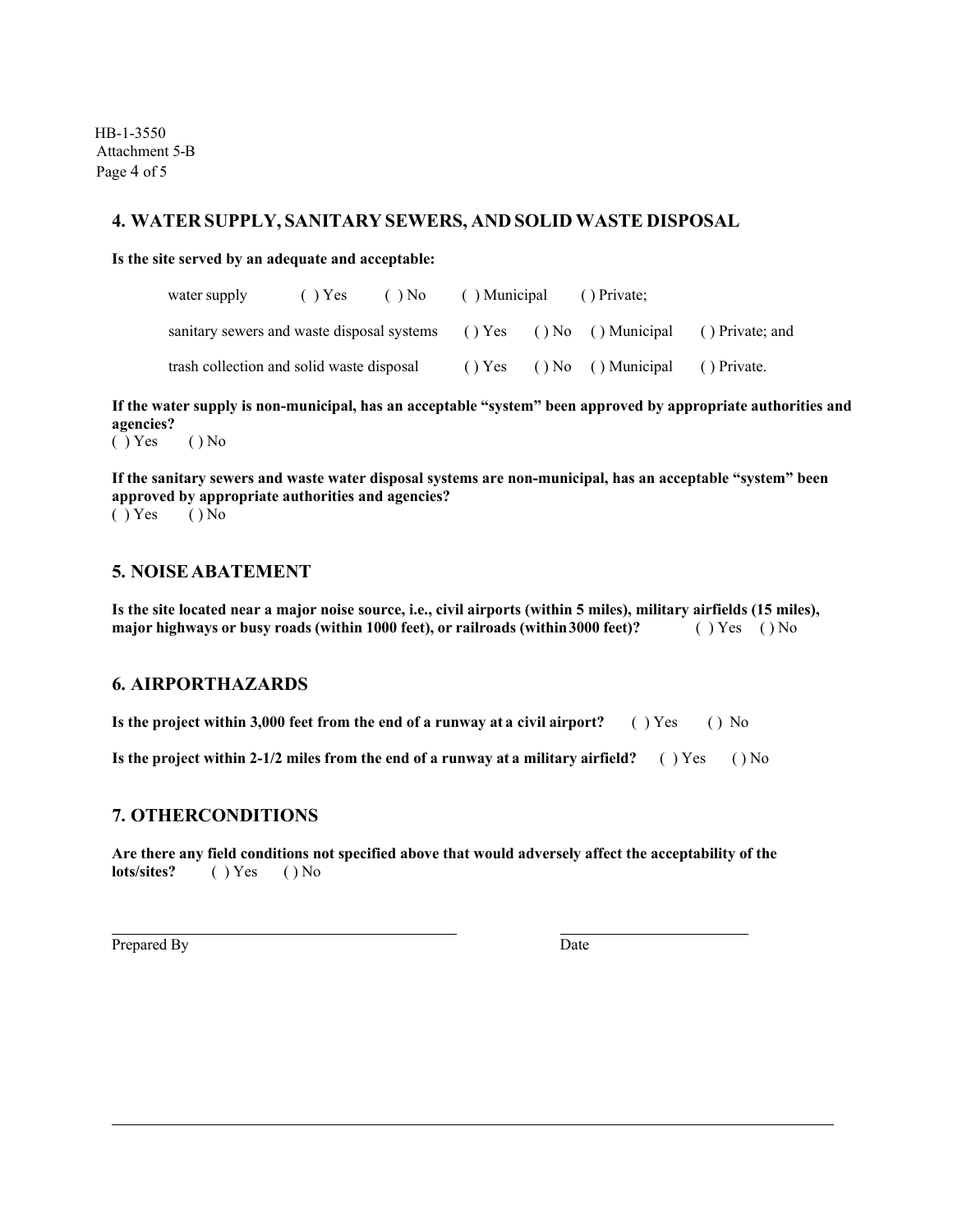HB-1-3550 Attachment 5-B Page 5 of 5

#### ITEM NUMBER ADDITIONAL COMMENTS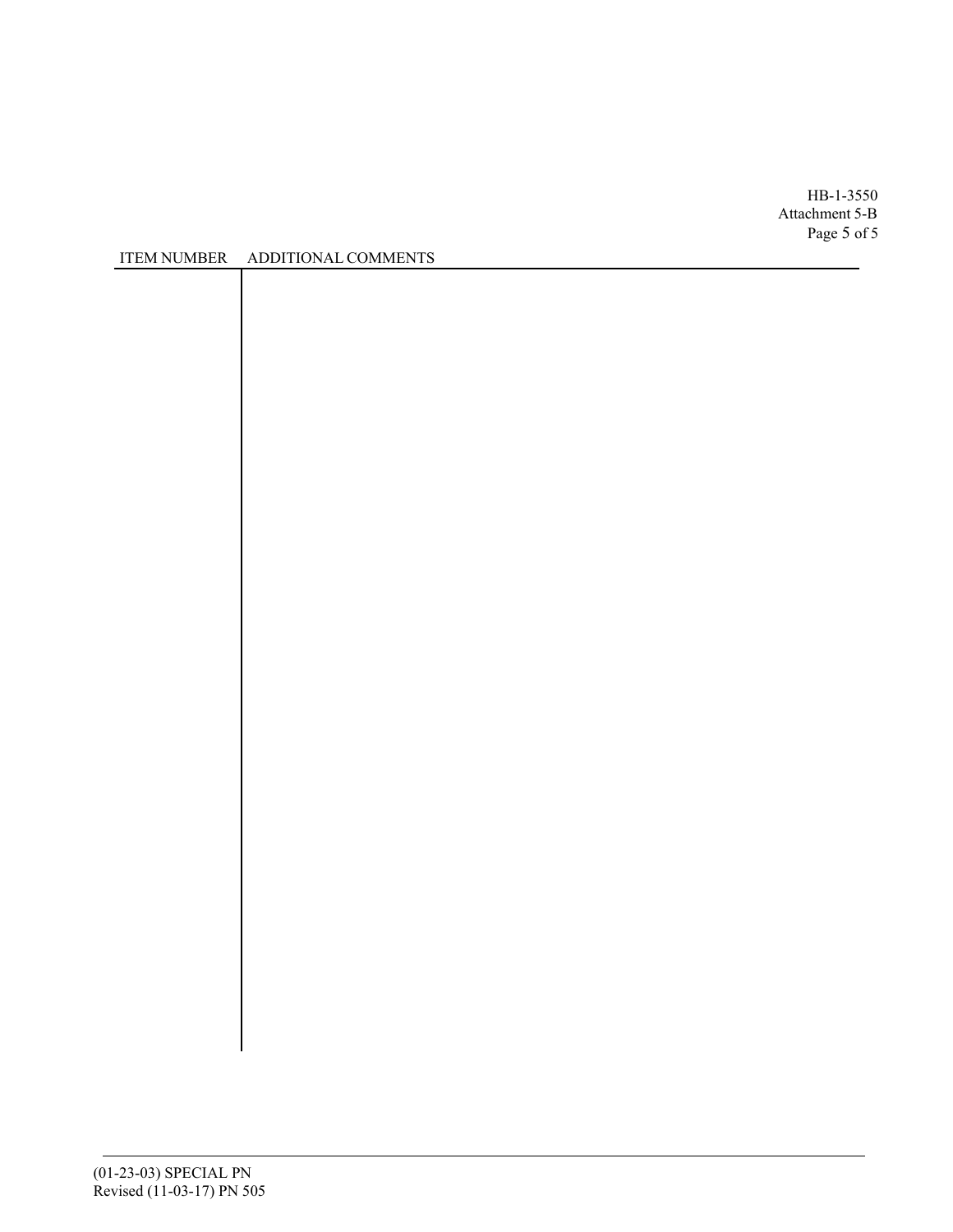#### **ATTACHMENT 5-C**

#### **AMENDMENTS TO MORTGAGES WITH LEASEHOLD INTEREST**

The following paragraphs must be inserted in the mortgage. The first paragraph should be placed directly before the legal description of the real estate.

"All Borrower's right, title, and interest in and to the leasehold estate for aterm of years beginning on , 20 , created, executed and established by  $certain$  Lease dated  $\qquad \qquad 20 \qquad \qquad$ , by  $\qquad \qquad 20 \qquad \qquad$ , Page of Records of said County and State, and any renewals and extensions thereof, and all Borrower's right, title, and interest in and to said Lease, covering the following real estate."

"Borrower will pay when due all rents and any and all other charges required by said Lease, will comply with all other requirements of said Lease, and will not surrender or relinquish, without the Government's written consent, any of Borrower's right, title, or interest in or to said leasehold estate or under said Lease while this instrument remains in effect."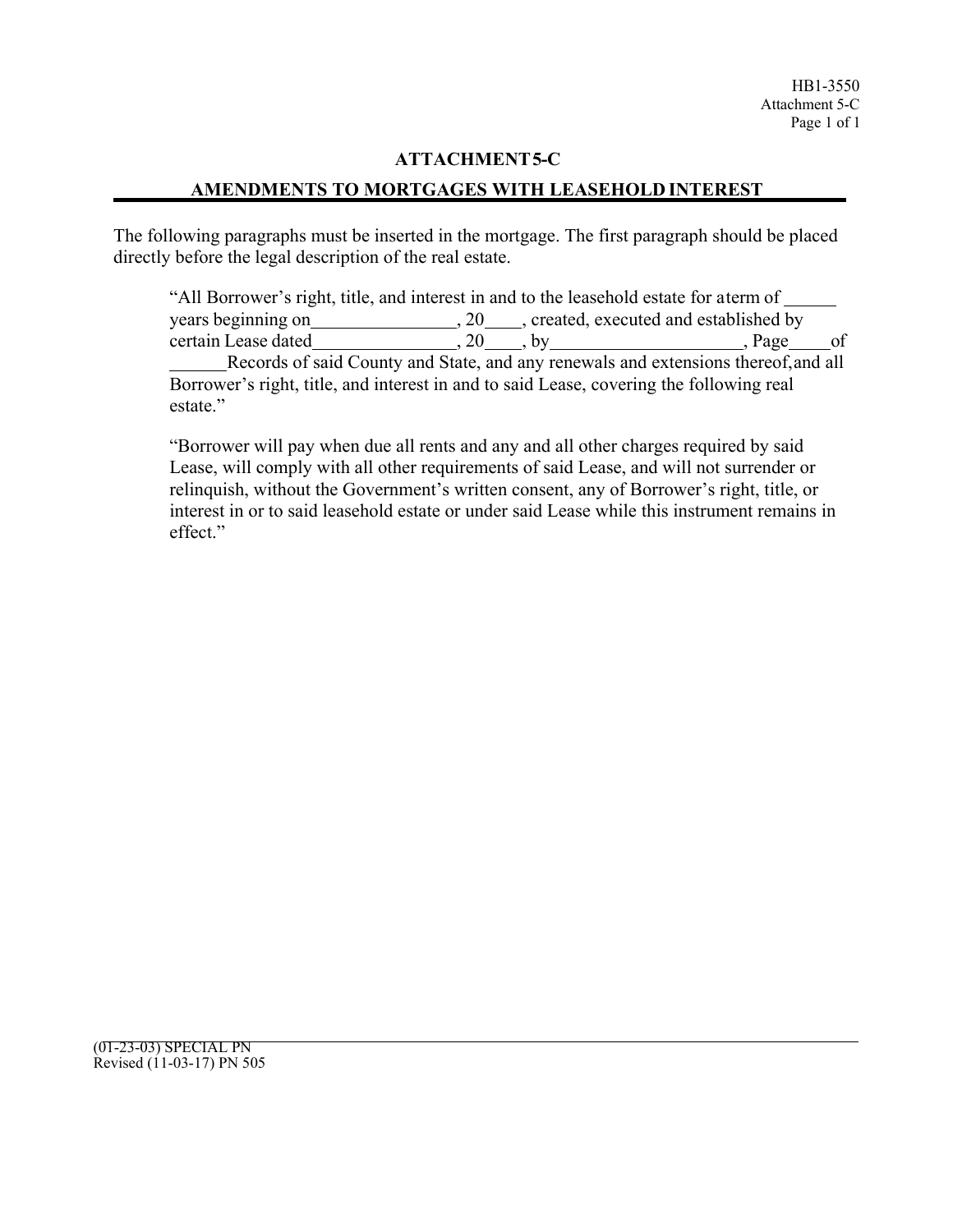HB1-3550 Attachment 5-D Page 1 of 1

#### **ATTACHMENT 5-D**

#### **TRANSMITTAL COVER SHEET FOR MAPPING SYSTEM MODIFICATION**

Utilize this as a coversheet to transmit your request for ineligible area re-designations or errors identified to the present public website mapping system. Complete all fields to avoid delays in your request.

| Request:          | $\Box$ Re-designation of rural areas                                                                                         |
|-------------------|------------------------------------------------------------------------------------------------------------------------------|
|                   | Correction of Error to existing mapping system                                                                               |
| State:            | <u> 1989 - Johann Barbara, marka a shekara tsa 1989 - An tsa 1989 - An tsa 1989 - An tsa 1989 - An tsa 1989 - An</u>         |
|                   |                                                                                                                              |
| Point of Contact: | Submitters Name - <u>Communications</u>                                                                                      |
| Email Address:    |                                                                                                                              |
| Telephone #:      |                                                                                                                              |
|                   | Form RD 2006-3, Instruction and Form Justification has been completed<br>and a copy of the State Supplement to the HB-1-3550 |
|                   | has been approved or $\vert \vert$ is included with this submission.                                                         |

#### **Documentation Submittal:**

| Email                                                                                        |  |  |
|----------------------------------------------------------------------------------------------|--|--|
| Send to: RA.dcwashing3.SFHGLD(SFHGLD@usda.gov)                                               |  |  |
| <b>AND</b>                                                                                   |  |  |
| RA.dcwashing2.RDSFHDP(SFHDIRECTPROGRAM@usda.gov)                                             |  |  |
| (When an email copy is not feasible, contact the SFH Direct Loan Division for instructions.) |  |  |

**Comments:** Include additional information regarding errors to the present mapping system or re- designation comments.

(01-23-03) SPECIAL PN Revised (03-19-20) PN 534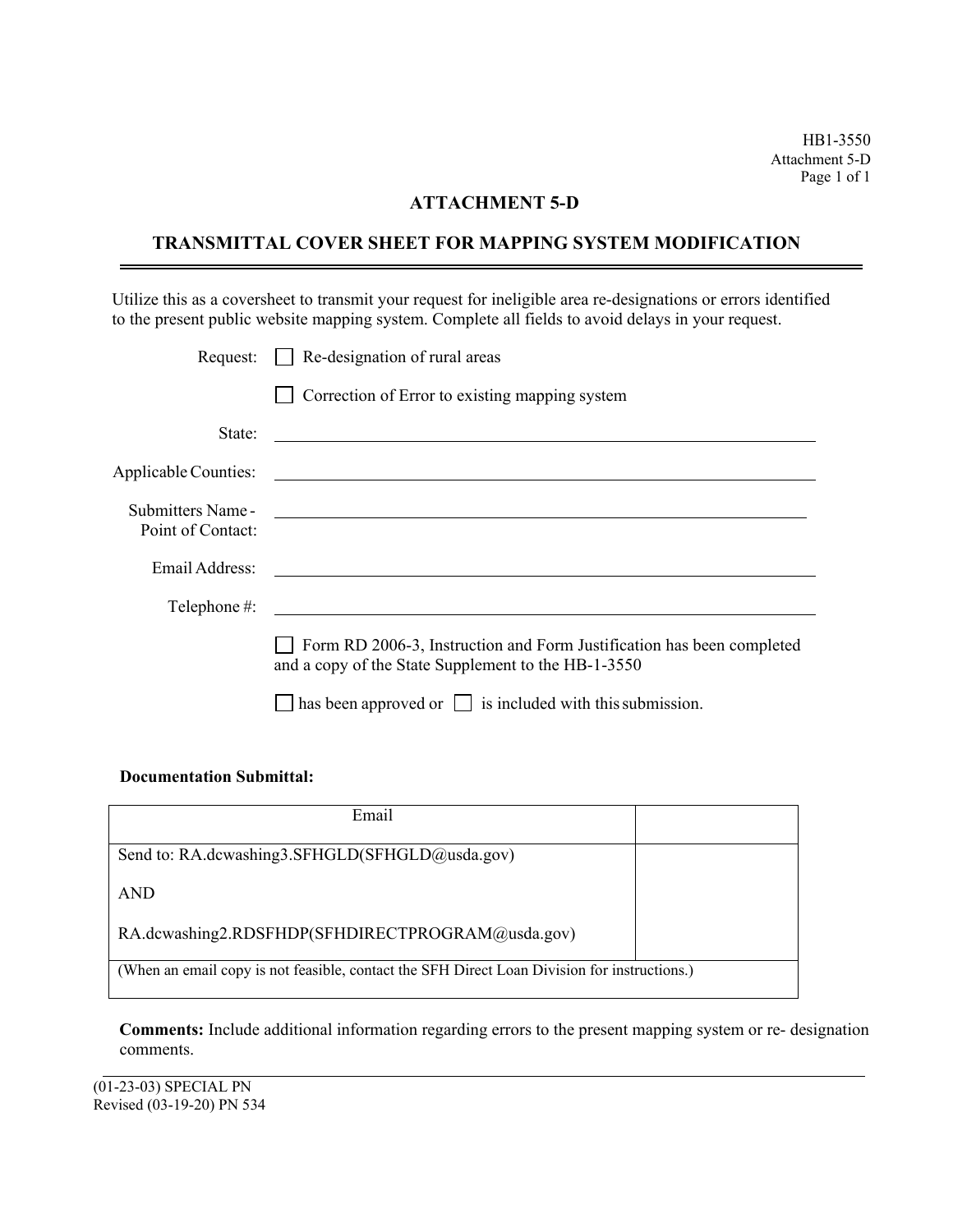# **ATTACHMENT 5-E ELIGIBILITY SYSTEM MODIFICATION REQUESTPROCESS**

#### **Instructions for Eligibility Map Changes**

#### **No map changes will be processed without an approved Form RD 2006-3 showing the rural area changes as adopted by the State.**

The preferred method of delivery is electronic. Refer to Attachment 5-E regarding the level of detail and process flow that occur once modified maps and text is submitted. There are three types of modification requests. The level of complexity (the number of modifications requested) determines the length of time to production implementation.

Allow ample time prior to implementation of revised ineligible areas. The RD GIS Portal is the preferred method for maps as they are digitized and facilitate changes to the mapping system. Maps that require digitizing to enable posting to the public eligibility website will require additional time, as will substantial changes to the existing mapping system.

Occasionally States identify actual errors to the public website mapping system (i.e. a correction to an incorrectly coded map). This type of modification falls under Type 1 identified in Attachment 5-F.

Attachment 5-F is provided for visual purposes.

The following information discusses the process of requesting changes to the public eligibility website. It also discusses what the State Offices need to do in order to test and approve requested modifications. Finally, it will provide an idea of what is involved in the request approval process that must go through the Configuration Management & Standards Compliance Branch in the St. Louis DCIO office. The level of detail is provided to keep States abreast of the processes that must take place in order to modify the public eligibility website.

#### **I. Modification Request Types, Request Instructions and Examples**

There are 3 types of modification requests. Their descriptions are below, along with the procedure to complete a request. The differences are (1) the number of modifications within a request and (2) the length of time it will take for making the modifications and their eventual deployment to the Production environment.

The RD GIS Portal will be used to collaborate with and convey map changes to the RD GIS Specialist. For further guidance, please refer to the RD GIS Portal Collaboration Guide which is published on the Single Family Housing SharePoint site under the Rural Areas folder.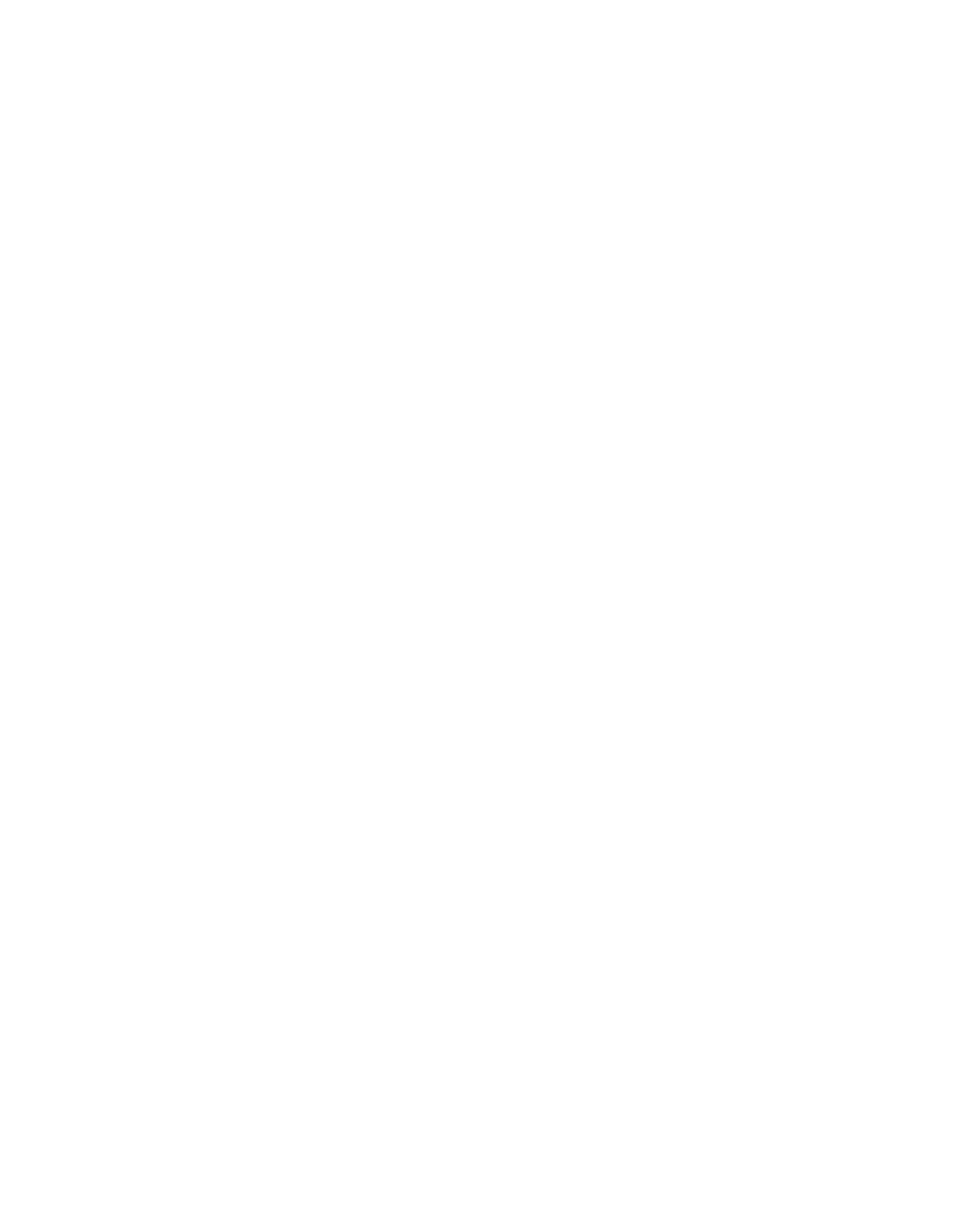HB-1-3550 Attachment 5-E Page 2 of 6

### **\* Type 1 – Basic Modification\Correction Request**:

A basic modification request is a request that requires modification to the text description and/or a State's eligibility map (mapping to be based at a county level). A basic modification has no more than 2 ineligible areas within the request. This request should include a map with an outline of the new or modified ineligible area. Type 1 requests (including changes to boundary lines or corrections to erroneous maps) take approximately one to two weeks for modifications. When modification is complete, the requestor will be contacted for testing. Once the maps are tested and approved by the requester, the implementation process will begin. The timeline for modification and implementation is typically 3 to 5 weeks.

#### \* **Type 2 - Moderate Modification\New Eligibility Area Request**:

A moderate modification or new eligibility area request is a request that requires significant modifications to more than 2 ineligible areas on a State's eligibility map (mappings being based at a county level), or is a newly defined ineligible area. This request should include a map with an outline of the new or modified ineligible area. Type 2 requests take approximately two to four weeks for modifications. When modification is complete, the requestor will be contacted for testing. Once the maps are tested and approved by the requester, the implementation process will begin. The timeline for modification and implementation is typically 4 to 7 weeks.

### \* **Type 3 – Text Description ModificationRequest**:

A text description modification request is only for text changes. Type 3 requests should contain the exact text the Field Office requires to be placed on the site. The text description will be utilized to prepare the boundary lines and will be compared to the map submitted. It is important that the text version clearly defines the boundaries submitted. When modification is complete, the requestor will be contacted for testing. Once the text version is tested and approved by the requester, the implementation process will begin. The timeline for modification and implementation is typically 2 to 3 weeks.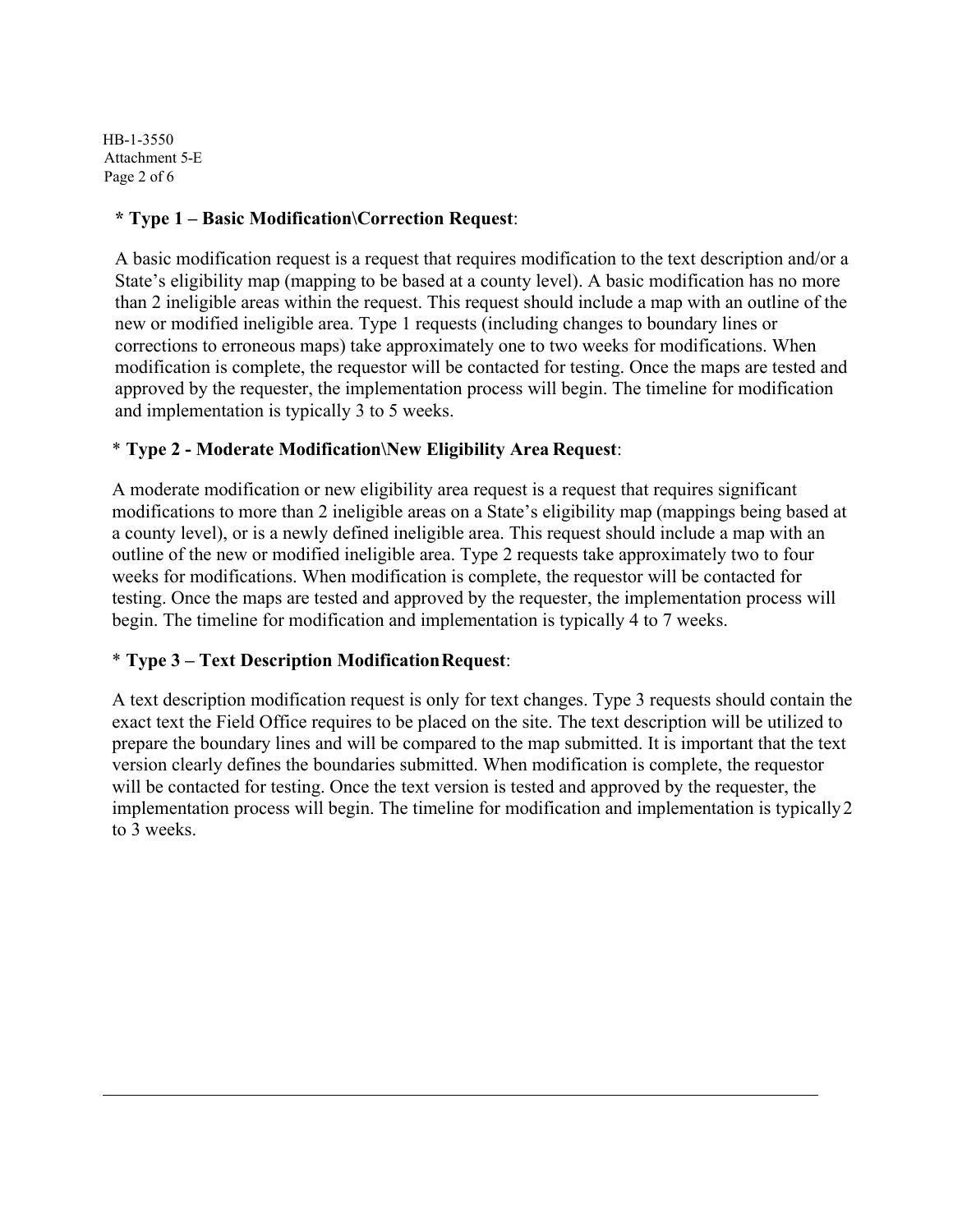#### **\* How to request a modification, addition or correction**:

The State Office should request changes through utilization of a transmittal similar to Attachment 5-D. **The Program Director is the State point of contact and communication regarding modifications, additions or corrections must be transmitted through the Program Director**. Requests will not be accepted from Field Offices. Electronic requests will be forwarded to the National Office at: RA.dcwashing3.SFHGLD (SFHGLD@usda.gov) and RA.dcwashing2.RD-SFHDP (SFHDIRECTPROGRAM@usda.gov). Accompanying each request, the State must clearly indicate the type of request to be performed. **The request should have detailed listings of all changes required by county and\or city.**

The transmittal should also clearly reference what should be changed on the public eligibility map. Clearly referencing the changes to occur are recommended as follows: 1) If the State or Field Offices have access to Microsoft Word (place a copy of a map of the area to be modified into a Microsoft Word document. Utilize the drawing tools within Microsoft Word for highlighting changes that are needed. 2) If the State or Field Offices have access to Adobe Acrobat, use the tools to draw on an existing map. 3) Scan a hand-written modification on a printed map. The examples provided are suggestions to a timelier more accurate implementation of boundary line changes. If the State or Field Office cannot provide a detailed mapping, a text description only will be accepted. Insure the text version clearly defines the ineligible boundaries. Personnel from the Enterprise Technologies Branch in the St. Louis DCIO office will contact the requestor with any questions.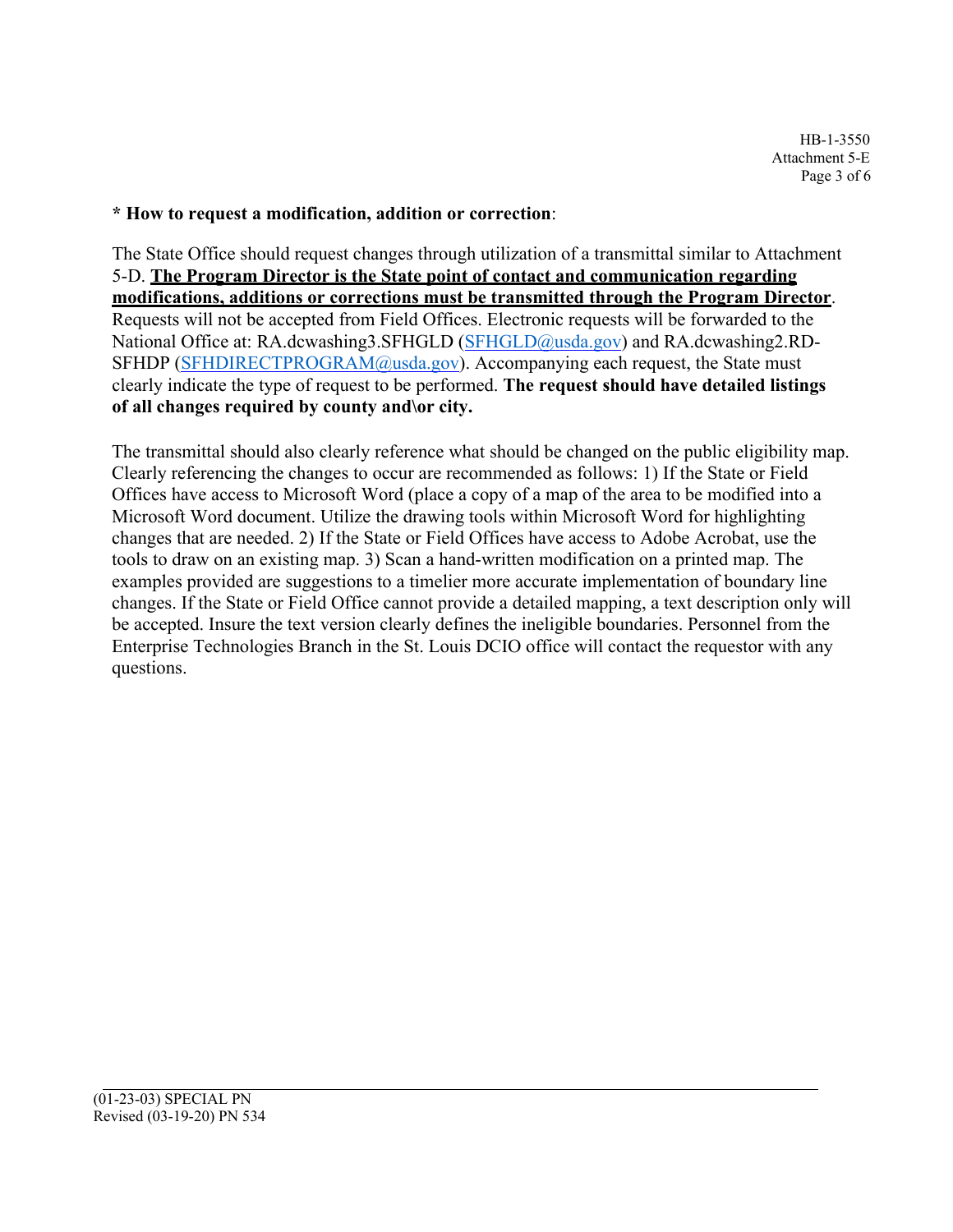HB-1-3550 Attachment 5-E Page 4 of 6

#### **II. Testing RequestedChanges**

Once the modifications have been made, they are implemented into the Test environment. Upon these changes being made in the Test environment, the requestors will be contacted and asked to review the requested modifications for approval.

The State or Field Office representatives that made the initial request should then review the requested changes in the Test environment. An email notification will be sent to the requestor notifying them of modifications implemented into the Test environment. The Test environment can be found at the following link:

Eligibility Test Site: https://eligibility.test.sc.egov.usda.gov/eligibility/welcomeAction.do

The user's e-authentication identification will be utilized to access the site.

Log into the test environment and review the changes on both the map and the text description. If there are any issues with what has been changed, or questions, refer those issues/questions to whom the email request was received from.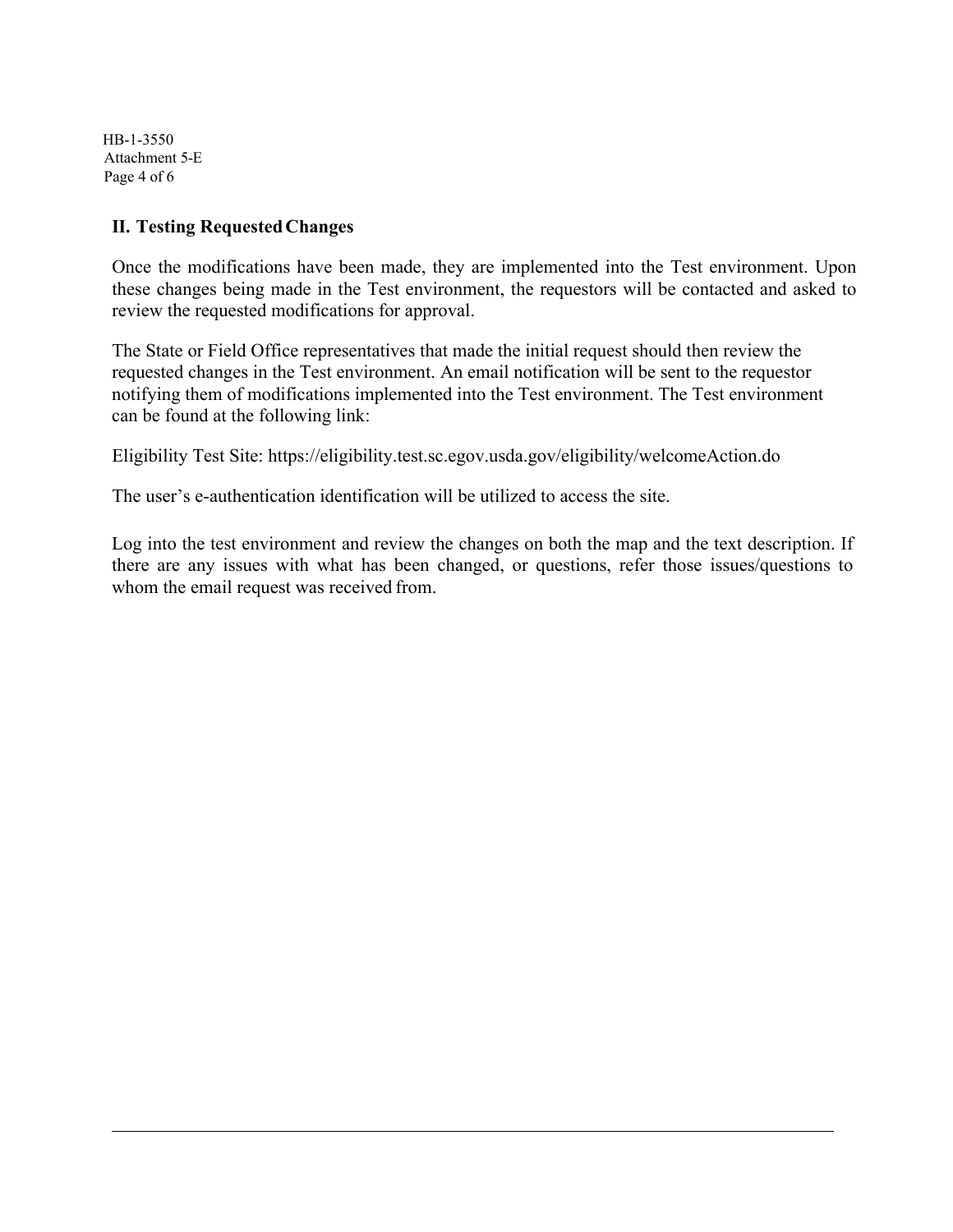#### **III. Approving Requested Changes and the ImplementationProcess**

Once the requestor has reviewed and approved the changes necessary for their ineligible area map, respond to the email requestor stating that the changes made fit the business needs of the State and Field Offices. The following information lists specific detail that must accompany your response and confirmation. The items are required by the Configuration Management process in order to get the changes implemented to the Certification and deployed to the Production environments. The items that need to be listed in the email response are:

- What county and State have been reviewed
- State that all changes made have been tested and are acceptable
- State that all changes made should be moved to the Certification and Production Environments
- In the email, please refer to RFA number "A-11012" and RFC number "RFC-11108"

The above listed items are a requirement for the User Acceptance letters used in the Configuration Management implementation process.

Once received, the Enterprise Technologies Branch (ETB) in the St. Louis DCIO office will create a request package for the implementation of the changes to be placed into both the Certification and Production environments.

There are many types of configuration implementation process. Updates to the public eligibility website will utilize the CERT\HOLD\PROD request type for Configuration Management implementation. This request type indicates changes will be implemented into the Certification (CERT) environment first, followed by Production (PROD) in either of the next 2 regularly scheduled Production releases. The implementation into the Certification environment can take up to one week. Additionally, a one or two week gap between implementation to the Certification and Production environment could occur.

Once the changes are placed into the Certification environment, the Enterprise Technologies Branch will be responsible for reviewing/confirming the changes in the Certification environment match those within the Test environment that was approved. These can be viewed at the following link:

#### [http://eligibility.cert.sc.egov.usda.gov](http://eligibility.cert.sc.egov.usda.gov/)

The user's e-authentication identification will be utilized to access the site.

After review of the Certification environment has been completed and approved, the Production implementation will take place. The implementation will be completed during the next available, normal Production release (typically the following Wednesday, depending on the length of time it takes the requestor to reply to the email notification). If the Certification environment review fails, the Enterprise Technologies Branch will acquire the correct file structure from the approved Test environment and request the local Configuration Management team re-deploy the correctly modified files.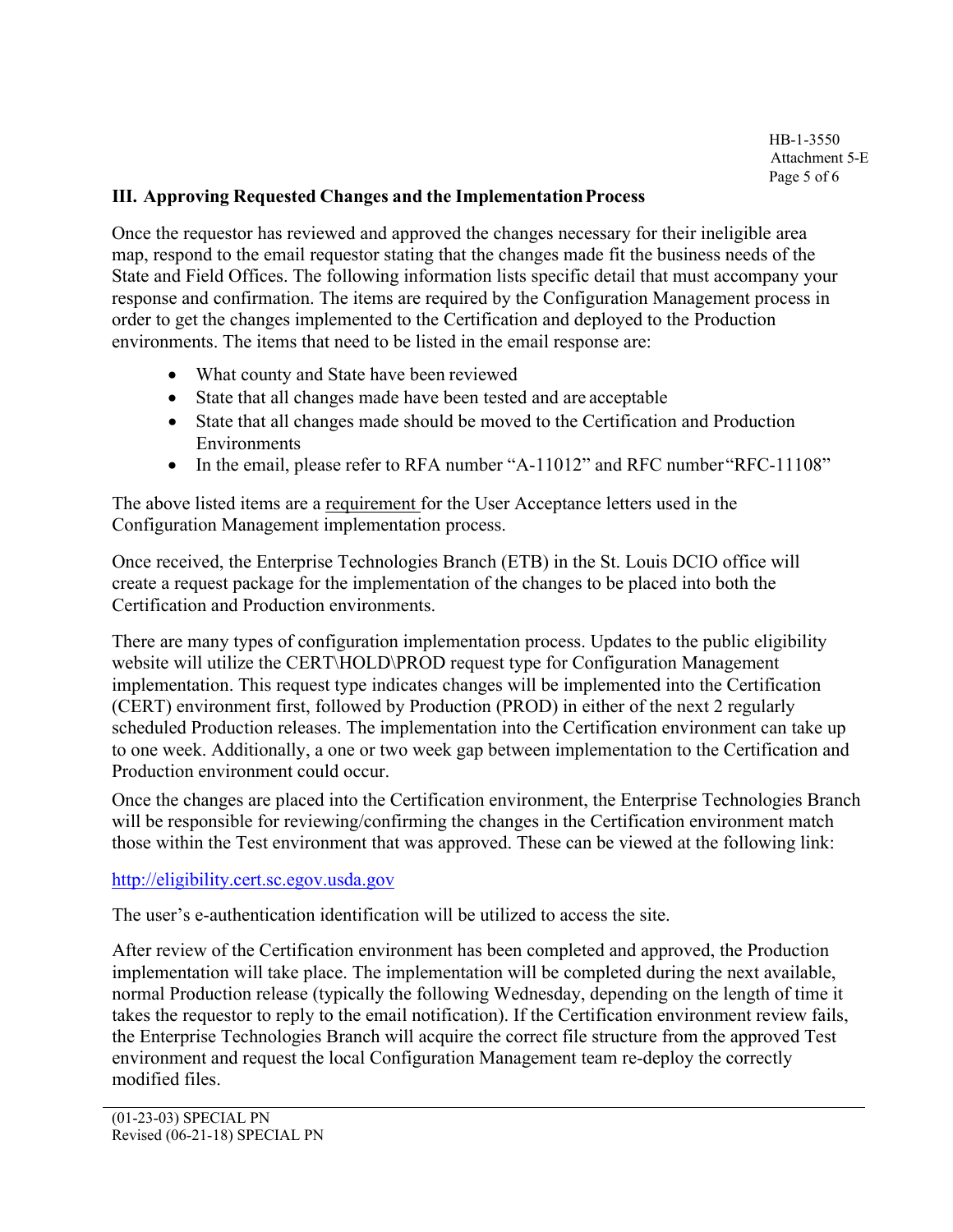HB-1-3550 Attachment 5-E Page 6 of 6

The Production environment link is as follows:

[http://eligibility.sc.egov.usda.gov](http://eligibility.sc.egov.usda.gov/)

#### **\*Extraordinary Circumstances/Special Request Process**

In the event that there are extenuating circumstances that require the updates be placed to the Production environment more timely than the typical flow, a special request process can be utilized. This request must be justified based on Field Office\State Office need. To submit a special request for an expedited implementation, the State Director must provide a justification as to the circumstances requiring an implementation timeline that requires attention over the typical flow of timelines outlined in Type 1, 2 and 3 above. The justification must indicate specific reasons for an expedited implementation and must confirm the need is beyond the control of the State and is not due to the lack of planning the change or otherwise an error on the part of the State. This justification will accompany the transmittal and modifications request.